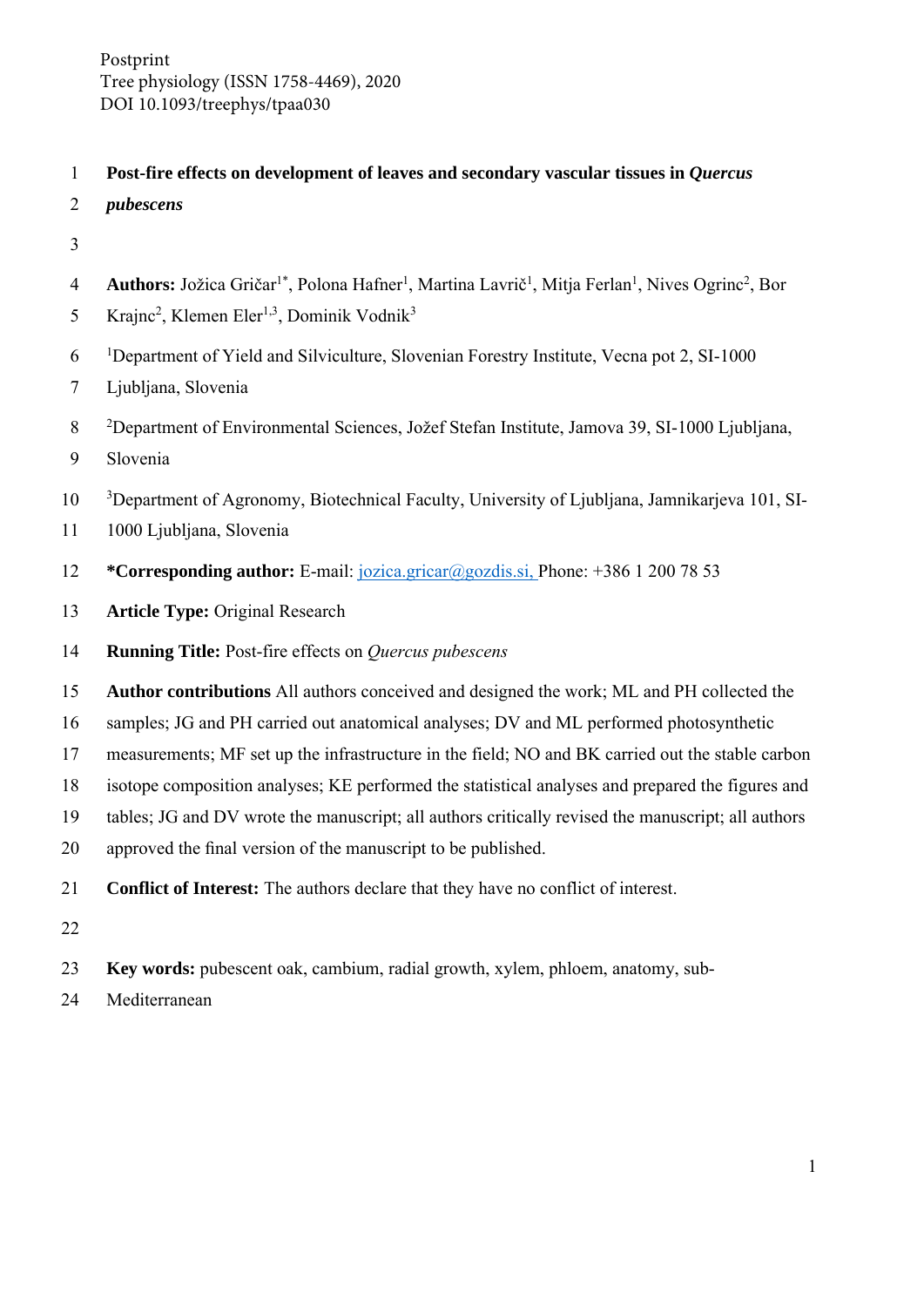### 25 **Abstract**

26 An increased frequency of fire events on the Slovenian Karst is in line with future climate-change 27 scenarios for drought-prone environments worldwide. It is therefore of the utmost importance to 28 better understand tree-fire-climate interactions for predicting the impact of changing environment 29 on tree functioning. To this purpose, we studied the post-fire effects on leaf development, leaf 30 carbon isotope composition  $(\delta^{13}C)$ , radial growth patterns and the xylem and phloem anatomy in 31 undamaged (H-trees) and fire-damaged trees (F-trees) of *Q. pubescens* with good re-sprouting 32 ability in spring 2017, the growing season after a rangeland fire in August 2016. We found that 33 the fully developed canopy of F-trees reached only half of the LAI values measured in H-trees. 34 Throughout the season, F-trees were characterised by higher water potential and stomatal 35 conductivity and achieved higher photosynthetic rates compared to unburnt H-trees. The foliage 36 of F-trees had more negative  $\delta^{13}$ C values than those of H-trees. This reflects that F-trees less 37 frequently meet stomatal limitations due to reduced transpirational area and more favourable leaf-38 to-root ratio. In addition, the growth of leaves in F-trees relied more on the recent photosynthates 39 than on reserves due to the fire disturbed starch accumulation in the previous season. Cambial 40 production stopped 3 weeks later in F-trees, resulting in 60 % and 22 % wider xylem and phloem 41 increments, respectively. A novel approach by including phloem anatomy in the analyses 42 revealed that fire caused changes in conduit dimensions in the early phloem but not in the 43 earlywood. However, premature formation of the tyloses in the earlywood vessels of the youngest 44 two xylem increments in F-trees implies that xylem hydraulic integrity was also affected by heat. 45 Analyses of secondary tissues showed that although xylem and phloem tissues are interlinked 46 changes in their transport systems due to heat damage are not necessarily coordinated.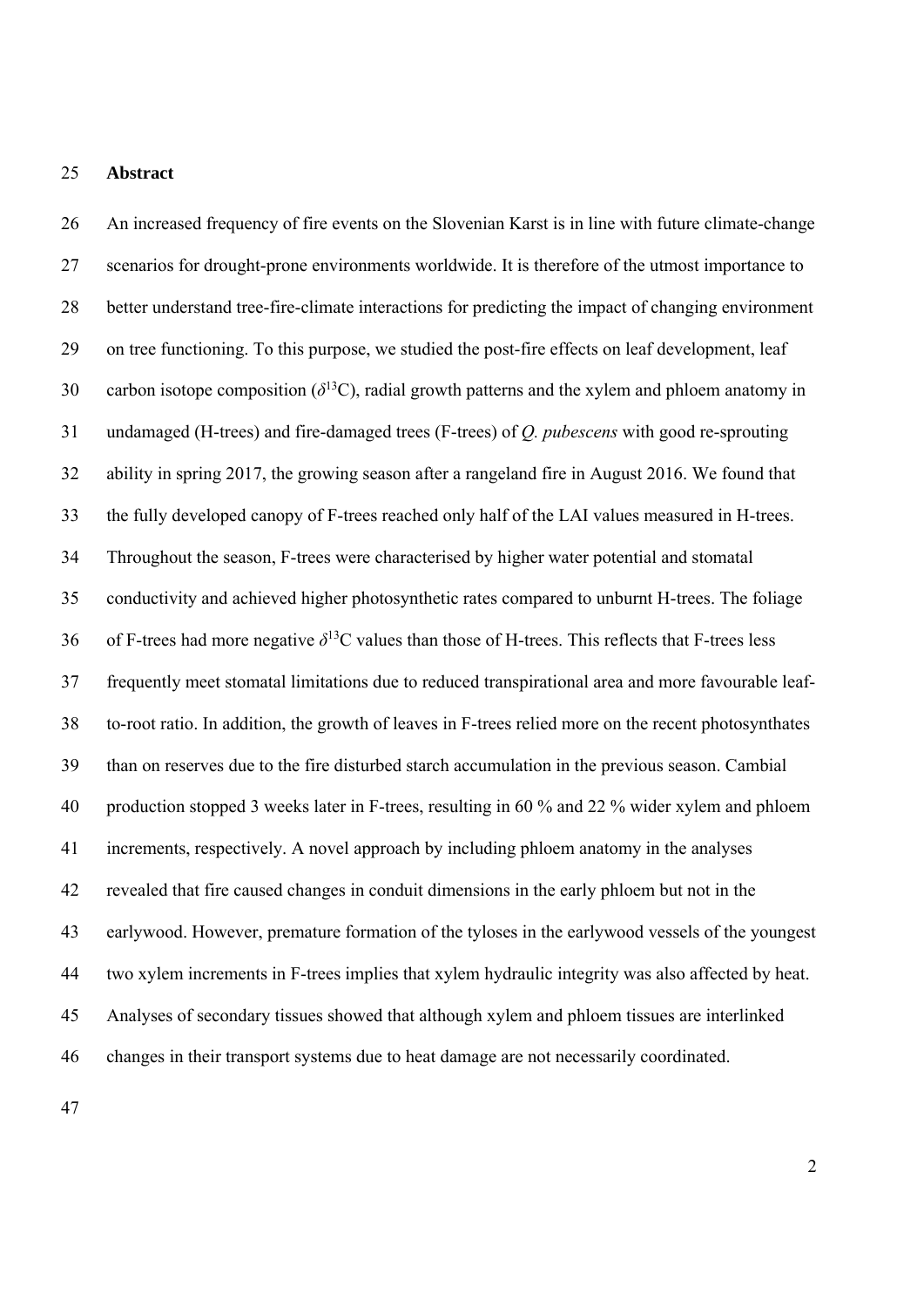#### 48 **Introduction**

49 The landscape history of Mediterranean-type ecosystems shows strong changes of its use; from 50 intensive and extensive land use in the past to increasing abandonment in recent decades (Pausas 51 2006). Land abandonment results in increasing the cover of early-succession woody species, 52 which is allegedly one of the main reasons for the increased frequency of fire events (Pausas 53 2006). Such a situation is also characteristic of the Slovenian karst (Kaligarič and Ivajnšič 2014), 54 which is one of the most fire-endangered areas in the country, with an increasing frequency of 55 fire events and the extent of burned areas since 2003 (Veble and Brečko Grubar 2016). The great 56 majority of the fires here are caused by infrastructure, e.g., trains, which throw sparks along the 57 track, or human negligence. The periods with the highest frequency of fire events are February– 58 March and July–August, with a higher extent of burnt areas coinciding with the latter period, 59 characterised by long dry periods, rainfall shortage and high temperature (Veble and Brečko 60 Grubar 2016). Since fire risks are increasing in the Mediterranean also because of climate change 61 associated with increased intensity and frequency of heat waves and prolonged droughts 62 (Schröter et al. 2005), the impact of such changes on forest ecosystems deserves deeper 63 investigation.

64 Fire can directly harm trees causing heat-induced injuries, tissue necrosis. These can lead 65 to the death of plant parts, organs or, when fire is particularly destructive, to mortality of a tree. 66 The affected tree part, extent and severity of these first-order fire effects depend very much on the 67 type of the fire, its intensity, and on the heat transfer into tissues in roots, stem and crown (Bär et 68 al. 2019). Nonlethal heat injuries can trigger second-order effects, impaired carbon and water 69 balance and increased susceptibility to biotic stress (Michaletz and Johnson 2007, Bär et al. 70 2019).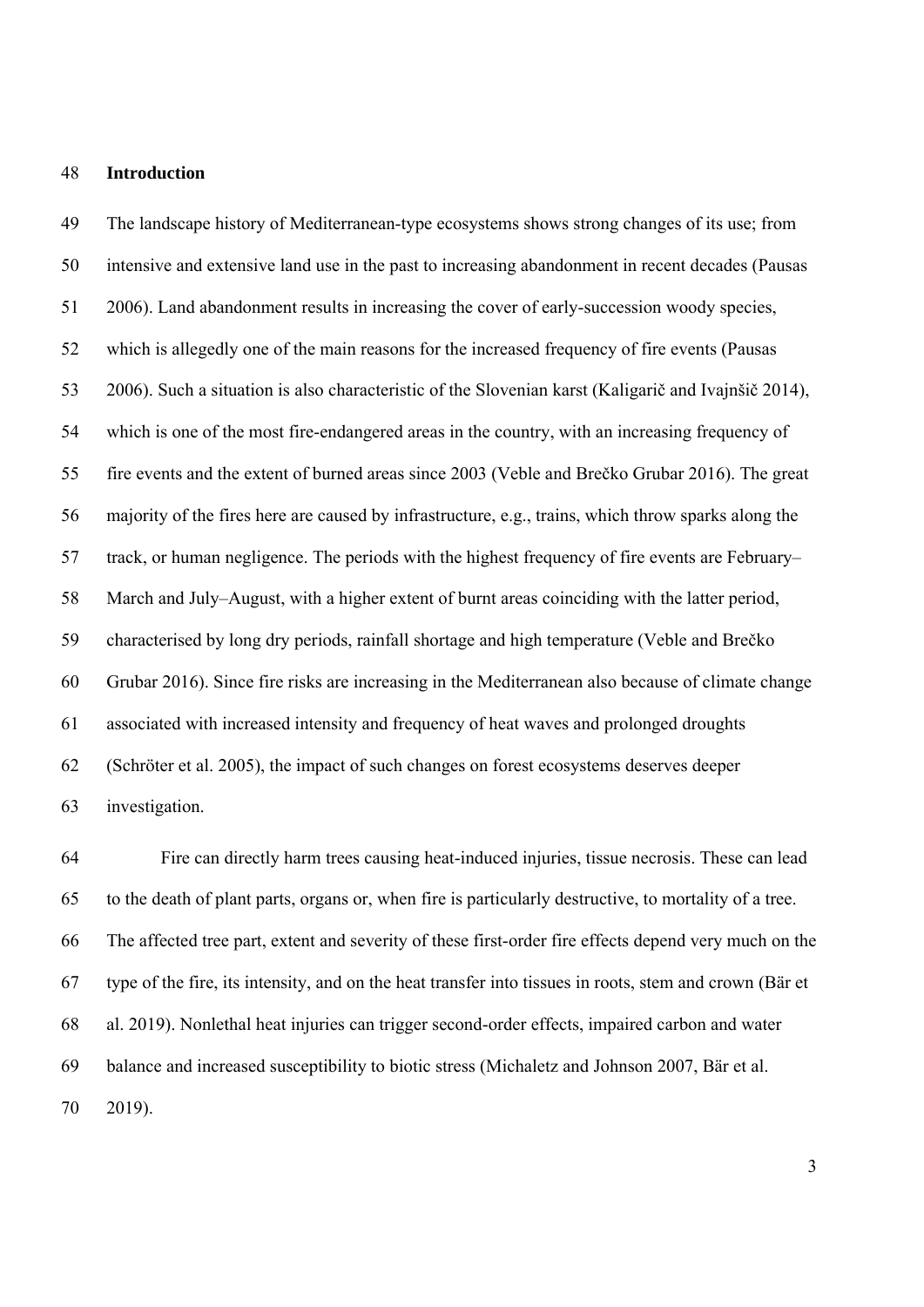71 Vegetation in fire-prone ecosystems has evolved traits contributing to plant persistence 72 and regeneration after fire (Paula et al. 2009). Among others there are ones limiting heat transfer 73 to most vital tissues. In trees, thick dead bark provides strong heat insulation to prevent injuries of 74 the inner tissues and preserves functionality of phloem, i.e. assimilate allocation and storage, and 75 activity of vascular cambium, i.e. secondary growth (Pausas 2015). However, when fire intensity 76 exceeds bark insulation capability critical necrosis temperatures can develop not only there but 77 also in the underlying xylem. Its hydraulic function can be impaired due to an enhanced risk for 78 cavitation and heat induced structural alterations. Fire can cause changes in the fine wood 79 structure, such as pit architecture, e.g., porosity of pit membranes, or cell wall structure 80 (Michaletz et al. 2012, Bär et al. 2018). In ring-porous *Castanea sativa,* tyloses, which block 81 vessels lumen, were formed in response to fire occurring during the growing season (Bigio et al. 82 2010). Hydraulic integrity can be impaired until dysfunctional sapwood area is completely 83 replaced. The recovery is faster in species with few active xylem rings, such as oaks, where 84 annual xylem increment represents a large portion of the sapwood area. Battipaglia et al. (2014) 85 showed such a reaction for *Pinus halepensis* where a decrease in radial growth and in relative 86 conductivity in the first year after the fire was followed by complete recovery. However, 87 frequently wood-anatomical post-fire effects may appear several years following fire, due to 88 cambium dysfunction, reduced carbohydrate pools and stomatal limitations of photosynthesis, 89 induced by hydraulic effects. When fire induced carbon starvation and hydraulic dysfunction are 90 too severe, they can lead to tree mortality, most commonly co-induced by other stress factors 91 such as drought or pest attack (Michaletz 2018, Bar et al. 2019).

92 In terms of post-fire tree mortality, the degree of crown injury and ability for foliage 93 recovery is also relevant (Catry et al. 2010). Sufficient leaf area is needed to cover the demand for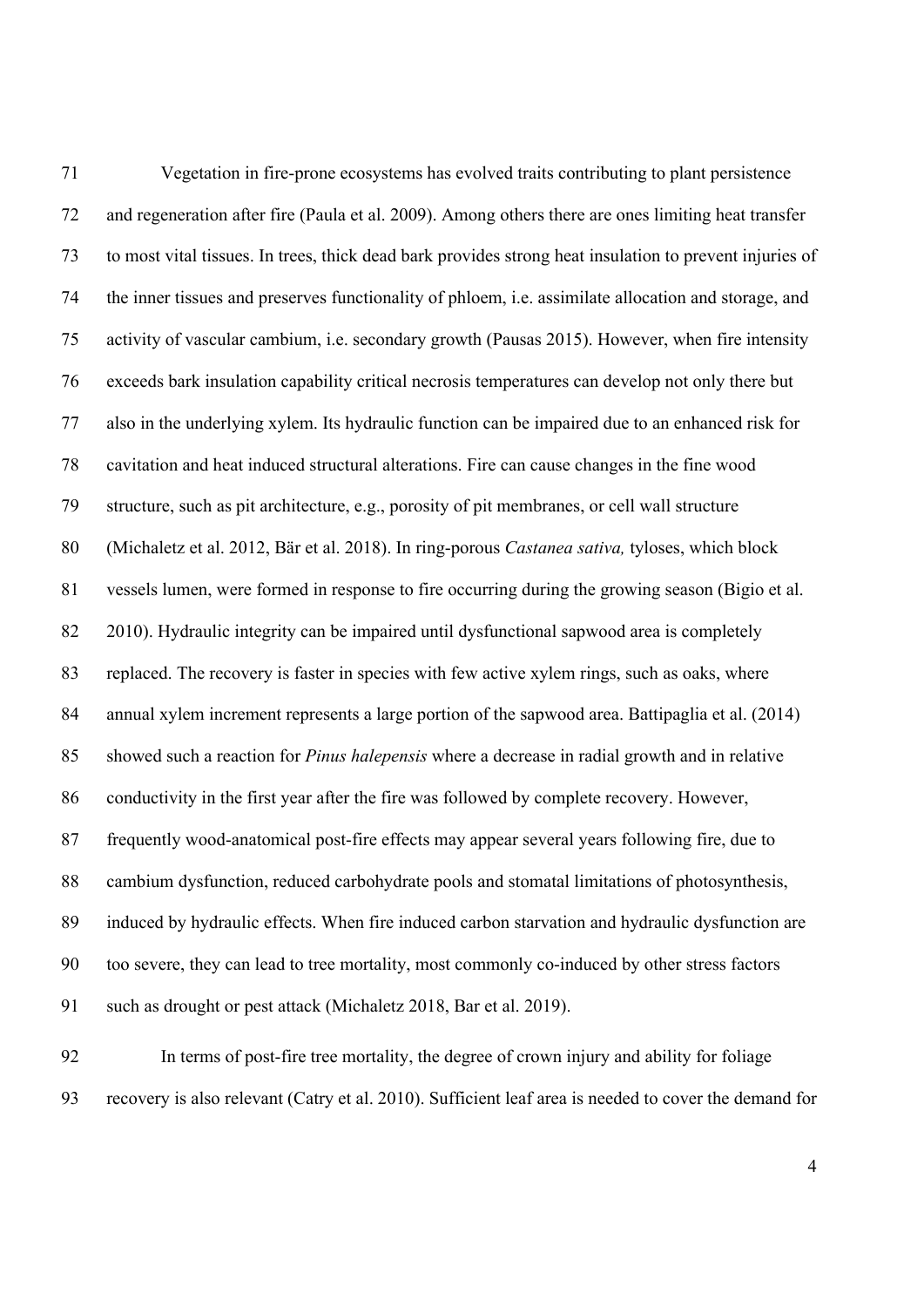94 carbohydrates and maintain favourable carbon balance. Mediterranean *Quercus* species can 95 resprout efficiently after fire and regenerate from seeds (Pausas 2006). However, the intervals 96 between recurrent fires were shown to be the main determinant of post-fire resilience, due to their 97 direct effect on mortality, selection and replacement of plant populations (Schaffhauser et al. 98 2012). *Quercus pubescens* thrives successfully only in mixed forest stands or woodlands with low 99 fire recurrence, where seed dispersal is efficient and seedlings can germinate in the shade. 100 Climate change and increased fire frequency may have a severe impact on its post-fire survival 101 and regeneration capacity (Curt et al. 2009). Trees weakened by fire are particularly vulnerable to 102 periods of drought in the years that follow fire events (Catry et al. 2010). It is therefore important 103 to understand tree-fire-climate interactions for predicting the impact of changing environment on 104 tree functioning. Despite several publications on the post-fire effect on different tree properties, 105 such as xylem structure and hydraulics, intra-annual patterns of radial growth were not examined 106 in these studies. In particular, the response of phloem is poorly understood in this respect 107 although, as the living tissue located directly under the dead bark, it is often damaged by fire and 108 its injuries seriously impair long-distance source-to-sink transport of carbohydrates (Hölttä et al. 109 2014).

110 Because of the increased frequency of fire events on the Slovenian karst (Veble and 111 Brečko Grubar 2016), we investigated the effect of this disturbance event on *Q. pubescens,* a 112 dominant tree species in this region. In the period 7–10 August 2016, a forest fire occurred and 113 burnt about 460 ha of the area (Zavod za gozdove Slovenije 2017). Since cambial cell production 114 of *Quercus pubescens* had finished by that date (Gričar et al. 2018), it did not affect radial growth 115 in the current growing season, but we assumed that a post-fire effect would be traceable in the 116 following growing season and would affect: (i) leaf development and functioning, (ii) stem radial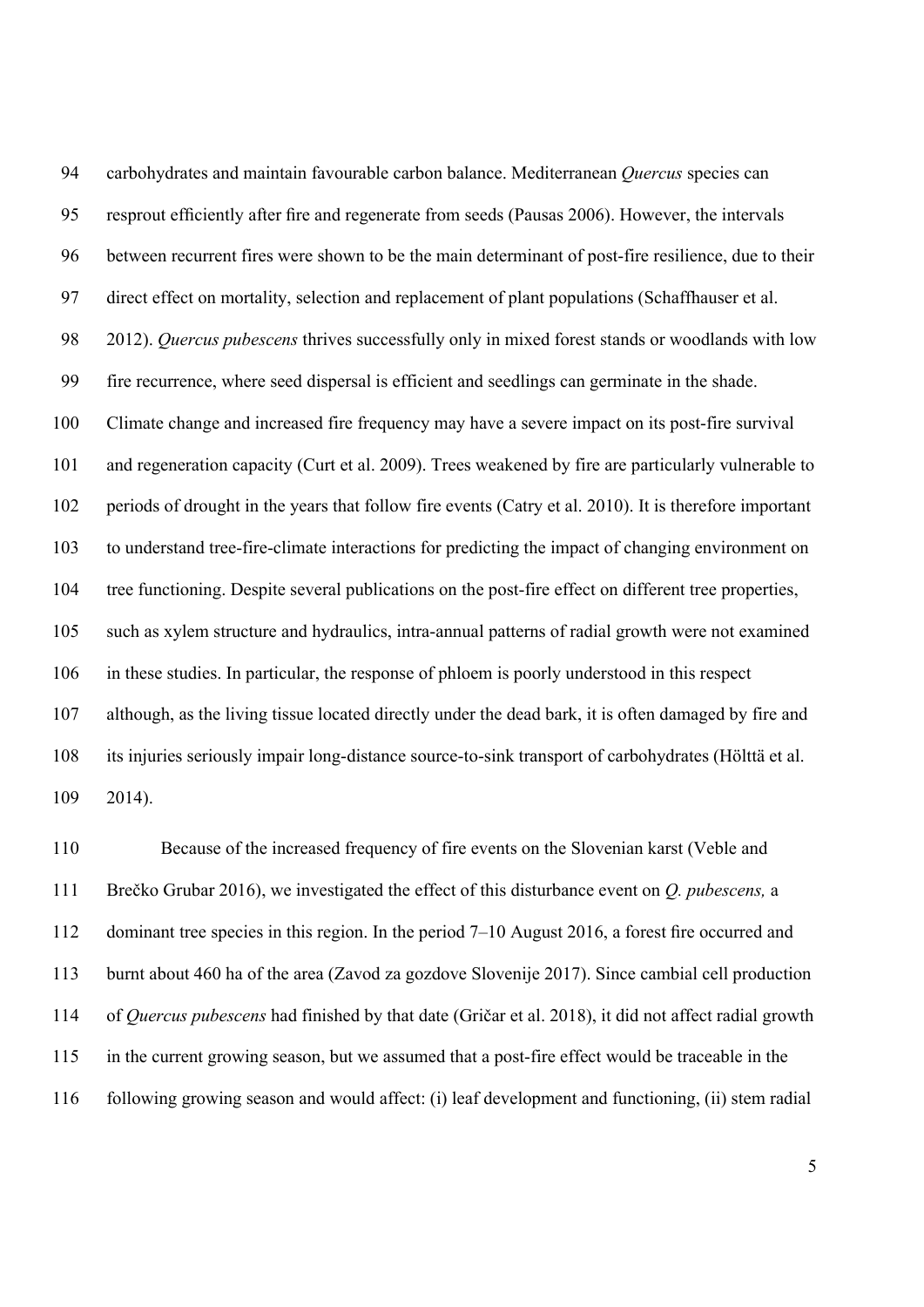117 growth dynamics and (iii) xylem and phloem anatomy in different tree parts. To test this

118 hypothesis, we selected two groups of *Q. pubescens*, undamaged (H-trees) and trees damaged by

119 the fire (F-trees) and performed eco-physiological, stable carbon isotope and anatomical analyses.

120

### 121 **Material and methods**

### 122 *Study site characteristics*

123 The study site was located on the Podgorski Kras (45°32'56.3"N, 13°54'36.1"E, 430 m a.s.l.), 124 which belongs to the karstic region in SW Slovenia. Since the abandonment of the area about 30 125 years ago, it has been overgrown by various woody plant species. One of the dominant tree 126 species is pubescent oak (*Quercus pubescens* Willd.), which grows either in patches or solitary. 127 The climate is sub-Mediterranean, with typical fairly harsh winters ( $T_{Jan} = 2.8$ °C for the period 128 1992–2017) and frequent dry and hot summers (T<sub>Jul</sub> =  $21.5^{\circ}$ C for the period 1992–2017). In 2017, 129 the average annual air temperature was  $12.2^{\circ}$ C (T<sub>Jan</sub> =  $-0.4^{\circ}$ C, T<sub>Aug</sub> = 22.8°C), the total annual 130 precipitation was 1505 mm. The data were recorded from the nearby Kozina climate station 131 belonging to the Slovenian Environment Agency (ARSO) (Figure 1). Despite relatively high 132 annual precipitation (P = 1300 mm for the period 1992–2017), shallow soil and regular wind 133 diminish its impact, resulting in a large proportion of deep percolation loss of soil water and, 134 consequently, frequent drought events, particularly during the summer period (Ferlan et al. 2016). 135 The bedrock on the plot is rendzic leptosol on paleogenic limestone.

136

137 [Figure 1]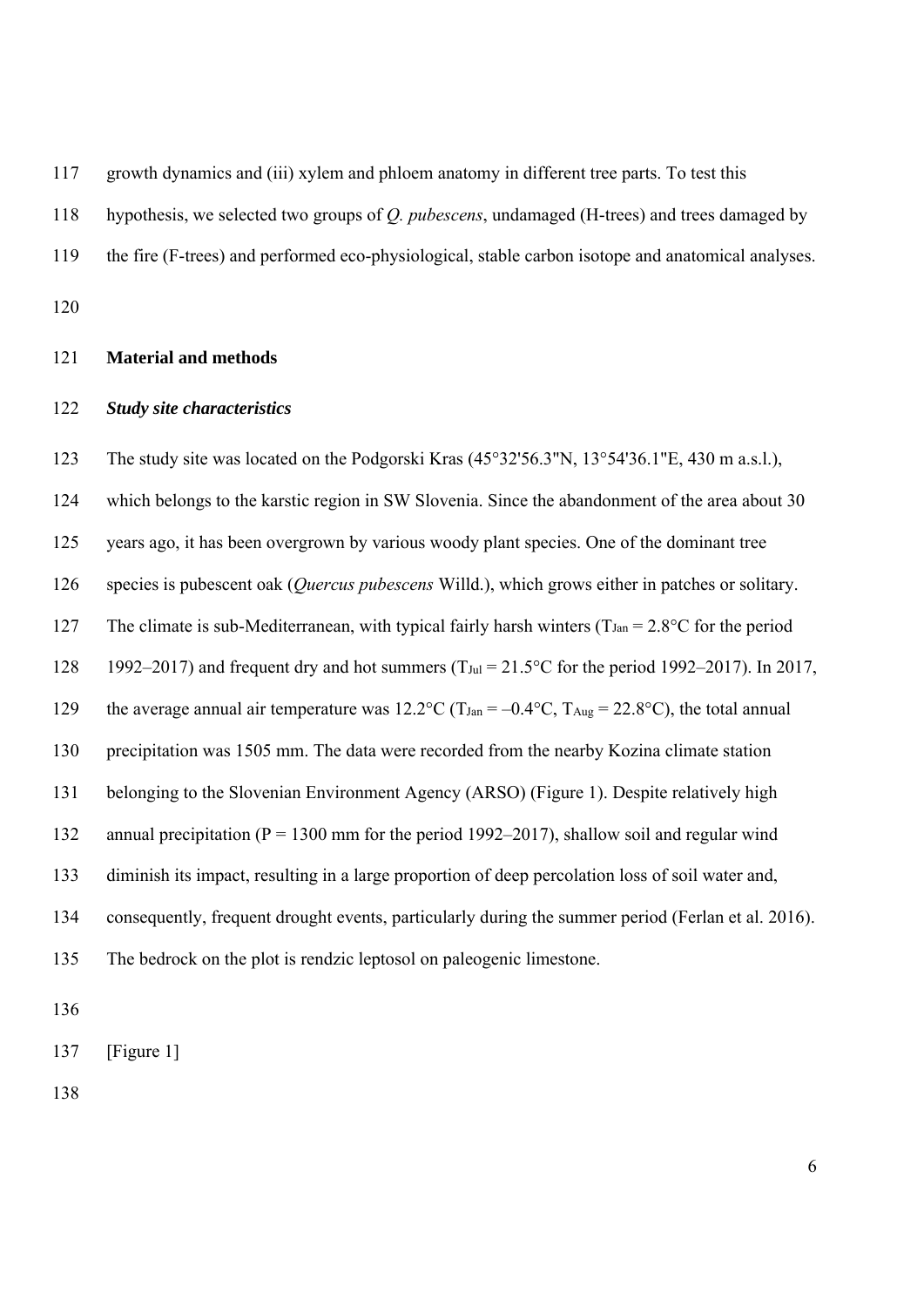#### 139 *Tree selection and leaf analysis*

140 A forest fire occurred at the site from 7–10 August 2016; high-spread low intensity fire damaged 141 the understorey aboveground biomass and, at the same time, caused significant scorching of *Q.*  142 *pubescens* crowns (Zavod za gozdove Slovenije 2017). The leaves of trees, up to a height of ca. 7 143 m, dried and died but were mostly not burnt and remained on the trees. Small twigs were also 144 damaged. The fire effects, however, were not uniform. Since the forest stand is very sparse, 145 certain parts of the forest fire area suffered little or no damage. The fact that some trees were left 146 intact enabled us direct assessment of post-fire effects on tree growth. In burnt trees that had lost 147 a considerable part of their leaf area re-spouting of new shoots occurred in September 2016, after 148 the first autumn rains. In October 2016, two groups of six pubescent oaks (*Quercus pubescens*) 149  $55 \pm 5$  years old, similar in their DBH (20  $\pm$  1.5 cm), height (10  $\pm$  1.5 m) and bark thickness at 150 the breast height (1.53  $\pm$  0.29 cm), were selected for the study. In the group of H-trees, trees with 151 no visible heat damage on the stem bark or crown were assigned. No post fire re-sprouting was 152 detected in autumn 2016. In addition, herb and shrub layers were not affected by the fire. F-trees 153 were chosen on areas where herb and shrub layers were damaged and tree level considerably 154 affected due to heat exposure. The group of F-trees consisted of trees that had survived but were 155 damaged by the fire. Signs of damage were visible as stem-bark chars extended up to 2 m above 156 the ground and the presence of autumn shoots. F-trees suffered more than 95 % of leaf-loss based 157 on drone aerial photo estimation. In March 2017, we removed a small portion of dead bark to 158 make sure that heat exposure had not caused necrosis of living cells (i.e., inner phloem and 159 cambium). This would have prevented phloem functioning and the radial growth of trees and thus 160 limit their survival and consequently their suitability for the study. The assessment was done on 161 the basis of visual observation of the colour and moisture of the inner living phloem tissue and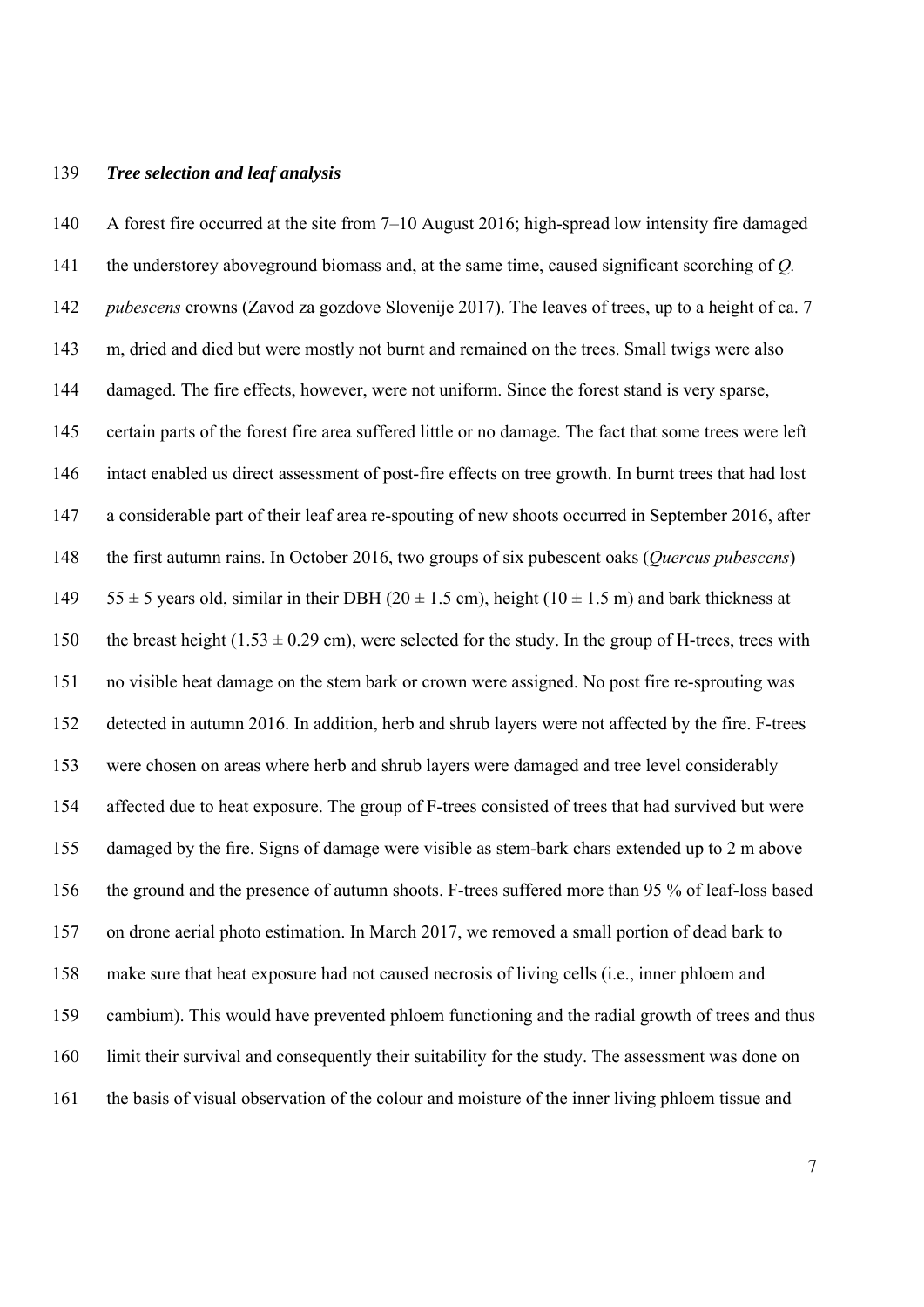162 cambial region. If the tissue appeared dry to touch, with a dark brown colour, we concluded that 163 it died. These trees were not considered for the sampling. If the tissue beneath the dead bark 164 layers was moist, with a dark yellowish-red/pink colour, we concluded that damage of the stem 165 was not too severe to cause necrosis of the living tissues. These trees were selected for the study 166 and were assigned to F group.

167 In 2017, we performed leaf phenological observations, leaf area index (LAI) 168 measurements, carbon isotope composition  $(\delta^{13}C$  analyses), leaf gas-exchange and water potential 169 measurements for each group of trees. Leaf phenology was observed on all oaks at 7–10-day 170 intervals from March until November. In particular, we focused on the period from budburst to 171 full leaf unfolding, i.e., March–May. To document leaf development, images of a selected crown 172 part were captured on each sampling date with a digital camera. The methodology is described in 173 detail in Gričar et al. (2017). At the same time, LAI, the one-sided leaf surface area per ground 174 surface area  $(m<sup>2</sup>m<sup>-2</sup>)$ , was measured for each group of oaks with a LAI-2200 Plant Canopy 175 Analyzer (LI-COR Inc., USA). LAI measurements were performed in several transects in the 176 small woodland patches in which the selected trees were growing. Mean LAI per tree group was 177 calculated for each measurement term, i.e. ,7–10-day interval (LAI-2200 Instruction Manual 178 2012, for details see Lavrič et al. (2017)).

179 At the same time, leaves for the  $\delta^{13}$ C analysis were sampled from each assigned 180 individual tree in both groups at the sun exposed southern part of the crown at 4–5 m above the 181 ground. In the laboratory, the leaves were dried in the oven, grounded to fine dust using ball grind 182 mill. Leaves from the same group of trees were pooled to perform the  $\delta^{13}$ C analysis. Altogether 183 50 samples were analysed; that is 25 samples for each tree group. A known mass of each dry leaf 184 sample was weighed in a tin capsule. Stable isotope ratios of carbon  $(^{13}C^{12}C)$  measurements were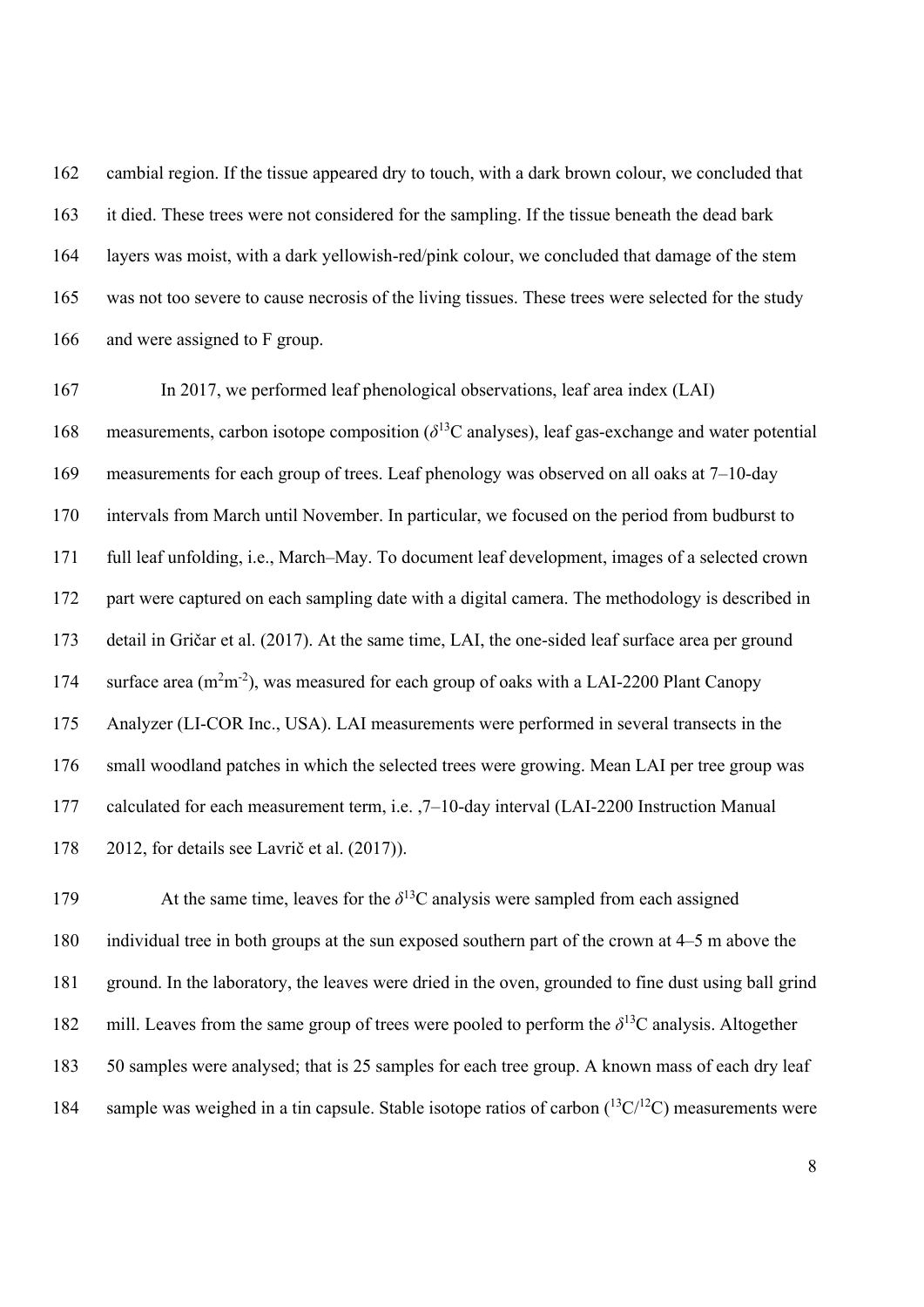185 performed on a 20–20 continuous flow IRMS (Europa Scientific, Crew, UK) with an ANCA-SL 186 solid-liquid preparation module. The stable carbon isotopic values are expressed in the delta 187 notation,  $\delta^{13}$ C, as the deviation, in parts per million (‰), from the Vienna Pee Dee Belemnite 188 (VPDB) standard for carbon. Analyses were calibrated against certified reference materials: 189 IAEA-CH-3 (cellulose), SERCON Protein (Casein) OAS and SERCON Wheat Flour OAS values 190 of −24.72 ± 0.05‰, −26.98 ± 0.13‰, and −27.21 ± 0.13‰, respectively. The precision of the 191 measurements for bulk material was ±0.2‰.

192

# 193 *Leaf gas exchange, leaf water potential*

194 Leaf measurements were taken four times during the growing season, covering different stages of 195 radial growth and periods with different water availability: 21 June, 18 July (in the period of 196 latewood formation), 8 August (at the cessation of cambial activity, drought period) and 24 197 August (in the period of wall formation of terminal latewood cells, drought period). Fully 198 developed sun exposed leaves from the southern part of the crown were measured by using two 199 LI-6400 XT portable photosynthesis systems (LI-COR, Lincoln, USA). Measurements were 200 taken simultaneously for the two tree groups, from 9 to 11 a.m., at a constant reference  $CO<sub>2</sub>$ 201 concentration (400 µmol mol<sup>-1</sup>) and photon flux density (1500 µm mol m<sup>-2</sup> s<sup>-1</sup>), controlling 202 temperature and water vapour deficit at the ambient level (targeting to average for measuring 203 time with respect to daily weather conditions). Six leaves each from three trees were measured 204 per group. Net photosynthesis (*A*), transpiration (*E*), stomatal conductance (*g*s) and intercellular 205 leaf CO2 concentration (*C*i) were recorded when steady state conditions had been reached.

206 The measured leaves were collected and the chlorophyll content was determined by 207 SPAD (Konica-Minolta Sensing Inc., Osaka, Japan). Homogeneity in the light exposure of the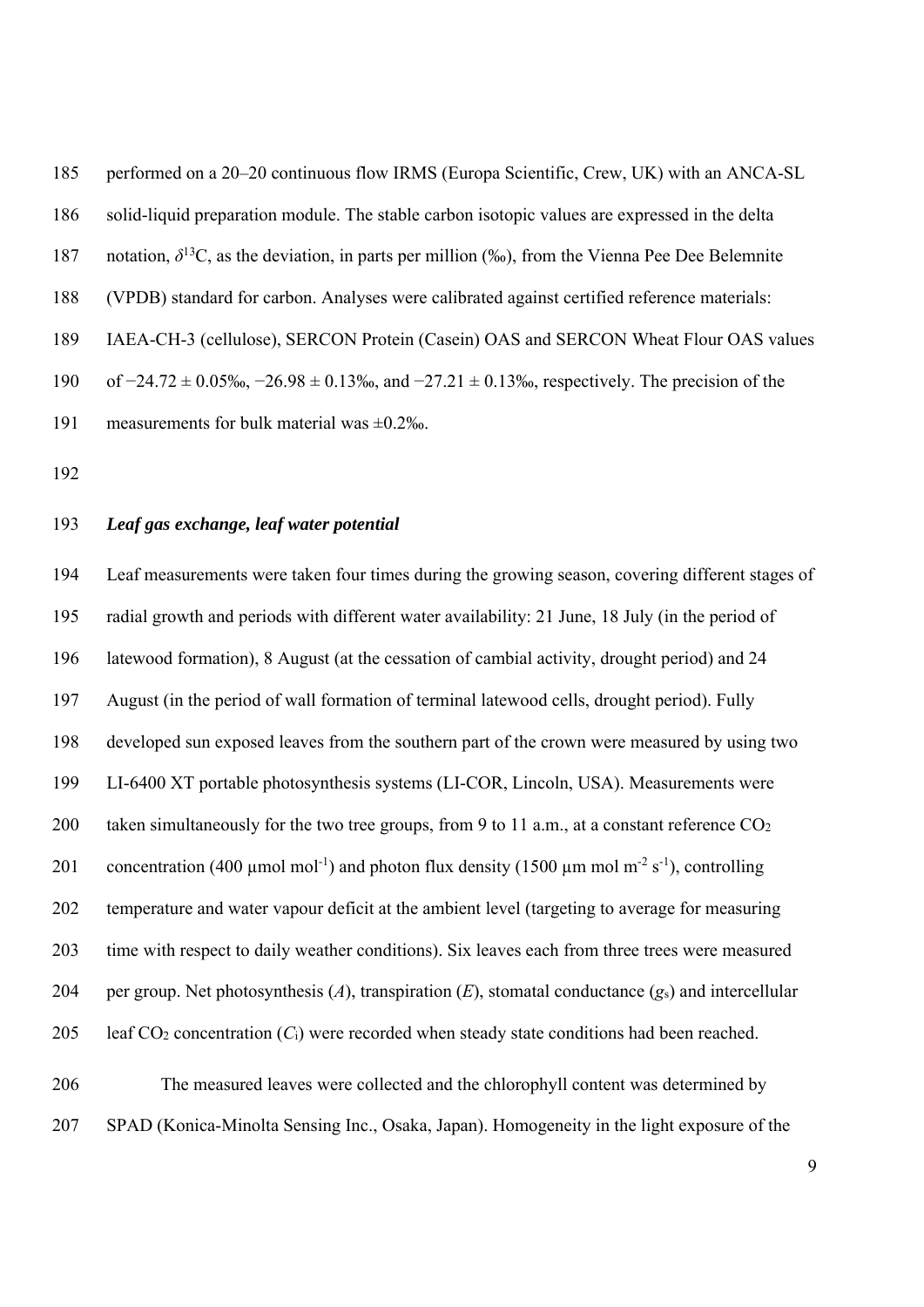208 measured leaves was tested by assessing specific leaf area, after the leaves had been scanned 209 (area measurements), dried and weighed in the lab. The same leaves were analysed for isotopic 210 composition.

211 On-site measurements of midday (*Ψ*midday) and predawn water potential (*Ψ*predawn) were 212 determined in the leaves, similar to those measured by Li6400, using the pressure chamber 213 technique (Scholander, Hemmingsen, Hammel & Bradstreet, 1964; chamber 3005–1223, Soil 214 Moisture Equipment Corp., Goleta, USA). Three leaves each from three trees were sampled for 215 each tree group.

216

### 217 *Xylem and phloem tissue analysis*

218 For analysis of xylem and phloem formation, microcores were collected at weekly intervals from 219 end-March until mid-October 2017, using a Trephor tool (Rossi et al. 2006). The samples were 220 taken at  $0.7-1.7$  m above the ground following a helical pattern up the stem and separated by  $3-5$ 221 cm in order to avoid wound effects. Each microcore contained non-collapsed and collapsed 222 phloem, cambium and at least three of the last-formed xylem rings. For xylem and phloem 223 anatomy analysis, microcores were collected in November, when current annual phloem and 224 xylem increments were fully developed. In this case, the samples were taken from three different 225 tree-parts: two locations from the stem, 1.5 m and 3 m above the ground and one from a branch, 3 226 m from the apex. The sampled branches, with diameters at the sampling locations of  $6.0 \pm 1.1$  cm, 227 were located approximately 3 m above the ground. In F-trees, sampling at stem below 2 m above 228 the ground was performed on the scorched area and above that height on the unburnt stem part. 229 Immediately after removal from the trees, the samples were fixed in ethanol-formalin acetic acid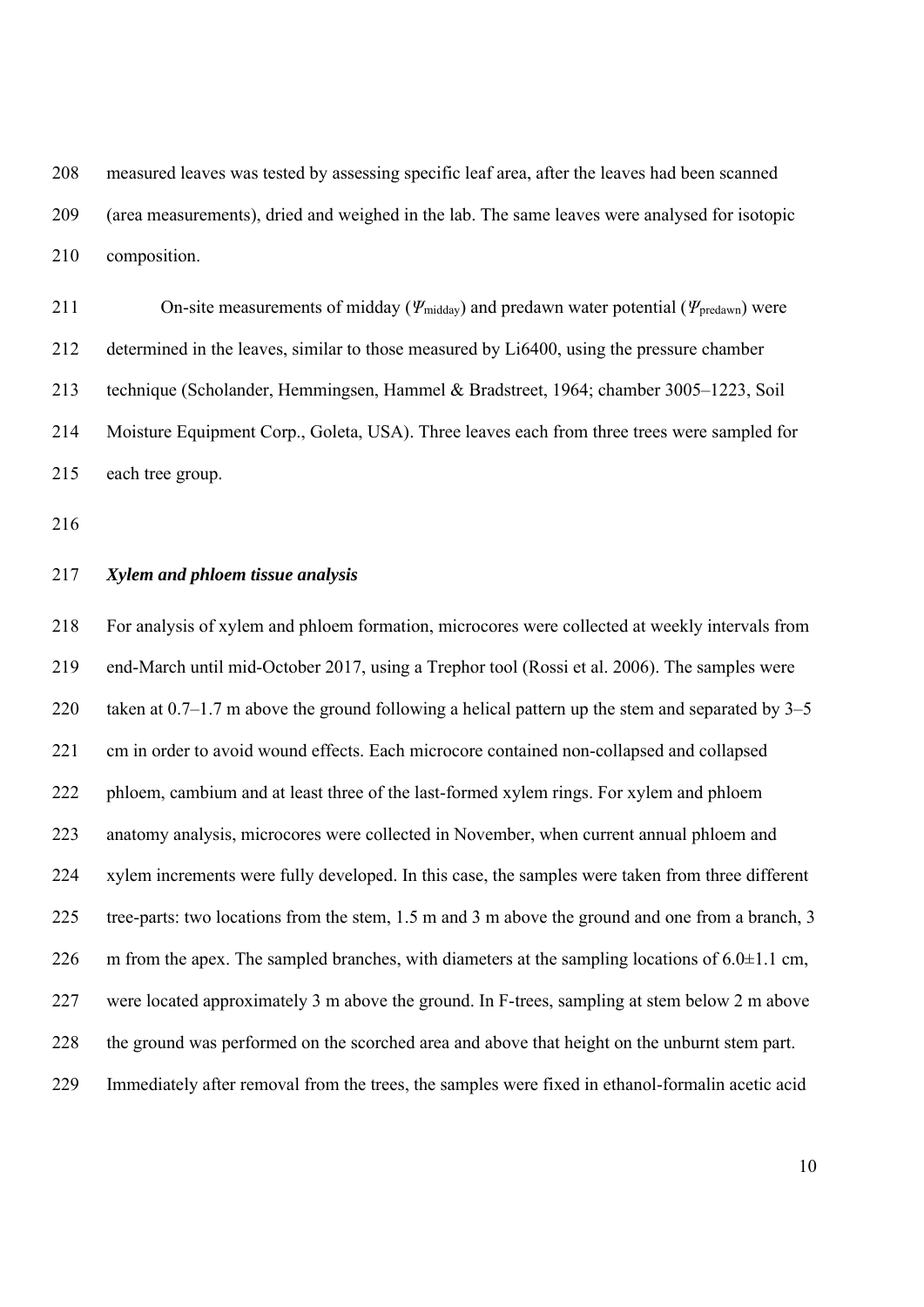230 solution (FAA) and further processed in the laboratory for preparation of transverse sections 231 stained with safranin and astra blue for histometrical analysis (see Gričar et al. 2017 for details). 232 On the sections intended for radial growth analysis: (1) the number of cells in the 233 cambium was counted and (2) the widths of currently formed xylem and phloem increments 234 along three radial files were measured and then averaged. We assessed the following 235 developmental phases of xylem and phloem formation, expressed in days of the year (DOY): (1) 236 onset /end of cambial cell production; (2) maximum rates of xylem and phloem cell production; 237 (3) transition from earlywood to latewood and from early to late phloem and (4) cessation of 238 wood formation. The definitions of each phase are described in Gričar et al. (2017). We analysed 239 the hydraulic architecture in earlywood and early phloem in completely developed xylem and 240 phloem increments of samples taken at three positions in a tree. In the case of xylem, we assessed 241 the fire effect on wood hydraulics by analysing the anatomy of the latest three increments (2015- 242 2017), i.e., formed before and after the fire. Specifically, the following earlywood vessel 243 parameters were analysed and mean values calculated: tangential diameter (MVD), area (MVA) 244 and density (VD: number of cells  $/ 1$  mm<sup>2</sup>). Earlywood vessel parameters were analysed for the 245 first ring of vessels and for all earlywood vessels. In phloem, we analysed the youngest phloem 246 increment of 2017. The tangential diameter (MSD) and area (MSA) of 30 randomly selected 247 sieve tubes of early phloem were measured and mean values calculated.

248

### 249 *Statistical data analysis*

250 Statistical data analyses were different for different groups of tree functioning parameters. For 251 wood and phloem formation milestones, one-way ANOVA was used to compare the two groups

252 of trees (H and F). For phloem anatomy parameters, factorial ANOVA was used to test for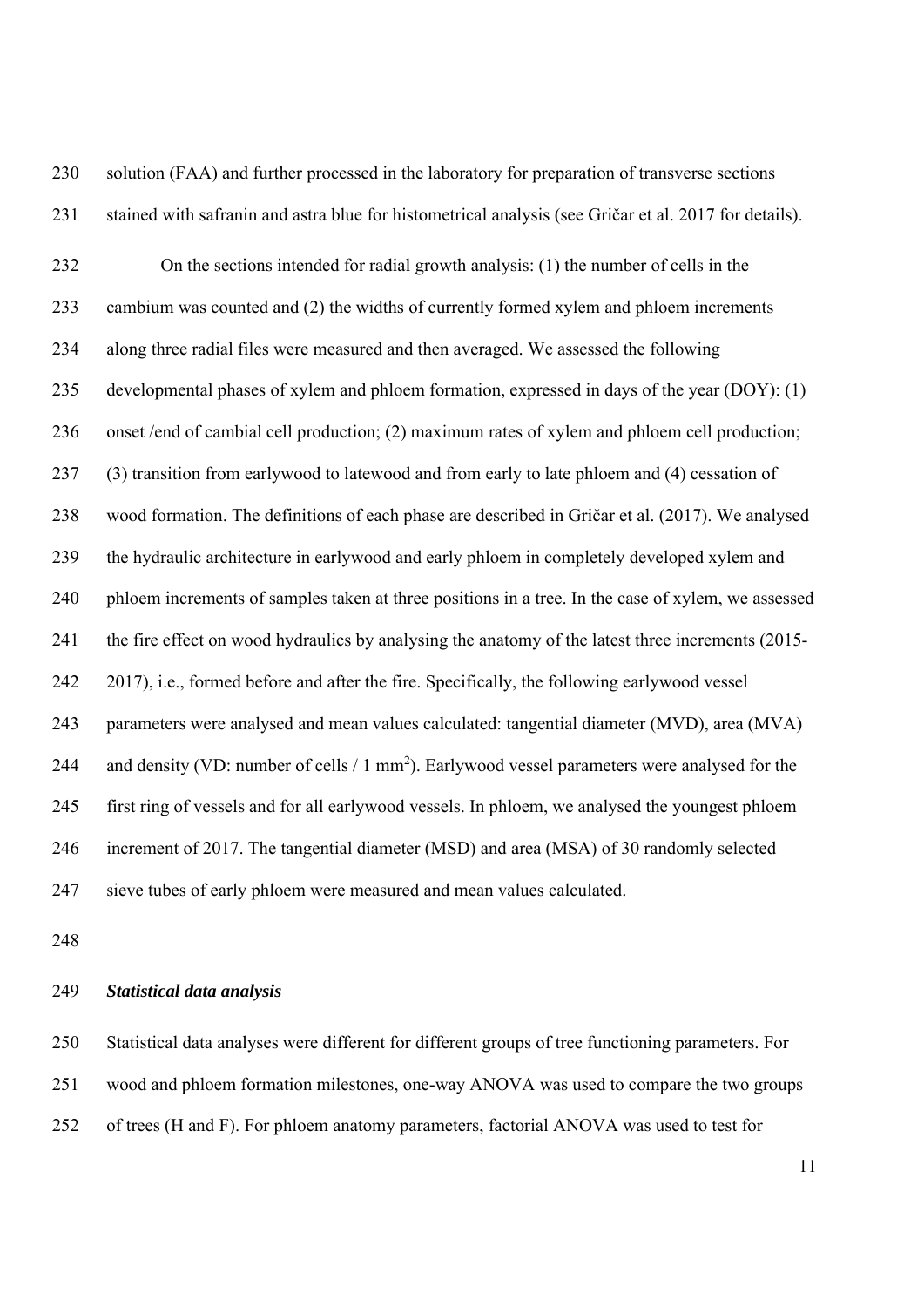253 significance of tree group (2 levels) and tree part (3 levels). For xylem anatomy, a linear mixed 254 model was used, with tree group, tree part and year as fixed factors and tree as random factor. 255 Similarly, linear mixed models were developed for leaf physiology parameters with tree group 256 and day of year as fixed factors and leaf and tree as random factors (leaf nested within tree).

257 The Gompertz function was fitted to the increments of xylem and phloem widths for each 258 tree group separately (Rossi et al. 2003). Model fits were evaluated by computing mean absolute 259 error and Efron's pseudo- $R^2$  (calculated as one minus the ratio between the sum of squared model 260 residuals and the sum of total variability). To investigate the differences between tree groups in 261 xylem and phloem growth, the joint Gompertz model for combined data of all tree groups was 262 compared with a model with tree groups being the fixed cofactor. The comparison was made 263 using a partial F-test.

264 In all cases, the assumption of normality was assessed graphically (Q-Q plot) and 265 homogeneity of variance was tested using the Levene test. When assumptions were violated, 266 Box-Cox transformation was used for variance stabilisation and greater normality in data 267 distribution. In all tests, a 0.05 significance level was used. Data were analysed using R 268 environment (package nlme) (R Core Team 2018).

269

### 270 **Results**

### 271 *Leaf phenology and carbon isotope composition*

272 Spring leaf phenology was comparable in the two tree groups. LAI values followed leaf 273 development; although the values were higher in H-trees in all cases (Figure 2). Buds started to 274 open in the first half of April (DOY  $105.9 \pm 5.4$ ), followed by first leaf emergence in the second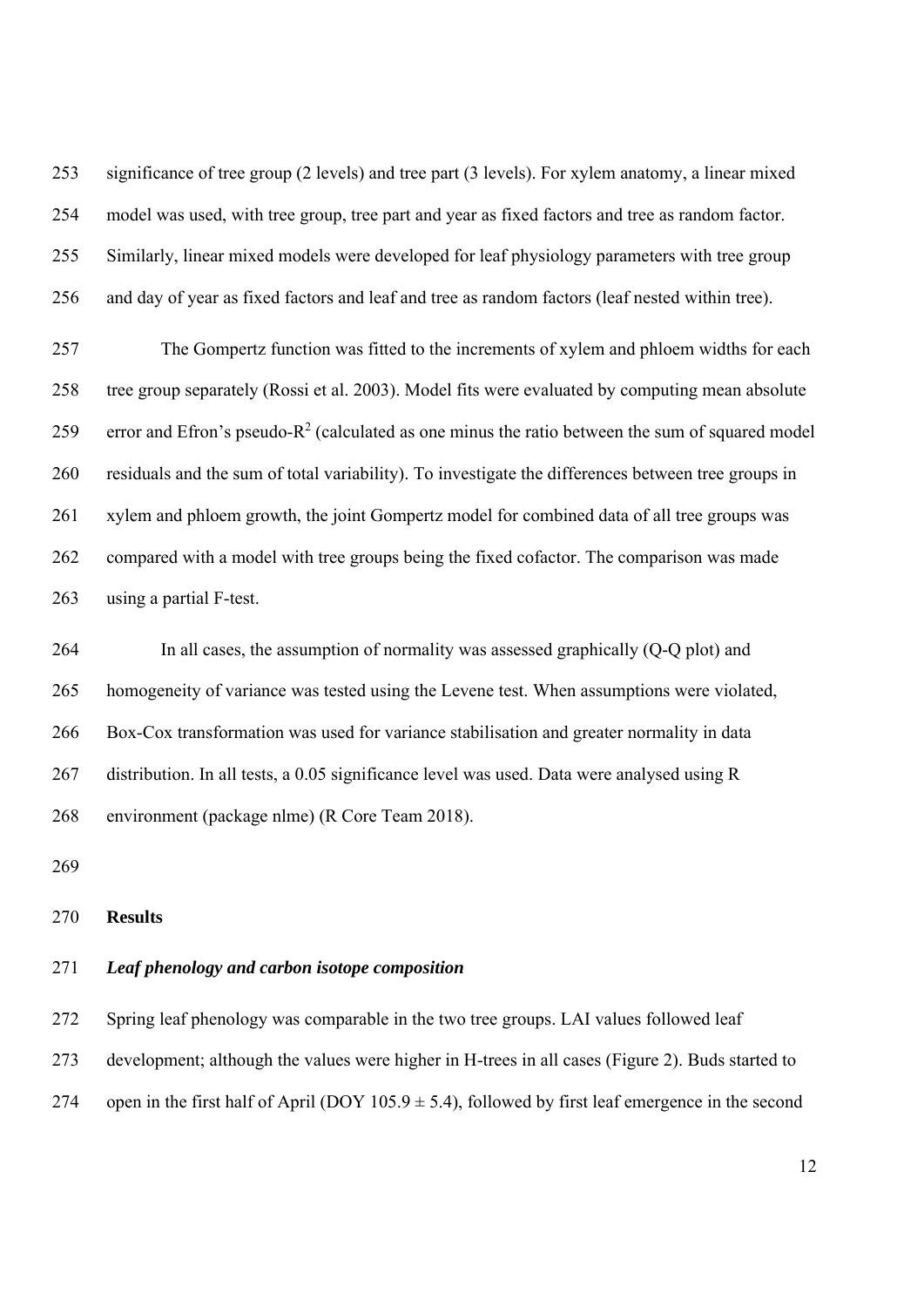275 part of April. In mid-April, the average LAI values were  $0.42 \pm 0.12$  m<sup>2</sup>m<sup>-2</sup> for H-trees and  $0.25 \pm 0.12$ 276  $0.10 \text{ m}^2\text{m}^2$  for F-trees. Full leaf unfolding occurred by mid-May (DOY 138–140). At that time, 277 the LAI values were  $1.86 \pm 0.39$  m<sup>2</sup>m<sup>-2</sup> for H-trees and  $1.00 \pm 0.19$  m<sup>2</sup>m<sup>-2</sup> for F-trees. The period 278 from bud opening to full leaf unfolding lasted on average 32 days.

The average  $\delta^{13}$ C values in leaves varied with respect to the tree group and the sampling 280 time (Figure 2). The highest mean  $\delta^{13}$ C values were found in the second half of April, at the time 281 of budburst and first leaf emergence, and ranged from –24.9‰ to –24.2‰ in H-trees and from – 282 26.9‰ to –25.9‰ in F-trees. In the period of leaf development, which was completed by the third 283 week of May, the values decreased to –28 and –27‰ in H-trees and to –29 and –28‰ in F-trees. 284 From this period onward, the values were fairly stable for both tree groups until abundant leaf 285 colouring at the beginning of October, when we completed sampling. In the 2017 growing 286 season, therefore,  $\delta^{13}$ C values were generally lower in F-trees; on average 2.1‰ lower during leaf 287 development and 0.8‰ in the period of full leaf unfolding.

288

289 [Figure 2]

290

# 291 *Leaf physiology*

292 Over the course of the season, F and H trees differed in many ecophysiological parameters

293 measured on the leaf level (Table 1, 2). Both predawn and midday water potential revealed higher

294 water availability in F-trees than in H-trees with DOY 220 being an exception for *Ψ*<sub>midday</sub>.

295 Differences in water balance were further reflected in the higher stomatal conductivity of F-trees.

296 These were not uniformly translated into transpiration rates, however. The differences between *E*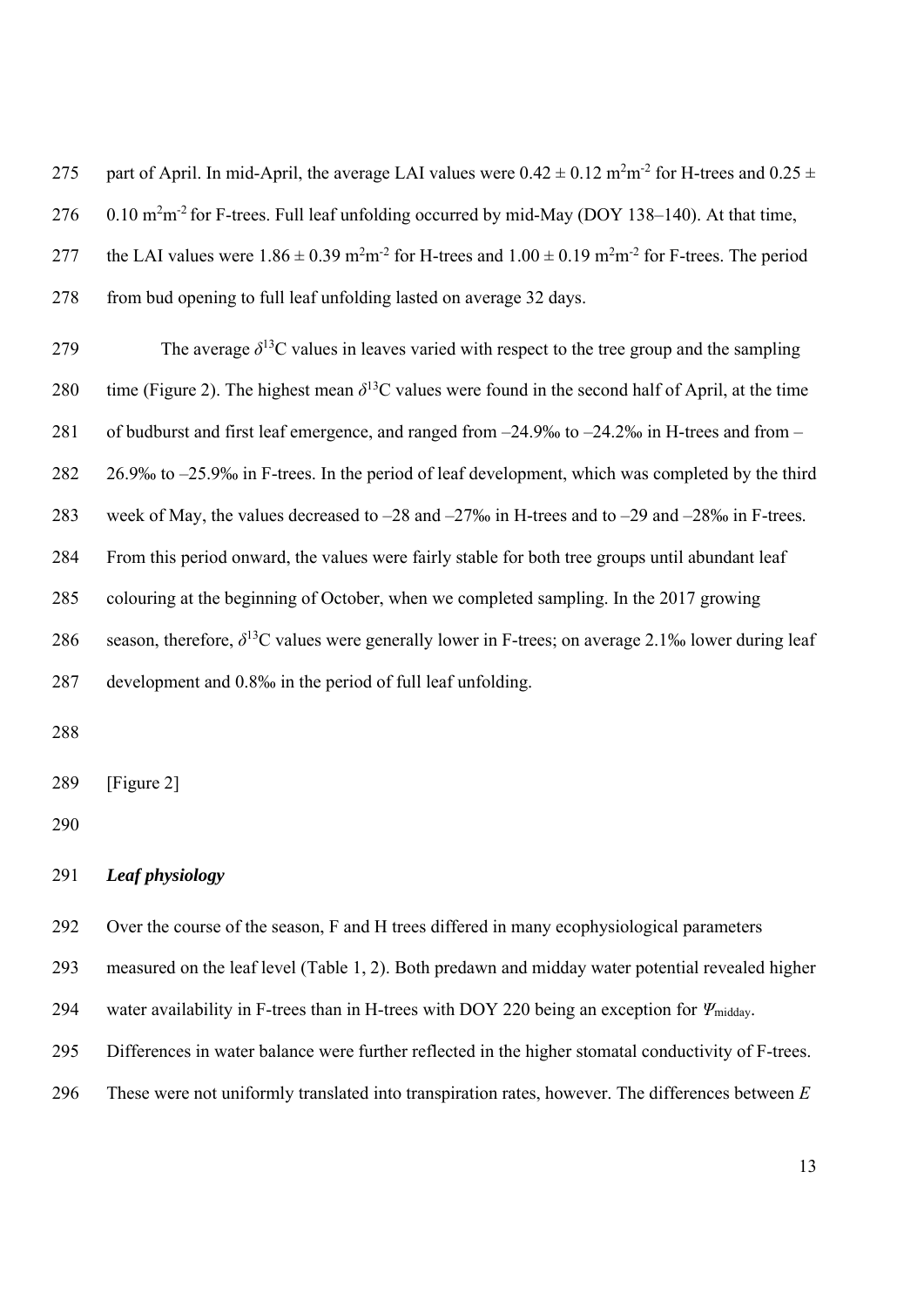297 of F and H trees were inconsistent. Net photosynthesis (*A*) was higher in H trees at the first and 298 last measurements (DOY 172, 236), but the opposite was found for mid-season. In July (DOY 299 199), the *A* of F-trees largely exceeded that of H-trees.

300

301 [Table 1]

302

303 [Table 2]

304

### 305 *Radial stem growth*

306 Wood and phloem formation dynamics and milestones in H-trees and F-trees are presented in

307 Figure 3 and Table 3. The fire in summer 2016 had an impact on radial stem growth in *Q.* 

308 *pubescens* in 2017; especially in the period of latewood formation. Radial growth started at the

309 end of March in both tree groups but it stopped on average 3 weeks later in F-trees. In

310 combination with the higher rate of cambial cell production in F-trees, this resulted in around 60

- 311 % and 22 % wider xylem and phloem increments, respectively (Figure 3, Table 3). Thus,
- 312 earlywood and latewood were about 45 % and 75 %, respectively, wider in F-trees. In addition,
- 313 the fire affected the timing of tylose appearance in earlywood vessels of 2016 and 2017; they

314 were formed about 3 weeks earlier in F-trees than in H-trees; i.e., at the beginning of April and at

315 the beginning of August, respectively. In phloem, early phloem and late phloem were about 18 %

316 and 50 %, respectively, wider in F-trees.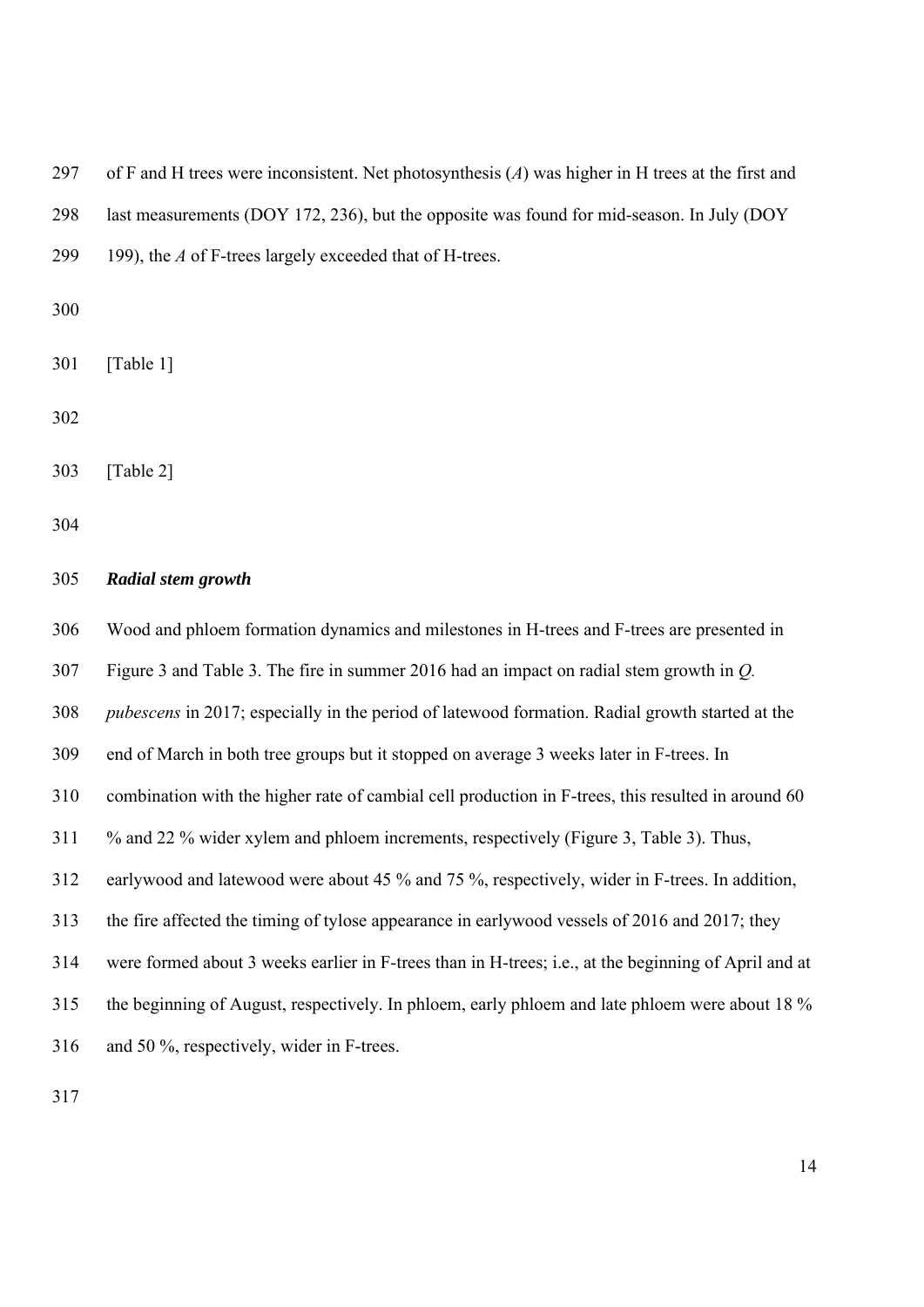318 [Figure 3]

319

- 320 [Table 3]
- 321

# 322 *Xylem and phloem anatomies in different tree parts*

323 In all cases, xylem and phloem anatomies significantly differed between stem and branch; annual 324 increments were wider and earlywood/ early phloem conduits were bigger in the stem (Figure 4, 325 5, Table 4). Furthermore, the annual increment widths of xylem and phloem differed between the 326 two groups; in all cases, the increments were wider in F-trees. Because radial growth had finished 327 by the time of the fire in August 2016, the increments were not affected in that year; however, the 328 widths of 2017 were reduced. The relative decrease in the widths from 2016 to 2017 was more 329 pronounced in H-trees (about 40 %) than in F-trees (about 20 %). In terms of conduit size in the 330 branch and stem, earlywood vessels were smaller and their density higher in the branch (Figure 4, 331 Table 4). Similarly, early phloem sieve tubes were smaller in the branch than in the stem. No 332 distinctive post-fire effect was detected in the size of earlywood conduits in H- and F-trees. In 333 contrast, phloem conduit size significantly differed between H- and F-trees (Figure 5, Table 4), 334 with sieve tubes size being bigger in H-trees. Thus, compared to F-trees, sieve tube areas in H-335 trees were about 21.4 % and 28.4 % bigger in stem and branch, respectively.

- 336
- 337 [Figure 4]
- 338

```
339 [Figure 5]
```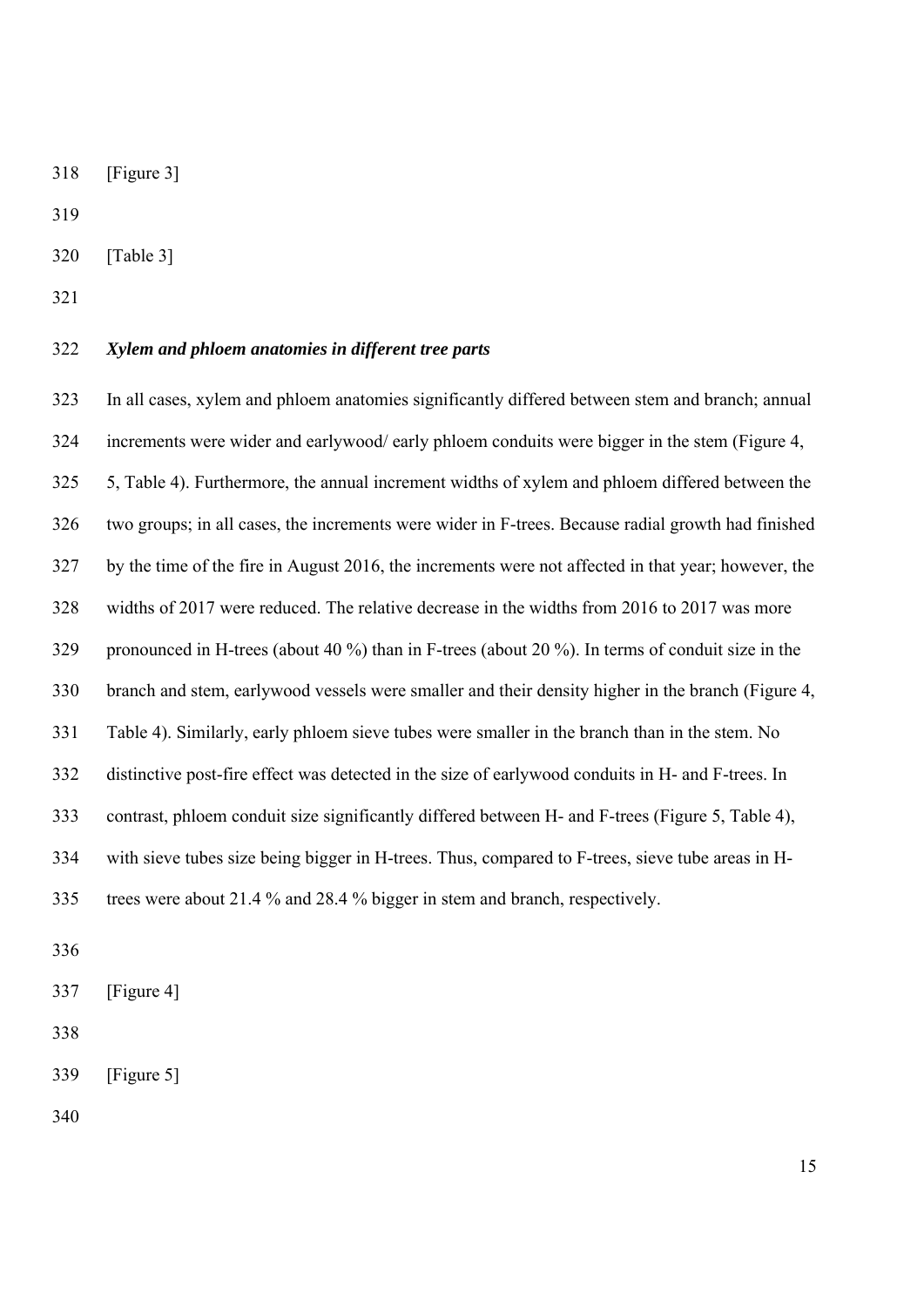341 [Table 4]

342

## 343 **Discussion**

344 It was shown in our research, that even though the first-order fire effects were limited to damage 345 of foliage, and caused no necrosis of cambium/phloem or injuries of roots, they influenced tree 346 carbon and water balance, which was translated into changed growth and developmental patterns 347 in *Q. pubescens*. The reduction of *Q. pubescens* crown leaf area contributed to i) probably 348 reduced reserves of carbohydrates produced in the season of disturbance; to ii) improved water 349 relations, iii) enhanced leaf photosynthesis (related to effect ii)) and iv) changed secondary stem 350 growth. Phloem and xylem were not equally affected by the fire; it caused changes in the phloem 351 conduit properties, while the size of earlywood vessels remained unmodified. However, 352 premature formation of the tyloses in the earlywood vessels of the previous and current xylem 353 increments in F-trees implies that xylem hydraulic integrity was also affected by heat.

354

### 355 *Leaf development and physiology*

356 As expected, LAI values increased with leaf development, which occurred in the period from 357 mid-April until mid-May. In all cases, LAI values were higher in H-trees, with an average 358 difference of 1.0  $m^2m^{-2}$  at the time of full leaf unfolding. The lower LAI values of F-trees clearly 359 indicate a post-fire effect on leaf development. Average LAI values of fully developed crowns of 360 H-trees  $(2.0 \text{ m}^2 \text{m}^2)$  are in line with our previous measurements on solitary *Q. pubescens* at this 361 study site  $(2.2 \text{ m}^2 \text{m}^2, \text{Lavrič et al. } 2017)$ .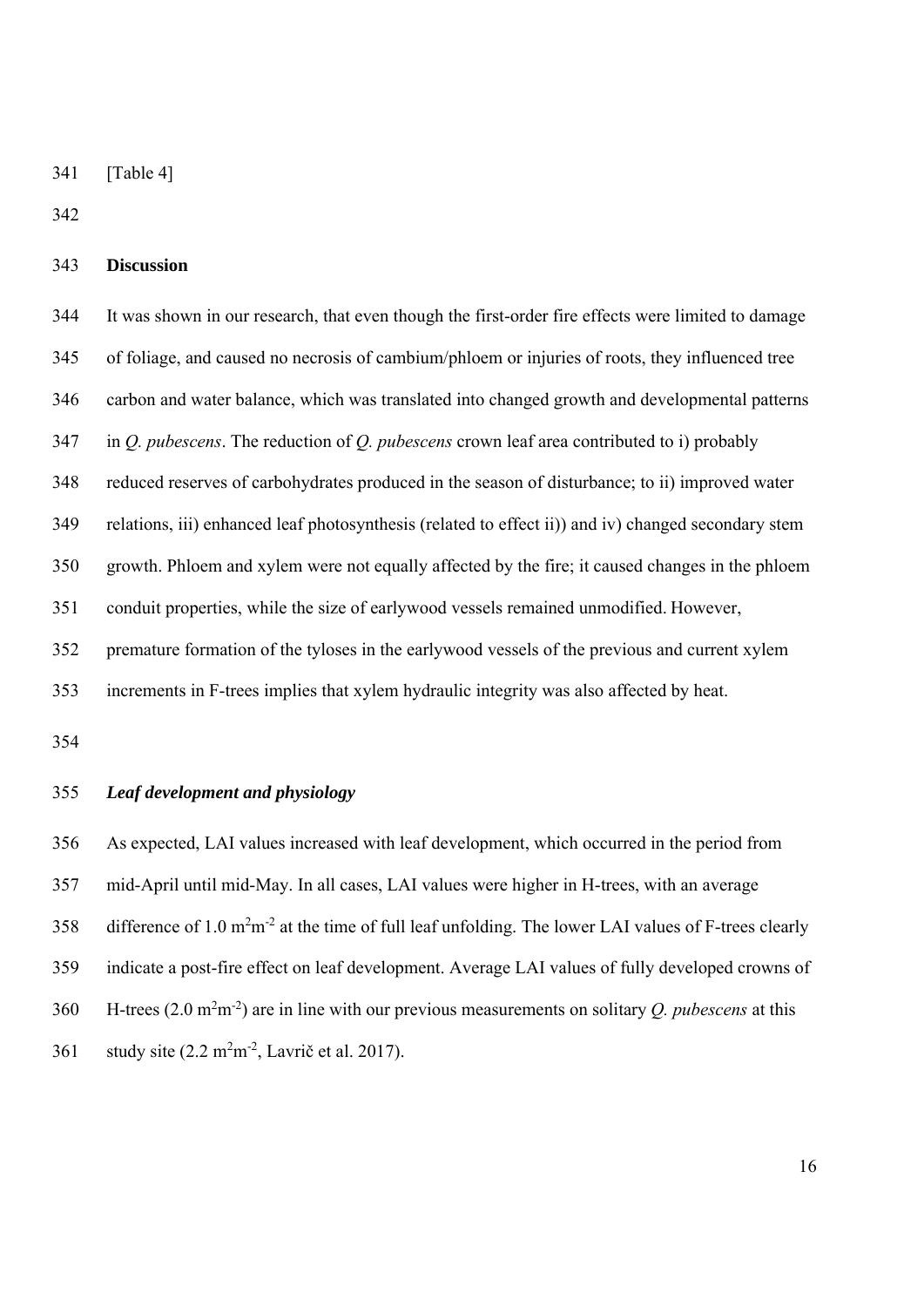362 Reductions in total leaf area after disturbance such as fire are known to influence the 363 carbon and water balance of trees. Burnt trees have less foliage per unit of sapwood and may 364 have more foliage distributed at lower heights, both of which significantly influence water 365 transport to the canopy. Due to the higher root to shoot ratio and ratio of sapwood to leaf area, 366 leaves have better access to water. In addition, water supply could be improved due to reduced 367 competition from herb and shrub layer which was more affected by fire (heat induced injuries). 368 Increased water availability supports higher stomatal conductance and photosynthetic rates. Such 369 trees can avoid stomatal limitations under progressing drought longer (Fleck et al. 1998, Nolan et 370 al. 2014, Renninger et al. 2014, Bär et al. 2019). Our results accord well with these general 371 observations. Throughout the season, F-trees were characterised by higher water potential and 372 stomatal conductivity than unburnt H-trees. In mid-summer (DOY 199 and 220), the high *gs* 373 supported the supply of CO2 into the leaves of F-trees and, as a consequence, they achieved 374 higher photosynthetic rates than H-trees. On the other hand, the opposite was true in June and late 375 August, when the *A* of H-trees slightly exceeded the *A* of F-trees. Fleck et al. (1998) reported that 376 the fire treatment effects on leaf physiology of *Q. ilex*, i.e., increase of *A* and *g*s, were enhanced in 377 the period when plants were subjected to high temperature, irradiance and VPD. In their study, 378 re-sprouts did not show midday depressions of *A* and *g*s, and preserved high photochemical 379 efficiency, while unburnt trees coped with stomatal limitations of photosynthesis and 380 photoinhibition.

381 We found that  $\delta^{13}$ C values in young developing leaves were less negative in both groups 382 compared with mature leaves, which is in line with earlier observations in *Q. pubescens* 383 (Damesin et al. 1998). Furthermore, the  $\delta^{13}$ C values of mature leaves (H-trees: from –28 to – 384 27‰; F-trees: from –29 to –28‰) are in accordance with the literature data (O'Leary 1988,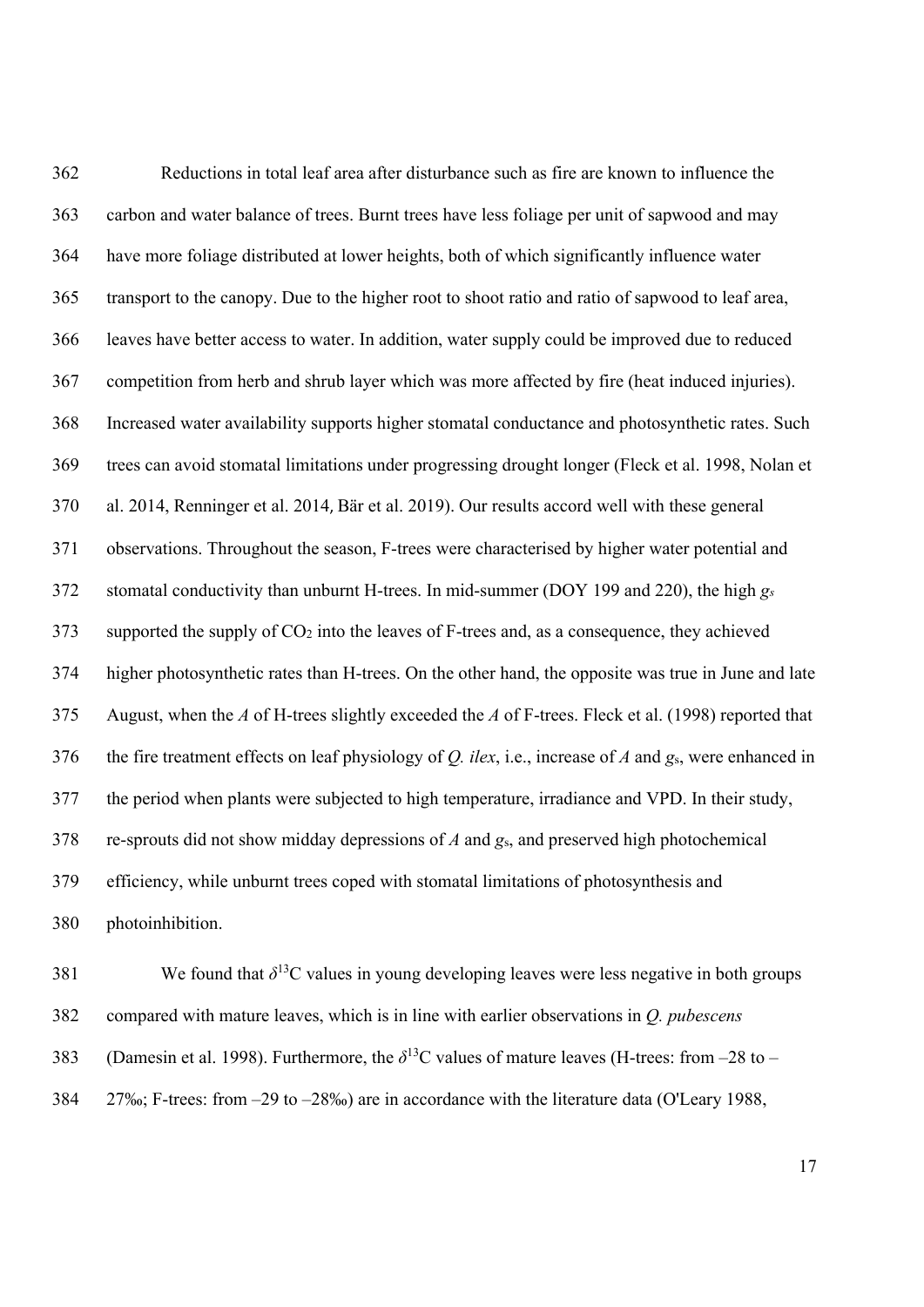385 Damesin et al. 1998). In *Q. pubescens*, most  $\delta^{13}$ C and biochemical changes occur during leaf 386 expansion, which partly illustrates the major decrease of  $\delta^{13}$ C during leaf growth (Damesin et al. 387 1998). The isotope content of a leaf gives an insight into its carbon gains and losses (Damesin 388 and Lelarge 2003). Damesin et al. (1998) explained  $\delta^{13}$ C values of a mature leaf of *Q. pubescens* 389 with three components: (i)  $\delta^{13}$ C in the initial phase of leaf construction, which depends on stored 390 carbon; (ii)  $\delta^{13}$ C of carbon assimilated during leaf expansion and (iii)  $\delta^{13}$ C of assimilates that are 391 involved in the turnover of leaf matter. Since photosynthesis of young developing leaves in 392 deciduous oaks does not suffice for a positive leaf carbon balance, reserves stored from the 393 previous growing seasons are involved in growth. Starch, which forms part of these reserves, has  $394$  higher  $\delta^{13}$ C values than soluble sugars (Brugnoli et al. 1988). During conversion from heterotrophy to autotrophy, assimilates with lower  $\delta^{13}$ C values are built into leaves (Damesin and 396 Lelarge 2003). In addition, changes in the relative proportion and activity of PEP carboxylase and Rubisco in leaves are considered to contribute to the decrease in  $\delta^{13}$ C values (Terwilliger et al. 398 2001).

We found that during the entire growing season,  $\delta^{13}$ C values were more negative in the 400 leaves of F-trees. This could be attributed to their higher dependence on recent carbohydrates 401 derived directly from photosynthesis. High demand is also reflected by high photosynthetic rates. 402 On the other hand, the growth of the unburnt, H-trees may be supported to a larger extent by 403 carbohydrates produced/stored in the late summer and autumn of the previous year. The burnt 404 trees lost part of the leaves and possibly also fine roots at the beginning of August 2016, just after 405 the start of the starch accumulation period (Gričar et al. 2018). Due to reduced reserves of 406 carbohydrates, which can decrease after a fire not only in the stem but also in the coarse roots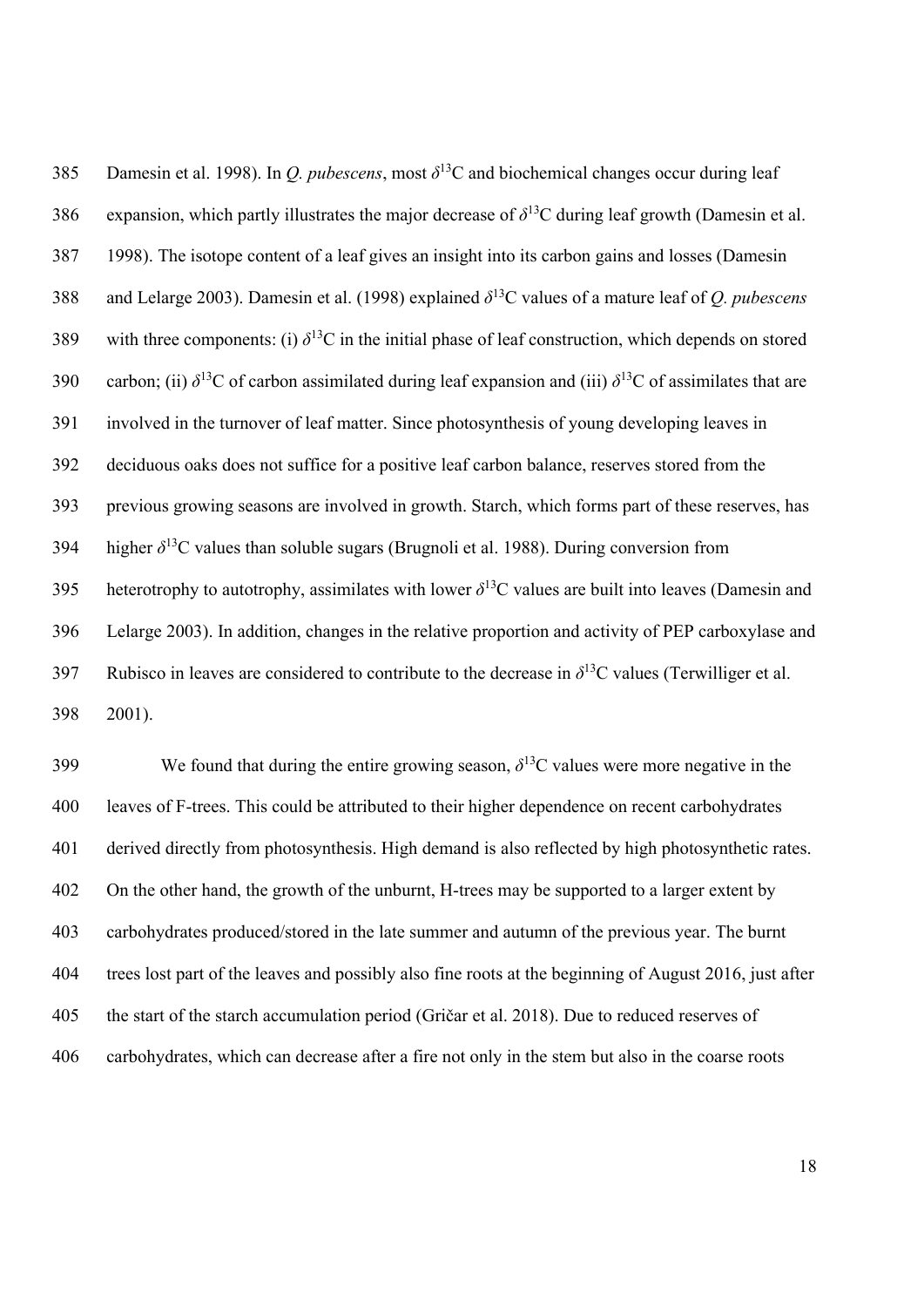407 (Varner et al. 2009), the yearly carbon balance of the trees was affected. This also influenced the 408 carbon allocation patterns in the next season.

Another contribution to more negative  $\delta^{13}$ C values of F-trees is related to stomatal 410 functioning. Our gas exchange measurements indicated that F-trees operated with high stomatal 411 conductivity, which brings a high  $CO<sub>2</sub>$  concentration in the internal space of the leaf and supports 412 strong discrimination against <sup>13</sup>C. Water potential and  $g_s$  reveal that H-trees more easily meet the 413 stomatal limitations of photosynthesis. The consequence of lower *g*s is weaker discrimination, 414 yielding less negative  $\delta^{13}$ C values of the foliage (Pate 2001).

415

# 416 *Radial growth in Q. pubescens after a fire event*

417 Comparison of the xylem increments formed in 2016 and 2017 showed that the widths in the 418 latter year were reduced by 40 % in H-trees and 20 % in F-trees. Battipaglia et al. (2014) reported 419 that a decrease in radial growth of *P. halepensis* was noted in the year after a fire event, but the 420 trees later recovered, suggesting that the heat-related damage is not permanent. Reduced xylem 421 increments in a year after a fire may indicate a carbon saving strategy of trees in response to 422 various disturbances (Deslauriers et al. 2015). Saving storage reserves would enable trees to 423 mitigate harmful events related to any other stressors (Pérez-de-Lis et al. 2016), such as, for 424 example, summer drought periods, which are frequent in the study area.

425 However, since xylem increments were wider in F-trees in all three analysed years 2015– 426 2017 it is not possible to attribute the differences between H- and F-trees in radial growth 427 dynamics in 2017 solely to the fire event in the previous year. In fact, xylogenesis data in *Q.*  428 *pubescens* in 2014–2016 from the same location (Gričar et al. 2017, 2108, Lavrič et al. 2017)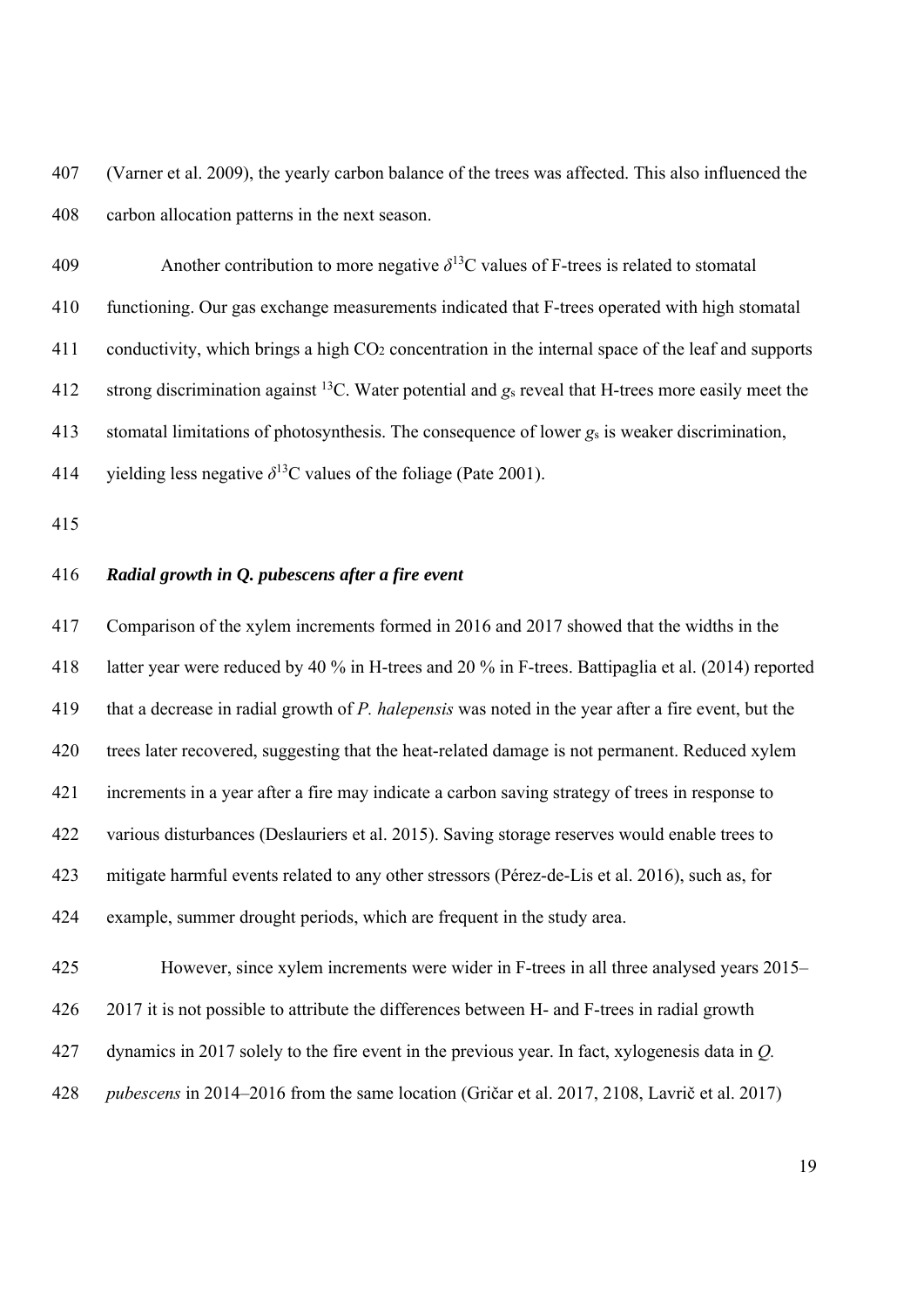429 showed that radial growth in H-trees stopped 19–27 days earlier than in the previous years, while 430 the cessation of cell production in F-trees was comparable with the previous data. Weather 431 conditions in 2017 would explain premature cessation of cambial cell production in H-trees. 432 Although 16 % more rainfall was recorded in 2017 compared to the 24-year average (1992– 433 2016), the period May–July was dry with about 43 % less precipitation, which most probably 434 negatively affected the duration of radial growth in H-trees. Gas exchange data revealed that in 435 July (DOY 199) due to higher water availability F-trees operated at high stomatal conductivity 436 achieving high photosynthetic rates, while stomatal *g*s and *A* decreased in H-trees. Stomatal 437 limitation of photosynthesis and reduced carbohydrate pools could lead to premature cessation of 438 xylogenesis in these trees. On the other hand, it is to presume that in this dry period of the year F-439 trees can build more carbohydrates supporting radial growth of the stem, i.e. prolonging 440 xylogenesis. This could help to restoration of hydraulic function which had been affected by 441 premature, fire-induced tylose formation in the earlywood vessels of the previous and current 442 xylem increments (see next sub-chapter 'Post-fire effect on earlywood conduits' for a more 443 detailed explanation).

444 There have been no similar studies on the post-fire effect on the width of the phloem 445 increment in other tree species. However, a comparison of the widths with our previous studies 446 (Gričar et al. 2017, 2018, Lavrič et al. 2017) revealed that the rings of H-trees were on average 18 447 %–38 % narrower than in 2014, 2015 and 2016. In contrast, the widths of F-trees were 448 comparable to the former data, confirming the above mentioned assumption on the importance of 449 rebuilding a translocation pathway in the phloem and therefore maintaining secondary growth 450 despite adverse weather conditions.

451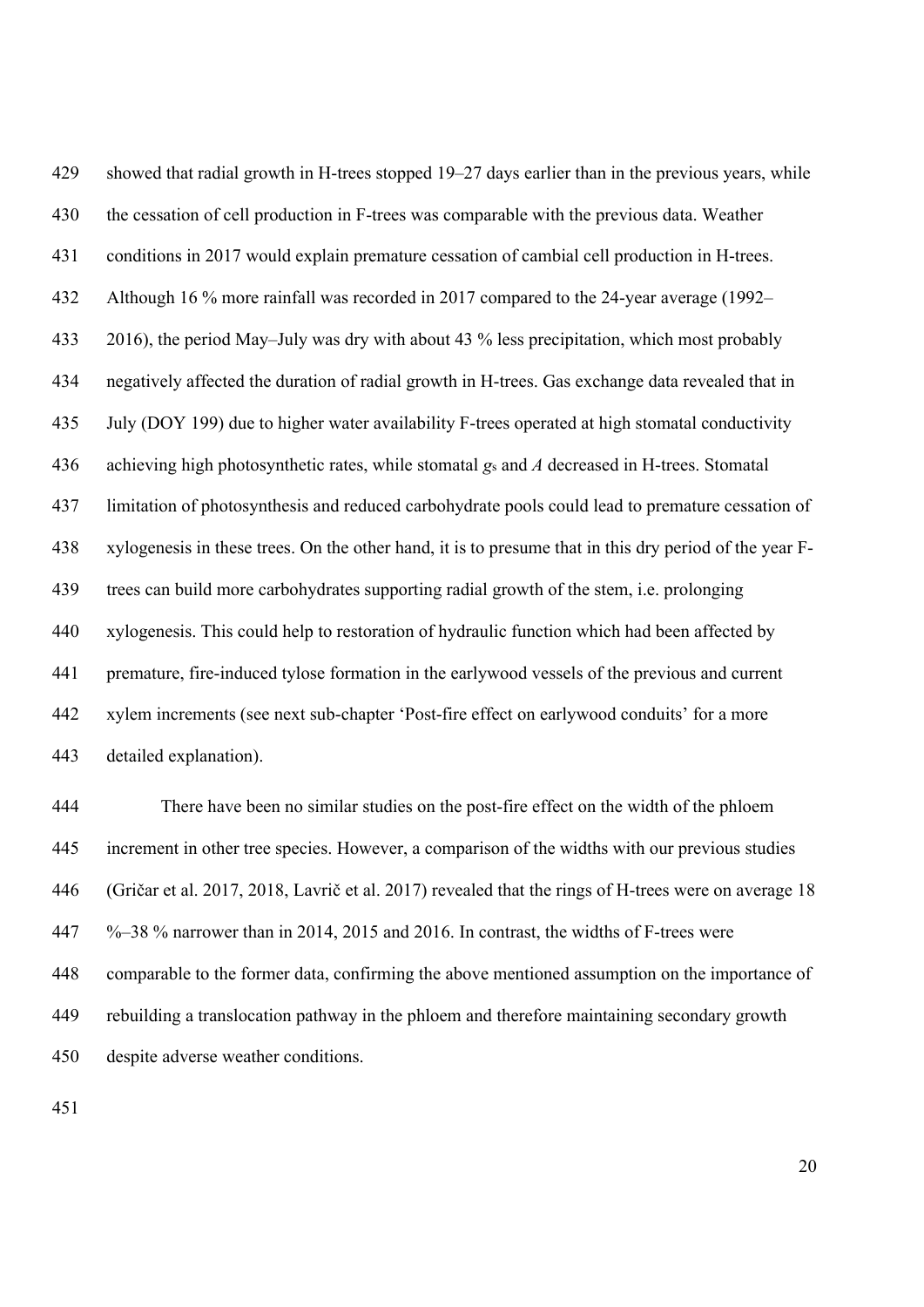#### 452 *Post-fire effect on earlywood conduits*

453 Size of earlywood conduits was not affected by the fire of the previous summer. This could be 454 attributed to favourable weather conditions in spring 2017, especially in April, a crucial month 455 for earlywood vessel formation, because it is well supplied with precipitation. Vessel 456 characteristics have been reported to depend mainly on two physiologically decisive periods for 457 their development: autumn of the previous year and early spring of the current year (Eckstein 458 2004). At the end of the previous growing season, carbohydrates are formed and stored in 459 parenchyma cells (Atkinson and Denne 1988, Barbaroux and Bréda 2002). These reserves are 460 used for earlywood vessel formation the following year, which occurs in ring-porous *Q.*  461 *pubescens* before full leaf development (Zweifel et al. 2006). Vessel expansion and wall 462 formation occur in early spring; weather conditions in this period therefore mainly determine its 463 final size (e.g., Fonti and García-González 2004). In particular, water availability, which affects 464 turgor pressure in the cells, is important for cell dimensions (Hölttä et al. 2010). However, Rosell 465 et al. (2017) recently pointed out that, globally, tree size and crown size explain vessel diameter 466 variation much more than climate. Taller plants can thus be found in moister areas, with wider 467 vessels at the stem base due to basipetal vessel widening.

468 Narrower conduits in the branches of *Q. pubescens* support a universal conduit tapering in 469 xylem and phloem towards the tree apex (Anfodillo et al. 2012, Olson et al. 2014, Jyske and 470 Hölttä 2015), partly to compensate for the effect of tree height on hydraulic resistance (Petit et al. 471 2010). In addition to the size of the conduits in xylem, vessel density, which is inversely 472 proportional to vessel size, is considered to be important for whole-tree conductance (Petit et al. 473 2010). This pattern was also confirmed in our present and past studies in *Q. pubescens* (Gričar et 474 al. 2017); earlywood vessels decreased in size and increased in number towards the tree apex.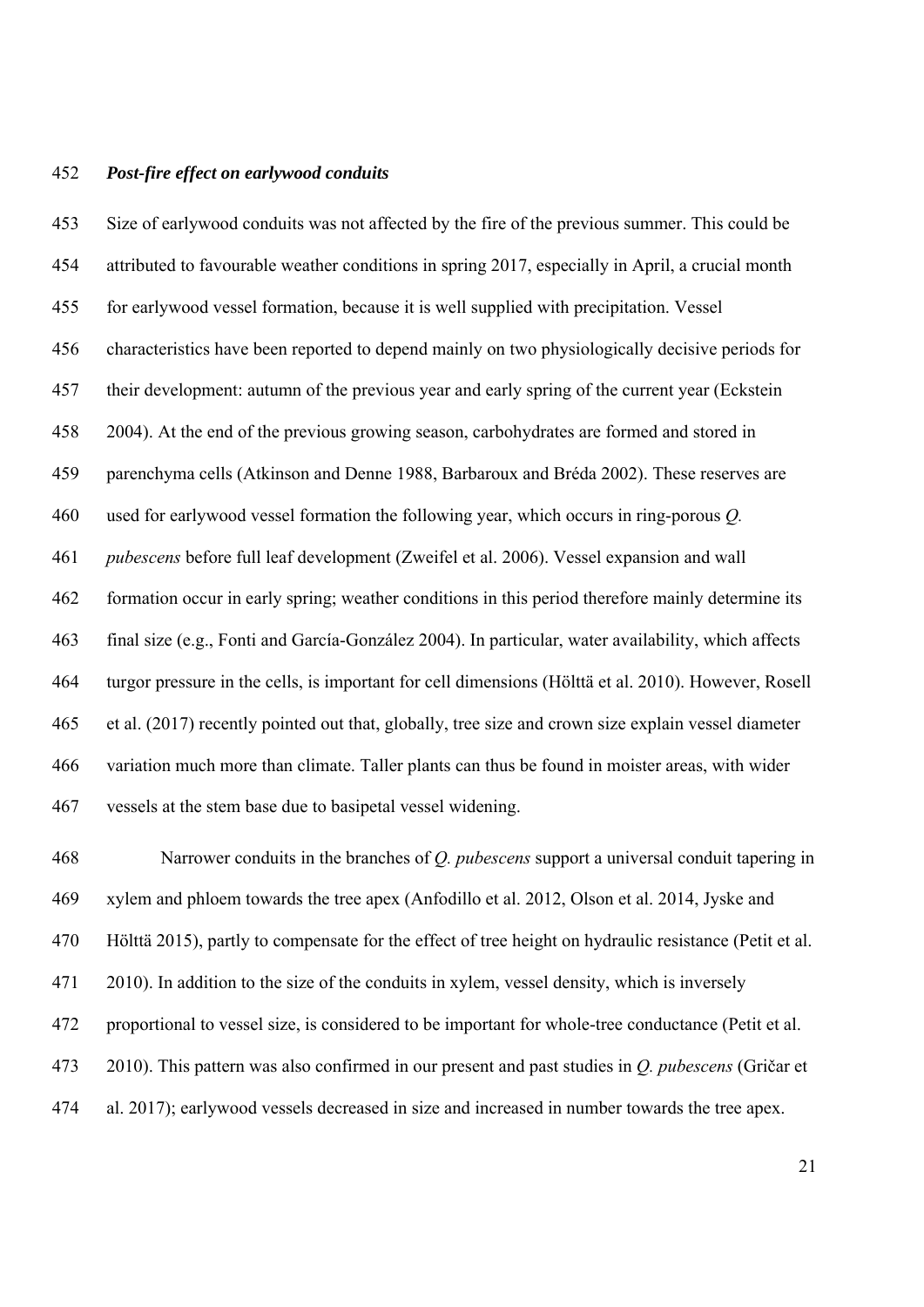475 Vessel characteristics are regulated by hormones, in particular by a decrease in auxin 476 concentration in a basipetal direction (Aloni 2015). Because of rapid differentiation in the crown 477 with high auxin concentrations, vessels are narrow and numerous, whereas low auxin 478 concentrations in the lower parts of the tree slow down the differentiation process. This allows 479 more time for vessel expansion, which results in wider and fewer vessels (Aloni and 480 Zimmermann 1983).

481 Although no differences were found in the size of earlywood vessel between H- and F-482 trees, tyloses, which blocked vessels' lumen, appeared about 3 weeks earlier in the earlywood 483 vessels of F-trees. In these trees, most of the earlywood vessels formed in 2016 were blocked 484 with tyloses at the beginning of April and earlywood vessels of 2017 at the beginning of August. 485 Similarly, Bigio et al. (2010) noted that fire during the growing season induced tylose formation 486 in *C. sativa*. Under normal conditions, wide earlywood vessels in ring-porous species become 487 blocked with tyloses by the end of the current growing season (Kitin and Funada 2016). 488 However, tylose formation can be provoked by various abiotic and biotic stressors, such as 489 flooding, freezing, mechanical wounding, crown damage or pathogen infection. Since jasmonates 490 and ethylene are the key molecular triggers of tyloses (Leśniewska et al. 2017, McElrone et al. 491 2010), it is to presume that hormonal signal, possibly deriving from scorched crown, contributes 492 to the observed response.

493 In certain part of the season premature presence of tyloses negatively affected the 494 hydraulic conductivity of F-trees. This was compensated by prolonged xylogenesis resulting in 495 wider xylem rings with a larger proportion of latewood. Since the small-diameter latewood 496 vessels may remain functional for many years, a combination of wide and narrow vessels ensures 497 efficiency and safety of the water transport (Kitin and Funada 2016). Thus, in the case of earlier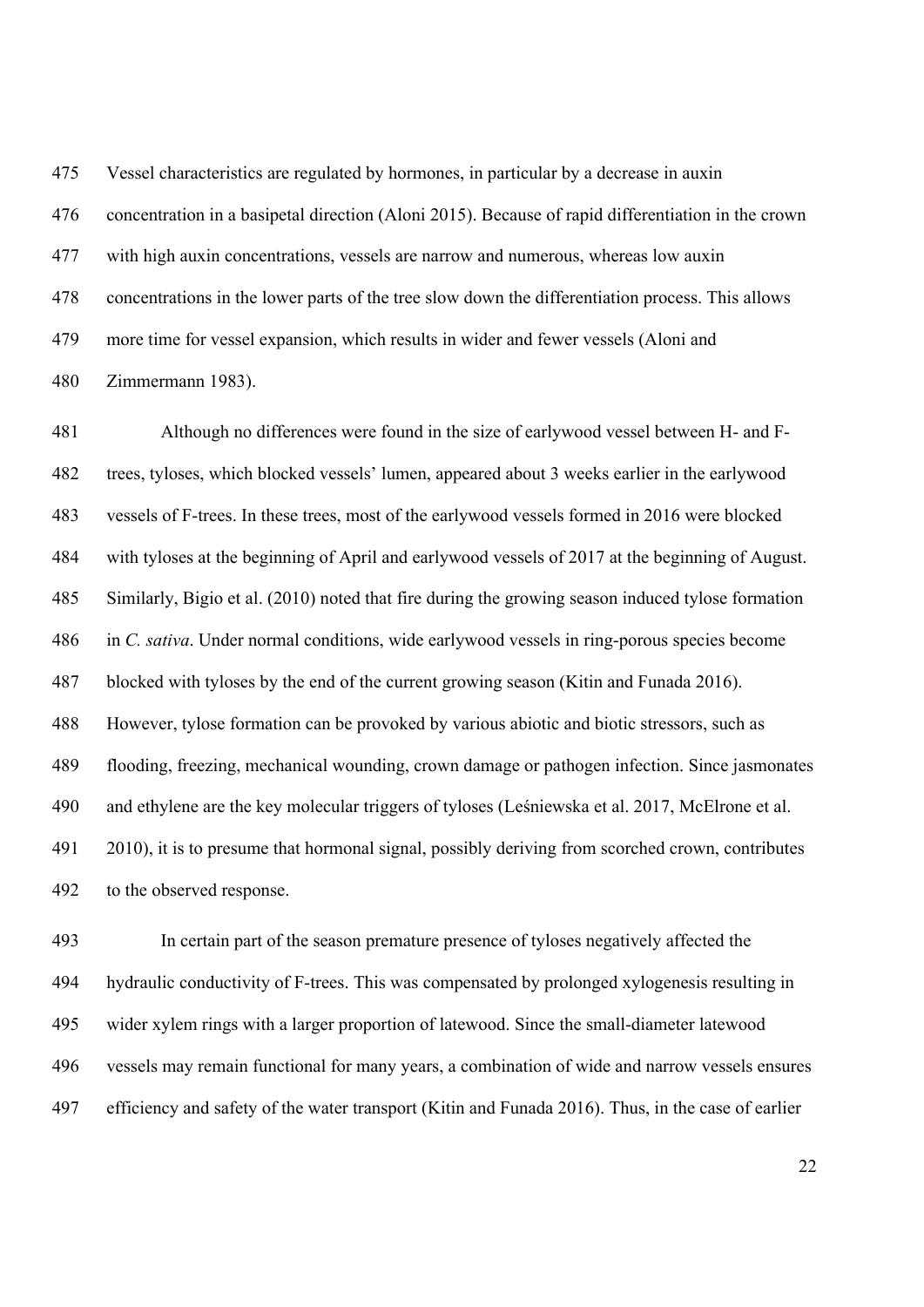498 formation of tyloses in earlywood vessels, small-diameter latewood vessels are important for 499 water conduction despite their much lower conducting capacity. In ring-porous pubescent oak, 500 more cavitation-resistant latewood vessels serve as a high-safety but low-efficiency back-up 501 system in the case of stressful events and may function to prevent complete transport failure 502 (Taneda and Sperry 2008).

503

#### 504 *Post-fire effect on phloem anatomy*

505 In F-trees, the phloem conduits were smaller, while the phloem increment was wider. In 506 particular, late phloem was about 50 % wider in F-trees than in H-trees. Late phloem sieve tubes 507 in oak are generally narrower than those of early phloem (Gričar et al. 2015). However, late 508 phloem contains larger amounts of axial parenchyma, acting as a storage organ for non-structural 509 carbohydrates (Barbaroux and Bréda 2002, Plavcová et al. 2016). In deciduous trees that shed 510 their leaves seasonally, storage reserves are important for their maintenance during the leafless 511 season and for coping with stresses and disturbances, such as drought, fire and herbivores 512 (Martínez-Vilalta et al. 2016). Trees thus need to coordinate the use of the limited supply of 513 reserves for metabolic and structural demands (Dietze et al. 2014). Key morphological traits of 514 tree resistance to disturbance events are thick dead bark for inner living tissue protection and 515 storage reserves for its successful recovery (Catry et al. 2010). These reserves are also used for a 516 second growth of foliage or re-sprouting in the case of crown fire damage (Dietze et al. 2014). 517 This may cause a loss in carbon production, which can result in its shortage for growth, storage 518 and defence functions in a tree (Deslauriers et al. 2015). It can be assumed that depleted amounts 519 of reserves could at some point compromise tree functioning, which could even lead to tree 520 mortality (Michaletz et al. 2012). In line with this interpretation, the wider late phloem rich in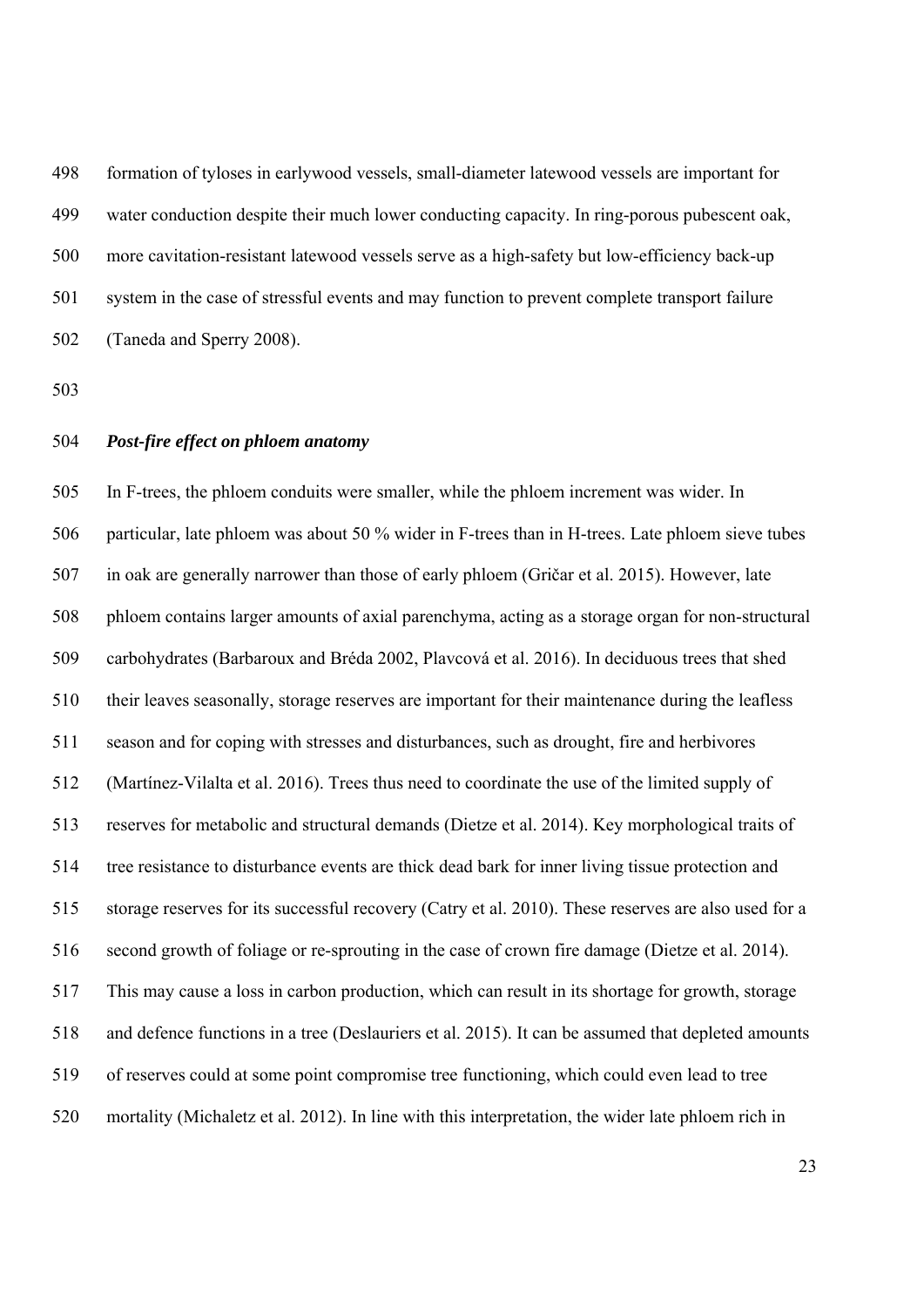521 axial parenchyma in F-trees is likely to compensate for reserves used for new foliage in the 522 previous autumn. Furthermore, in F-trees, sieve tubes were smaller although the annual phloem 523 increment was wider, which could be a counterbalance for their smaller size. Differences in 524 phloem anatomy between the two tree groups could thus be attributed to changed foliage and 525 possible damage to older sieve tubes in F-trees. Although sieve tube functioning is generally 526 limited to the current growing season, late phloem sieve tubes formed in the previous year are 527 important for maintaining the translocation pathway for photosynthates and other biomolecules 528 from leaves, i.e. carbon source, to carbon sink sites at the onset of the growing season (Prislan et 529 al. 2018). If functional sieve tubes are damaged, rapid restoration of long-distance transport in 530 phloem is crucial for tree survival. This may explain greater differences in the phloem than in the 531 xylem anatomy. In spite of the great importance of phloem transport for tree functioning, 532 previous studies have been primarily focused on possible changes in xylem structure after fire 533 events. However, our study clearly demonstrated that, even though phloem and xylem tissues are 534 ultimately linked (Pfautsch et al. 2015), changes in their transport systems due to heat damage are 535 not necessarily coordinated. If nothing else, outer living phloem cells are much more exposed to 536 heat-impairment than inner xylem tissue; consequently, the damage is more extensive.

537

### 538 **Conclusions**

539 The increased frequency of fire events on the Slovenian karst that has been observed in the last 540 two decades (Veble and Brečko Grubar 2016) is in line with future climate-change scenarios for 541 drought-prone environments (IPCC 2014). Fire disturbances accompanied by drought and 542 herbivores will substantially change the carbon-water fluxes of such ecosystems. Since fires are 543 one of the most important agents of landscape change worldwide (Ferreira et al. 2019), it is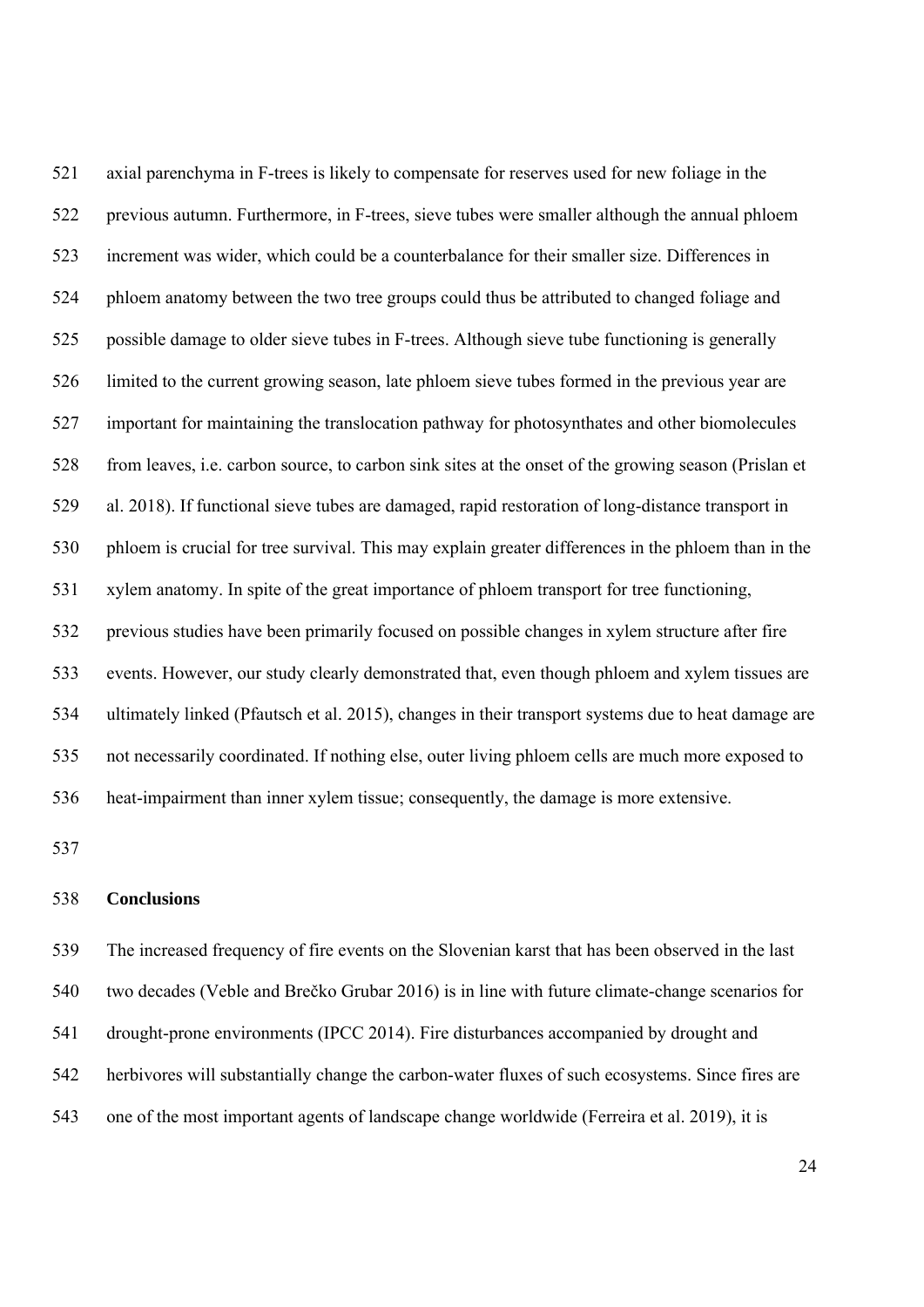544 therefore of the utmost importance to understand better the functional and structural response, i.e. 545 ecophysiological modifications and anatomical adaptations, of trees to such disturbances (Nolan 546 et al. 2014). Heat injuries caused by a fire can trigger complex postfire mechanisms that affect the 547 physiology of trees, which are still not satisfactorily understood (Bär et al. 2019). As a result of 548 diminished radial growth, carbon accumulation in a tree is substantially reduced (Cuny et al. 549 2015). Fire associated tree mortality may change the ecosystems from carbon sink to carbon 550 source (Baldocchi 2008, Loehman et al. 2014). Unravelling the underlying mechanism of fire-551 caused tree mortality is thus relevant for modelling carbon-water fluxes at different levels taking 552 into account also novel future climatic conditions (Hood et al. 2018). Proper counter-strategies 553 regarding the global carbon cycle will in this way be possible to develop (Bär et al. 2018).

554

### 555 **Acknowledgments**

556 The authors gratefully acknowledge the help of Gregor Skoberne, Urša Pečan, Jan Eržen, Boštjan 557 Zupanc, Gabrijel Leskovec and Robert Krajnc in the field and laboratory. We thank Zlatko Rojc 558 for his permission to perform the study on the plot, and Martin Cregeen for language editing. We 559 thank the editor and the reviewers for their valuable comments and suggestions, which improved 560 the quality of the paper.

561

### 562 **Funding**

563 This work was supported by the Slovenian Research Agency, Young Researchers Program (ML), 564 research core funding nos. P4-0085 and P4-0107, and projects J4-7203 and J4-9297.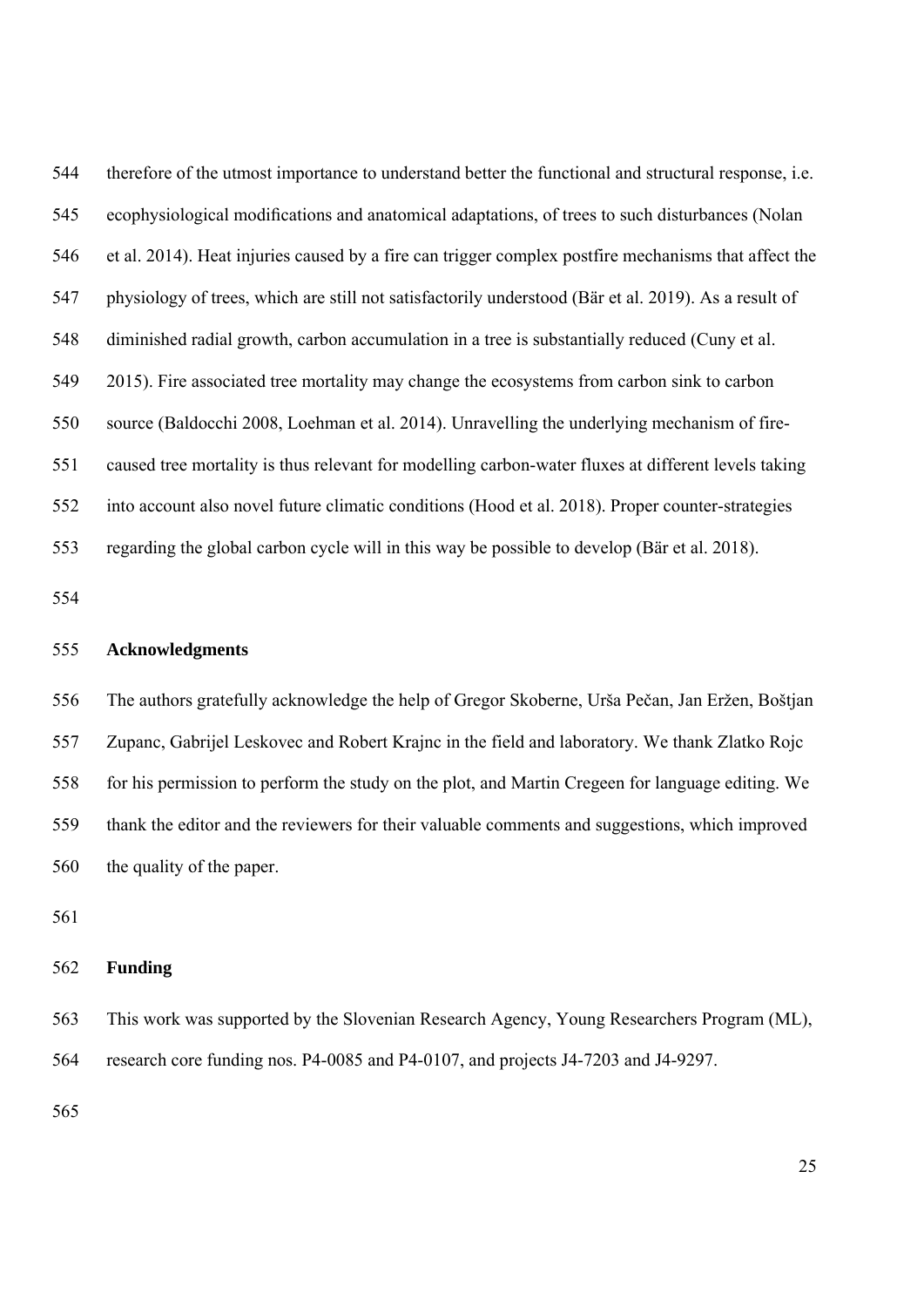#### 566 **References**

- 567 Aloni R (2015) Ecophysiological implications of vascular differentiation and plant evolution. 568 Trees 29:1–16.
- 569 Aloni R, Zimmermann MH (1983) The control of vessel size and density along the plant axis. 570 Differentiation 24:203–208.
- 571 Anfodillo T, Deslauriers A, Menardi R, Tedoldi L, Petit G, Rossi S (2012) Widening of xylem 572 conduits in a conifer tree depends on the longer time of cell expansion downwards along 573 the stem. Journal of Experimental Botany 63:837–845.
- 574 Atkinson CJ, Denne MP (1988) Reactivation of vessel production in ash (*Fraxinus excelsior* L.) 575 Trees. Annals of Botany 61:679–688.
- 576 Baldocchi D (2008) Breathing' of the terrestrial biosphere: Lessons learned from a global network 577 of carbon dioxide flux measurement systems. Australian Journal of Botany 56:1-26.
- 578 Bär A, Michaletz ST, Mayr S (2019) Fire effects on tree physiology. New Phytologist 223:1728- 579 1741.
- 580 Bär A, Nardini A, Mayr S (2018) Post-fire effects in xylem hydraulics of *Picea abies*, *Pinus*  581 *sylvestris* and *Fagus sylvatica*. New Phytologist 217:1484–1493.
- 582 Barbaroux C, Bréda N (2002) Contrasting distribution and seasonal dynamics of carbohydrate 583 reserves in stem wood of adult ring-porous sessile oak and diffuse-porous beech trees.
- 584 Tree Physiology 22:1201–1210.
- 585 Battipaglia G, De Micco V, Fournier T, Aronne G, Carcaillet C (2014) Isotopic and anatomical
- 586 signals for interpreting fire-related responses in *Pinus halepensis*. Trees 28:1095–1104.
- 587 Bigio E, Gärtner H, Conedera M (2010) Fire-related features of wood anatomy in a sweet
- 588 chestnut (*Castanea sativa*) coppice in southern Switzerland. Trees 24:643–655.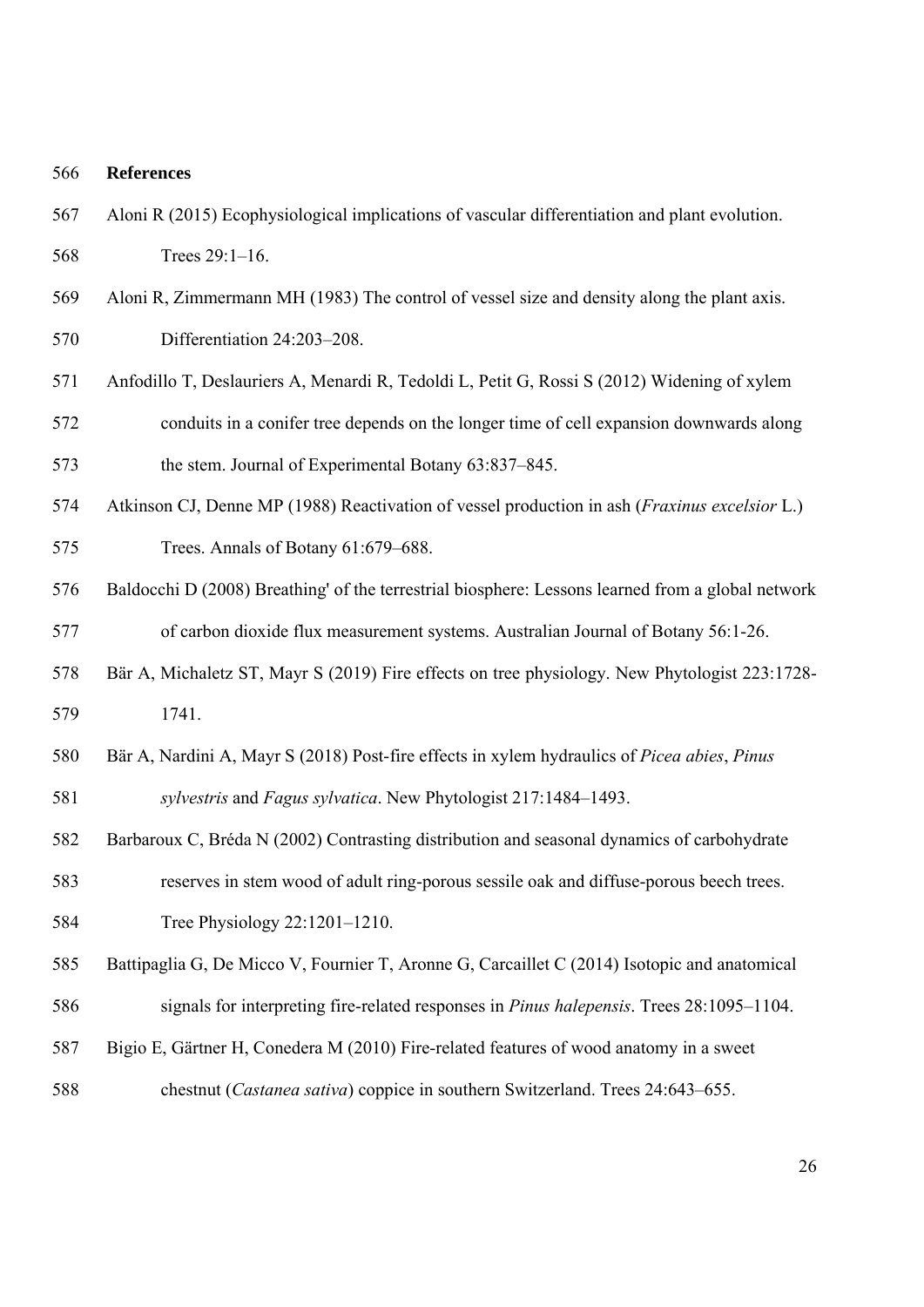| 589 | Brugnoli E, Hubick KT, von Caemmerer S, Wong SC, Farquhar GD (1988) Correlation between             |
|-----|-----------------------------------------------------------------------------------------------------|
| 590 | the carbon isotope discrimination in leaf starch and sugars of $C_3$ plants and the ratio of        |
| 591 | intercellular and atmospheric partial pressures of carbon dioxide. Plant Physiology                 |
| 592 | 88:1418-1424.                                                                                       |
| 593 | Catry FX, Rego F, Moreira F, Fernandes PM, Pausas JG (2010) Post-fire tree mortality in mixed       |
| 594 | forests of central Portugal. Forest Ecology and Management 260:1184-1192.                           |
| 595 | Cuny HE, Rathgeber CBK, Frank D, Fonti P, Mäkinen H, Prislan P, Rossi S, del Castillo EM,           |
| 596 | Campelo F, Vavrčík H, Camarero JJ, Bryukhanova MV, Jyske T, Gričar J, Gryc V, De                    |
| 597 | Luis M, Vieira J, Čufar K, Kirdyanov AV, Oberhuber W, Treml V, Huang J-G, Li X,                     |
| 598 | Swidrak I, Deslauriers A, Liang E, Nöjd P, Gruber A, Nabais C, Morin H, Krause C, King              |
| 599 | G, Fournier M (2015) Woody biomass production lags stem-girth increase by over one                  |
| 600 | month in coniferous forests. Nature Plants 1:15160.                                                 |
| 601 | Curt T, Adra W, Borgniet L (2009) Fire-driven oak regeneration in French Mediterranean              |
| 602 | ecosystems. Forest Ecology and Management 258:2127-2135.                                            |
| 603 | Damesin C, Lelarge C (2003) Carbon isotope composition of current-year shoots from Fagus            |
| 604 | sylvatica in relation to growth, respiration and use of reserves. Plant, Cell & Environment         |
| 605 | 26:207-219.                                                                                         |
| 606 | Damesin C, Rambal S, Joffre R (1998) Seasonal and annual changes in leaf $\delta^{13}$ C in two co- |
| 607 | occurring Mediterranean oaks: relations to leaf growth and drought progression.                     |
| 608 | Functional Ecology 12:778-785.                                                                      |
| 609 | Deslauriers A, Caron L, Rossi S (2015) Carbon allocation during defoliation: testing a defense-     |
| 610 | growth trade-off in balsam fir. Frontiers in Plant Science 6.                                       |
| 611 | Dietze MC, Sala A, Carbone MS, Czimczik CI, Mantooth JA, Richardson AD, Vargas R (2014)             |
| 612 | Nonstructural carbon in woody plants. Annual Review of Plant Biology 65:667–687.                    |
|     |                                                                                                     |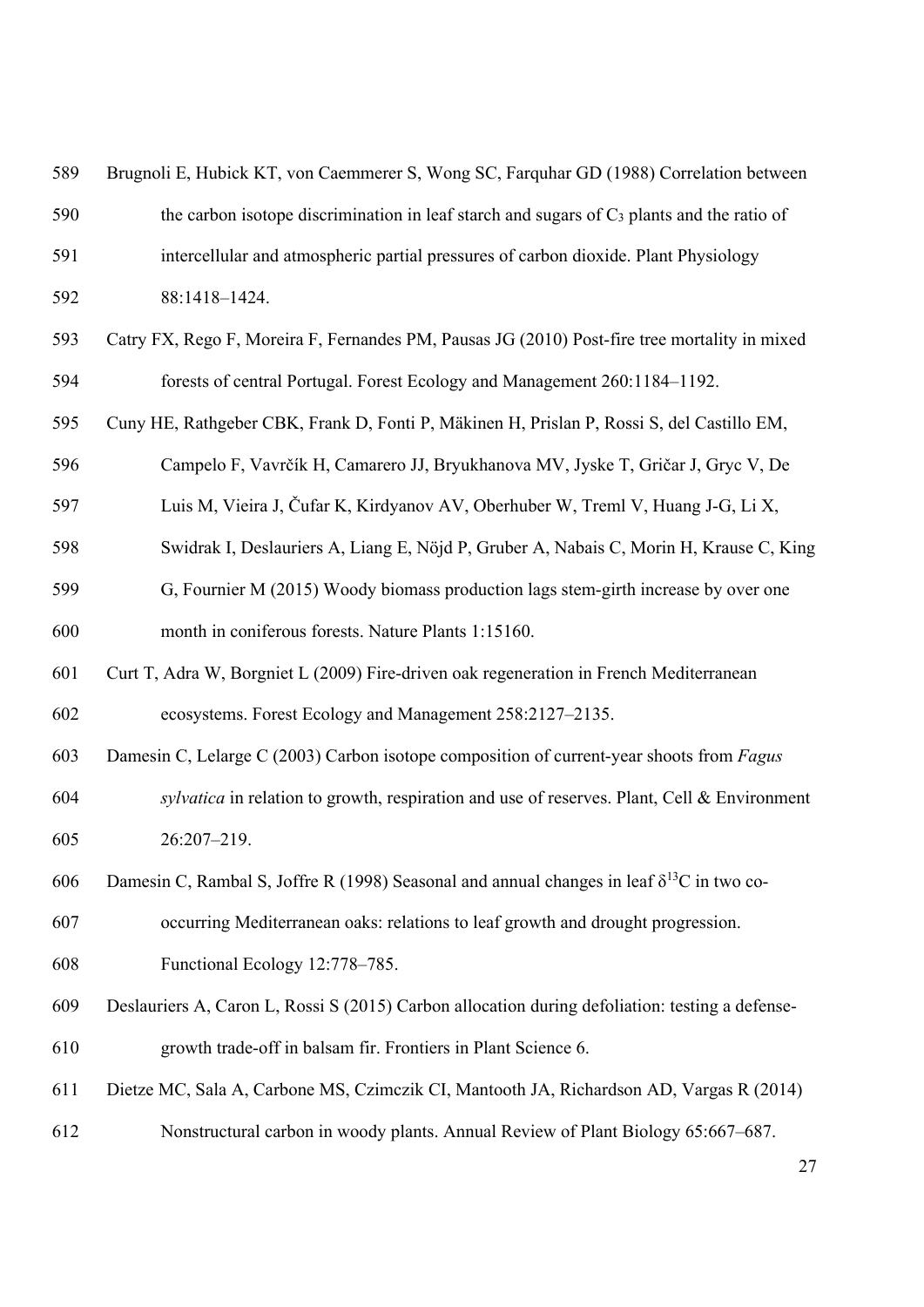| 613 | Eckstein D (2004) Change in past environments – secrets of the tree hydrosystem. New |
|-----|--------------------------------------------------------------------------------------|
| 614 | Phytologist $163:1-4$ .                                                              |

- 615 Ferlan M, Eler K, Simončič P, Batič F, Vodnik D (2016) Carbon and water flux patterns of a
- 616 drought-prone mid-succession ecosystem developed on abandoned karst grassland.
- 617 Agriculture, Ecosystems & Environment 220:152–163.
- 618 Ferreira D, Pinho C, Brito JC, Santos X (2019) Increase of genetic diversity indicates ecological 619 opportunities in recurrent-fire landscapes for wall lizards. Scientific Reports 9:5383.
- 620 Fleck I, Hogan KP, Llorens L, Abadía A, Aranda X (1998) Photosynthesis and photoprotection in 621 *Quercus ilex* resprouts after fire. Tree Physiology 18:607–614.
- 622 Fonti P, García-González I (2004) Suitability of chestnut earlywood vessel chronologies for 623 ecological studies. New Phytologist 163:77–86.
- 624 Gričar J, Jagodic Š, Prislan P (2015) Structure and subsequent seasonal changes in the bark of 625 sessile oak (*Quercus petraea*). Trees 29:747–757.
- 626 Gričar J, Lavrič M, Ferlan M, Vodnik D, Eler K (2017) Intra-annual leaf phenology, radial
- 627 growth and structure of xylem and phloem in different tree parts of *Quercus pubescens*.

628 European Journal of Forest Research 136:625–637.

- 629 Gričar J, Zavadlav S, Jyske T, Lavrič M, Laakso T, Hafner P, Eler K, Vodnik D (2018) Effect of 630 soil water availability on intra-annual xylem and phloem formation and non-structural
- 631 carbohydrate pools in stem of *Quercus pubescens*. Tree Physiology 39:222–233.
- 632 Hölttä T, Mäkinen H, Nöjd P, Mäkelä A, Nikinmaa E (2010) A physiological model of softwood 633 cambial growth. Tree Physiology 30:1235–1252.
- 634 Hölttä T, Mencuccini M, Nikinmaa E (2014) Ecophysiological aspects of phloem transport in
- 635 trees In: Tausz M, Grulke (eds) Trees in a changing environment: Ecophysiology,
- 636 adaptation, and future survival. Springer, Dordrecht, pp 25–36.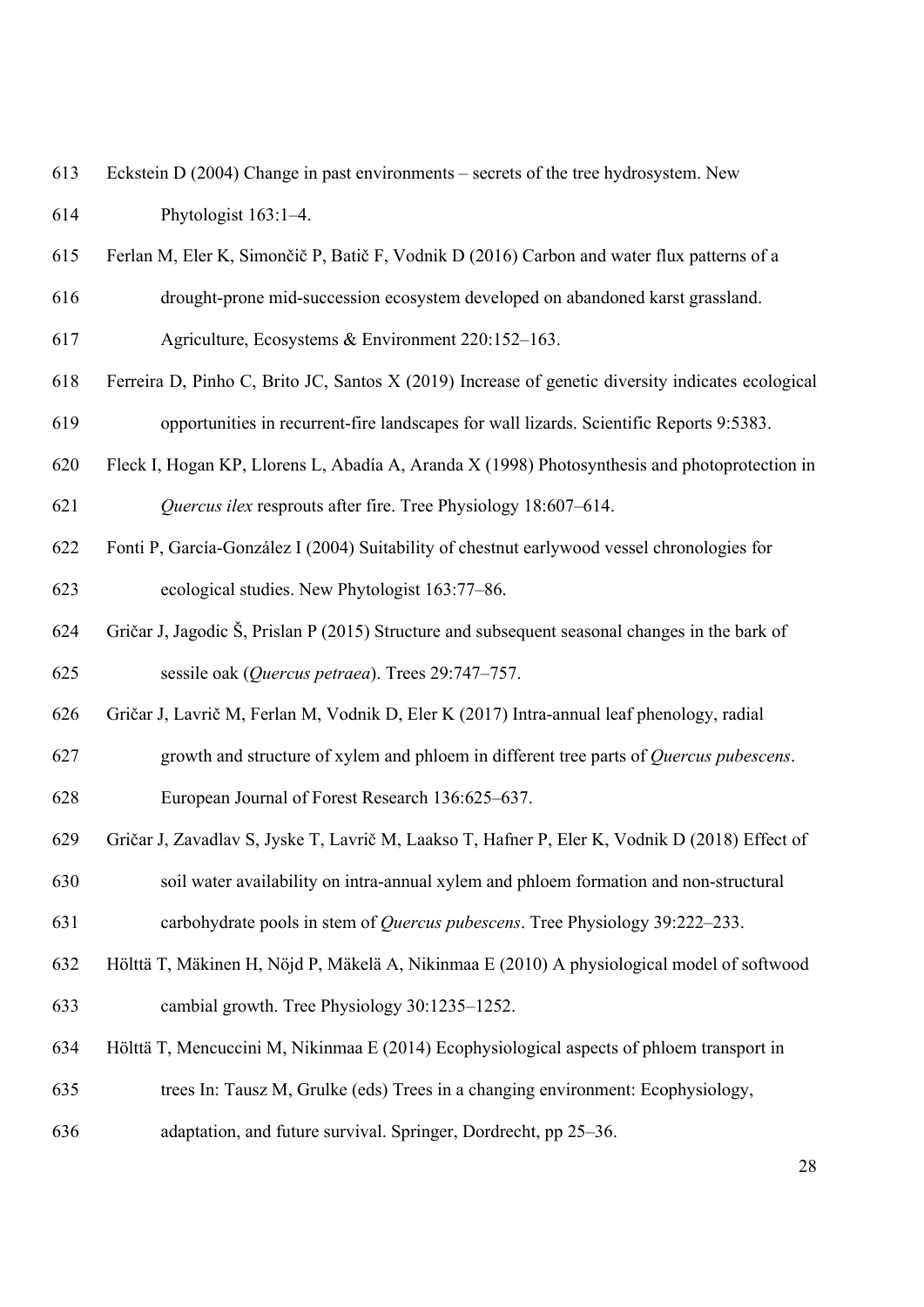- 637 Hood SM, Varner JM, van Mantgem P, Cansler CA (2018) Fire and tree death: understanding and 638 improving modeling of fire-induced tree mortality. Environmental Research Letters 639 13:113004.
- 640 IPCC (2014) Climate change 2014: synthesis report. Contribution of Working Groups I, II and III 641 to the Fifth Assessment Report of the Intergovernmental Panel on Climate Change. In:

642 Pachauri RK, Meyer LA (eds) Core Writing Team. IPCC. Geneva, Switzerland, p 151.

- 643 Jyske T, Hölttä T (2015) Comparison of phloem and xylem hydraulic architecture in *Picea abies* 644 stems. New Phytologist 205:102-115.
- 645 Kaligarič M, Ivajnšič D (2014) Vanishing landscape of the "classic" Karst: changed landscape 646 identity and projections for the future. Landscape and Urban Planning 132:148–158.
- 647 Kitin P, Funada R (2016) Earlywood vessels in ring-porous trees become functional for water 648 transport after bud burst and before the maturation of the current-year leaves 37:315.
- 649 LAI-2200 (2012) Plant Canopy Analyzer: Instruction Manual. Lincoln, NE: LI-COR.
- 650 Lavrič M, Eler K, Ferlan M, Vodnik D, Gričar J (2017) Chronological sequence of leaf
- 651 phenology, xylem and phloem formation and sap flow of *Quercus pubescens* from 652 abandoned karst grasslands. Frontiers in Plant Science 8.
- 653 Leśniewska J, Öhman D, Krzesłowska M, Kushwah S, Barciszewska-Pacak M, Kleczkowski LA,
- 654 Sundberg B, Moritz T, Mellerowicz EJ (2017) Defense Responses in Aspen with Altered
- 655 Pectin Methylesterase Activity Reveal the Hormonal Inducers of Tyloses. Plant
- 656 Physiology 173:1409-1419.
- 657 Loehman R, Reinhardt E, Riley K (2014) Wildland fire emissions, carbon, and climate: Seeing the 658 forest and the trees – A cross-scale assessment of wildfire and carbon dynamics in fire-659 prone, forested ecosystems. Forest Ecology and Management 317:9-19.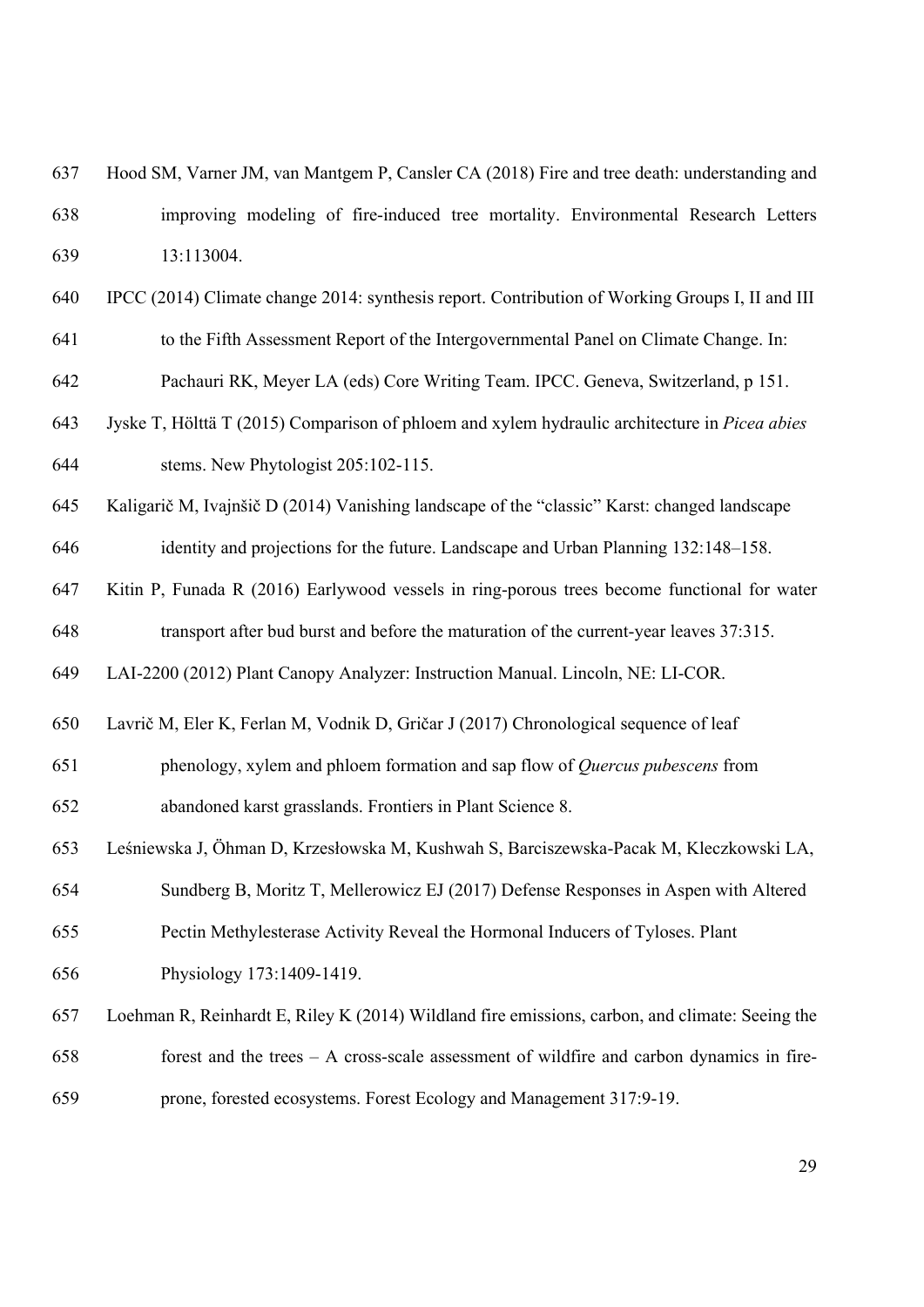| 660 | Martínez-Vilalta J, Sala A, Asensio D, Galiano L, Hoch G, Palacio S, Piper FI, Lloret F (2016)   |
|-----|--------------------------------------------------------------------------------------------------|
| 661 | Dynamics of non-structural carbohydrates in terrestrial plants: a global synthesis.              |
| 662 | Ecological Monographs 86:495-516.                                                                |
| 663 | McElrone AJ, Grant JA, Kluepfel DA (2010) The role of tyloses in crown hydraulic failure of      |
| 664 | mature walnut trees afflicted by apoplexy disorder. Tree Physiology 30:761-772.                  |
| 665 | Michaletz ST (2018) Xylem dysfunction in fires: towards a hydraulic theory of plant responses to |
| 666 | multiple disturbance stressors. New Phytologist 217:1391-1393.                                   |
| 667 | Michaletz ST, Johnson EA (2007) How forest fires kill trees: A review of the fundamental         |
| 668 | biophysical processes. Scandinavian Journal Forest Research 22:500-515.                          |
| 669 | Michaletz ST, Johnson EA, Tyree MT (2012) Moving beyond the cambium necrosis hypothesis          |
| 670 | of post-fire tree mortality: cavitation and deformation of xylem in forest fires. New            |
| 671 | Phytologist 194:254-263.                                                                         |
| 672 | Nolan RH, Mitchell PJ, Bradstock RA, Lane PNJ (2014) Structural adjustments in resprouting       |
| 673 | trees drive differences in post-fire transpiration. Tree Physiology 34:123-136.                  |
| 674 | O'Leary MH (1988) Carbon isotopes in photosynthesis. BioScience 38:328-336.                      |
| 675 | Olson ME, Anfodillo T, Rosell JA, Petit G, Crivellaro A, Isnard S, León-Gómez C, Alvarado-       |
| 676 | Cárdenas LO, Castorena M (2014) Universal hydraulics of the flowering plants: vessel             |
| 677 | diameter scales with stem length across angiosperm lineages, habits and climates. Ecology        |
| 678 | Letters 17:988-997.                                                                              |
| 679 | Pate JS (2001) Carbon Isotope Discrimination and Plant Water-Use Efficiency. In: Unkovich M,     |
| 680 | Pate J, McNeill A, Gibbs DJ (eds) Stable isotope techniques in the study of biological           |
| 681 | processes and functioning of ecosystems. Springer Netherlands, Dordrecht, pp 19–36.              |
| 682 | Paula S, Arianoutsou M, Kazanis D, Tavsanoglu Ç, Lloret F, Buhk C, Ojeda F, Luna B, Moreno       |
| 683 | JM, Rodrigo A, Espelta JM, Palacio S, Fernández-Santos B, Fernandes PM, Pausas JG                |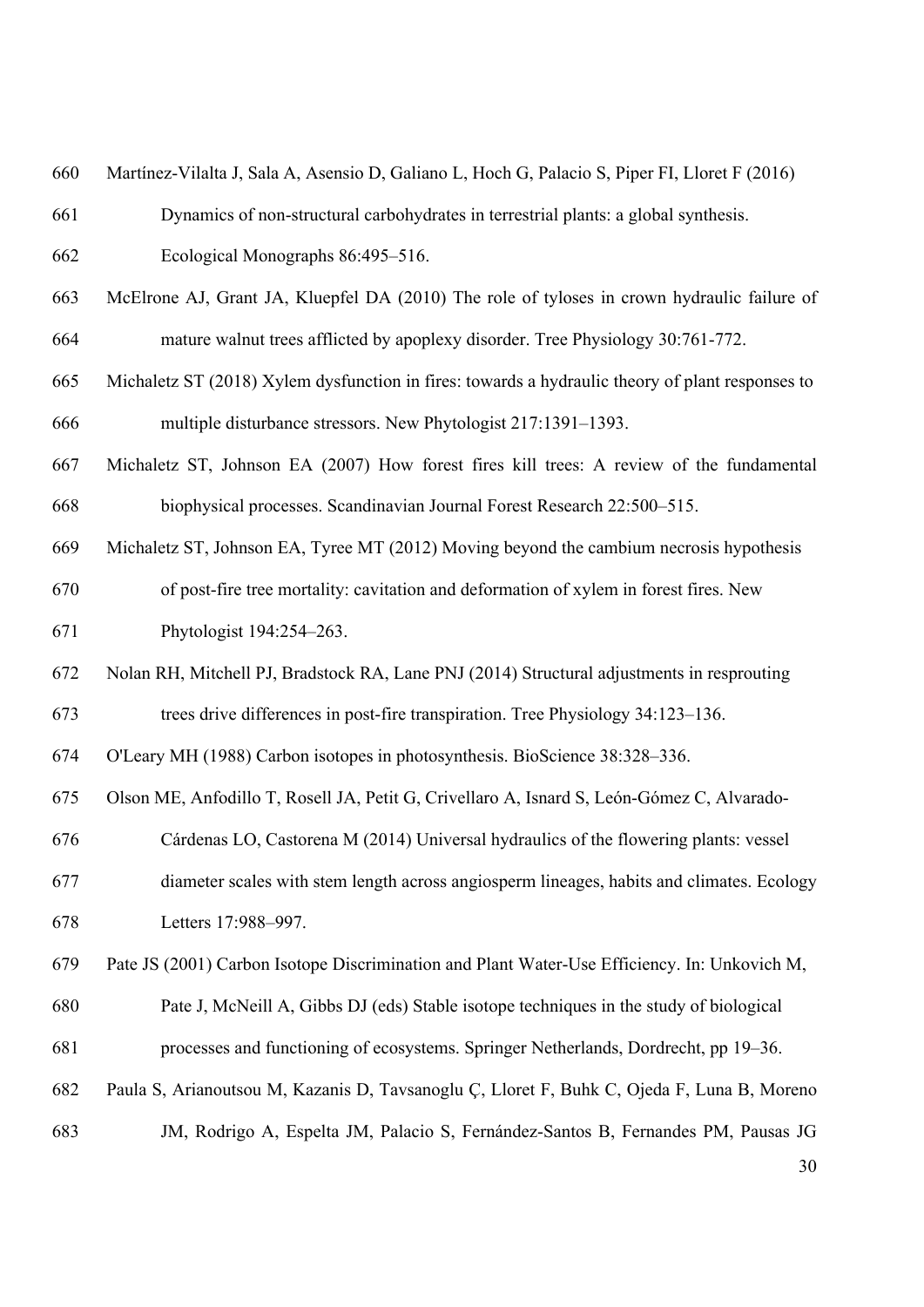- 684 (2009) Fire-related traits for plant species of the Mediterranean Basin. Ecology 90:1420- 685 1420.
- 686 Pausas JG (2006) Simulating Mediterranean landscape pattern and vegetation dynamics under 687 different fire regimes. Plant Ecology 187:249–259.
- 688 Pausas JG (2015) Bark thickness and fire regime. Functional Ecology 29:315–327.
- 689 Pérez-de-Lis G, García-González I, Rozas V, Olano JM (2016) Feedbacks between earlywood 690 anatomy and non-structural carbohydrates affect spring phenology and wood production 691 in ring-porous oaks. Biogeosciences 13:5499–5510.
- 692 Petit G, Pfautsch S, Anfodillo T, Adams MA (2010) The challenge of tree height in *Eucalyptus*
- 693 *regnans*: when xylem tapering overcomes hydraulic resistance. New Phytologist 694 187:1146–1153.
- 695 Pfautsch S, Hölttä T, Mencuccini M (2015) Hydraulic functioning of tree stems—fusing ray 696 anatomy, radial transfer and capacitance. Tree Physiology 35:706–722.
- 697 Plavcová L, Hoch G, Morris H, Ghiasi S, Jansen S (2016) The amount of parenchyma and living
- 698 fibers affects storage of nonstructural carbohydrates in young stems and roots of
- 699 temperate trees. American Journal of Botany 103:603–612.
- 700 Prislan P, Mrak P, Žnidaršič N, Štrus J, Humar M, Thaler N, Mrak T, Gričar J (2018) Intra-
- 701 annual dynamics of phloem formation and ultrastructural changes in sieve tubes in *Fagus*  702 *sylvatica*. Tree Physiology 39:262–274.
- 703 R Core Team (2018) R: a language and environment for statistical computing. R Foundation for 704 Statistical Computing, Vienna, Austria. http://www.R-project.org/
- 705 Renninger HJ, Carlo N, Clark KL, Schäfer KVR (2014) Physiological strategies of co-occurring 706 oaks in a water- and nutrient-limited ecosystem. Tree Physiology 34:159–173.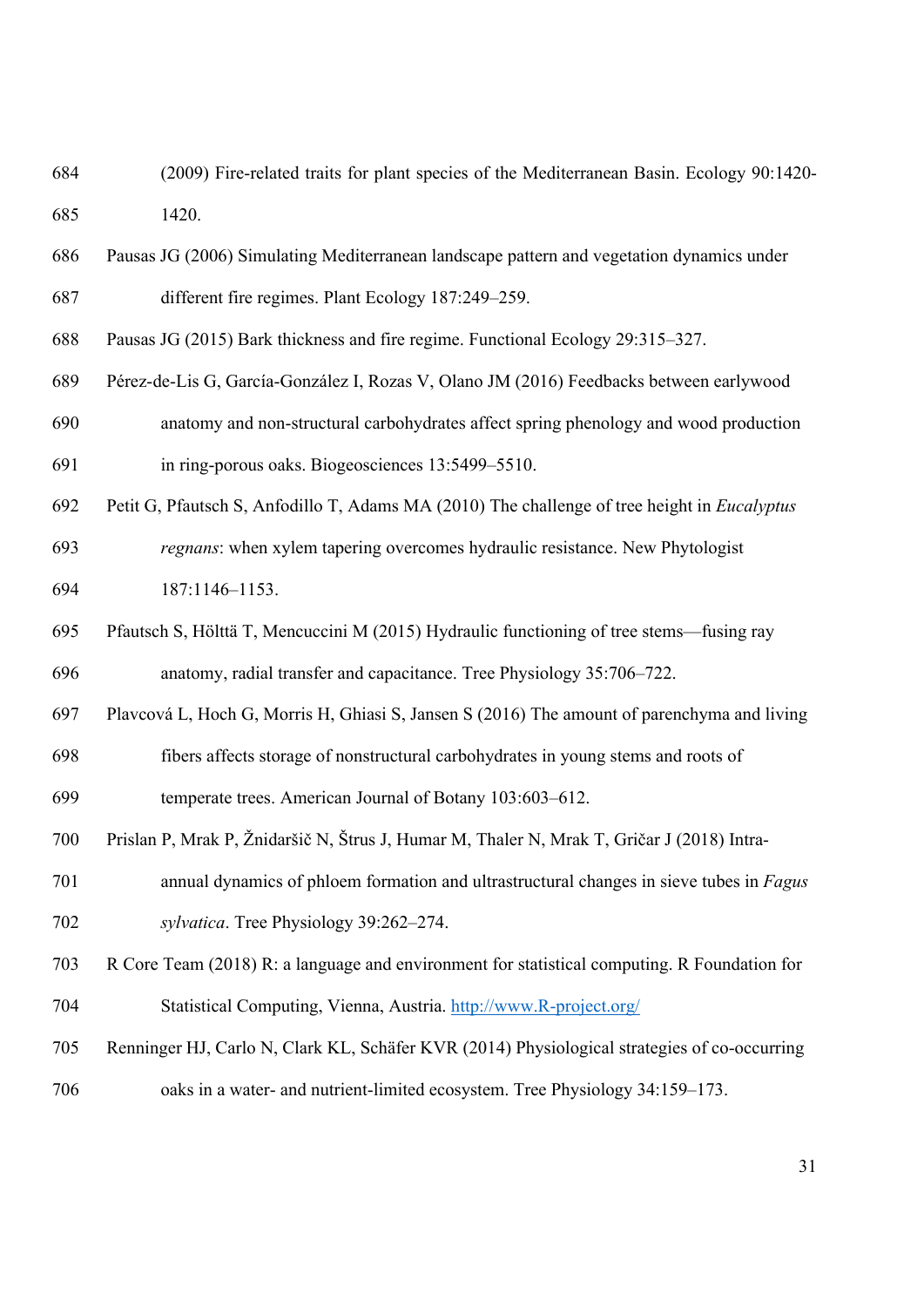| 707 | Rosell JA, Olson ME, Anfodillo T (2017) Scaling of xylem vessel diameter with plant size:        |
|-----|--------------------------------------------------------------------------------------------------|
| 708 | causes, predictions, and outstanding questions. Current Forestry Reports 3:46–59.                |
| 709 | Rossi S, Anfodillo T, Menardi R (2006) Trephor: a new tool for sampling microcores from tree     |
| 710 | stems. IAWA Journal 27:89-97.                                                                    |
| 711 | Rossi S, Deslauriers A, Morin H (2003) Application of the Gompertz equation for the study of     |
| 712 | xylem cell development. Dendrochronologia 21:33-39.                                              |
| 713 | Schaffhauser A, Curt T, Véla E, Tatoni T (2012) Fire recurrence effects on the abundance of      |
| 714 | plants grouped by traits in <i>Quercus suber L</i> . woodlands and maquis. Forest Ecology and    |
| 715 | Management 282:157-166.                                                                          |
| 716 | Schröter D, Cramer W, Leemans R, Prentice IC, Araújo MB, Arnell NW, Bondeau A, Bugmann           |
| 717 | H, Carter TR, Gracia CA, de la Vega-Leinert AC, Erhard M, Ewert F, Glendining M,                 |
| 718 | House JI, Kankaanpää S, Klein RJT, Lavorel S, Lindner M, Metzger MJ, Meyer J,                    |
| 719 | Mitchell TD, Reginster I, Rounsevell M, Sabaté S, Sitch S, Smith B, Smith J, Smith P,            |
| 720 | Sykes MT, Thonicke K, Thuiller W, Tuck G, Zaehle S, Zierl B (2005) Ecosystem service             |
| 721 | supply and vulnerability to global change in Europe. Science 310:1333-1337.                      |
| 722 | Taneda H, Sperry JS (2008) A case-study of water transport in co-occurring ring- versus diffuse- |
| 723 | porous trees: contrasts in water-status, conducting capacity, cavitation and vessel refilling.   |
| 724 | Tree Physiology 28:1641-1651.                                                                    |
| 725 | Terwilliger VJ, Kitajima K, Le Roux-Swarthout DJ, Mulkey S, Wright SJ (2001) Intrinsic water-    |
| 726 | use efficiency and heterotrophic investment in tropical leaf growth of two Neotropical           |
| 727 | pioneer tree species as estimated from $\delta^{13}$ C values. New Phytologist 152:267–281.      |
| 728 | Varner MJ, Putz FE, O'Brien JJ, Kevin Hiers J, Mitchell RJ, Gordon DR (2009) Post-fire tree      |
| 729 | stress and growth following smoldering duff fires. Forest Ecology and Management                 |
| 730 | 258:2467-2474.                                                                                   |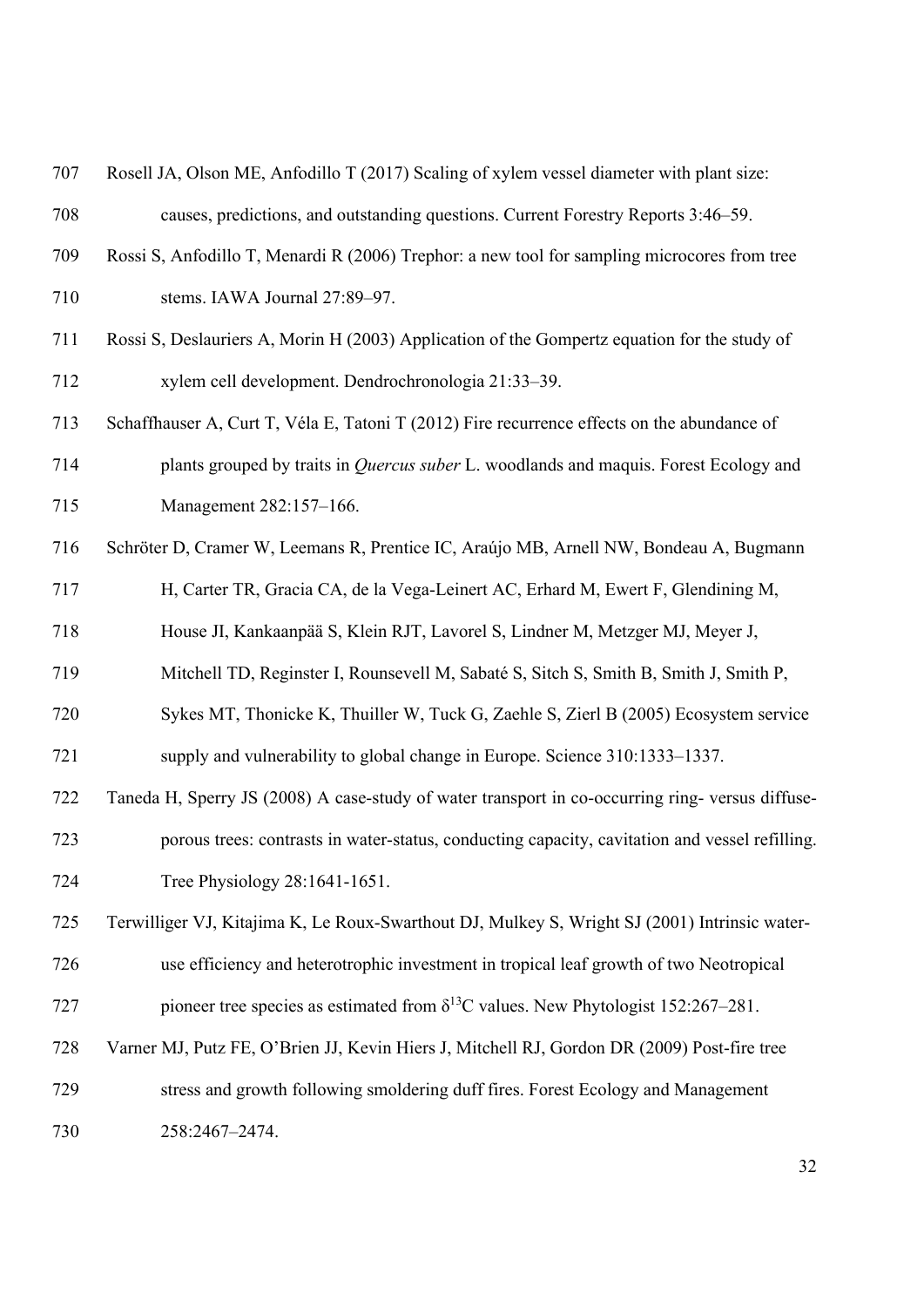- 731 Veble D, Brečko Grubar V (2016) Pogostost in obseg požarov v naravi na Krasu in v slovenski 732 Istri / The frequency and extent of wildfires on the Kras and in Slovenian Istria. 733 Geografski vestnik – Geographical Bulletin 88:9–20. 734 Zavod za gozdove Slovenije (2017) Poročilo zavoda za gozdove Slovenije o gozdovih za leto
- 735 2016 (The Slovenia Forest Service Report on Slovenian forests for 2016). Zavod za 736 gozdove Slovenije, Ljubljana, Slovenia.
- 737 Zweifel R, Zimmermann L, Zeugin F, Newbery DM (2006) Intra-annual radial growth and water
- 738 relations of trees: implications towards a growth mechanism. Journal of Experimental
- 739 Botany 57:1445–1459.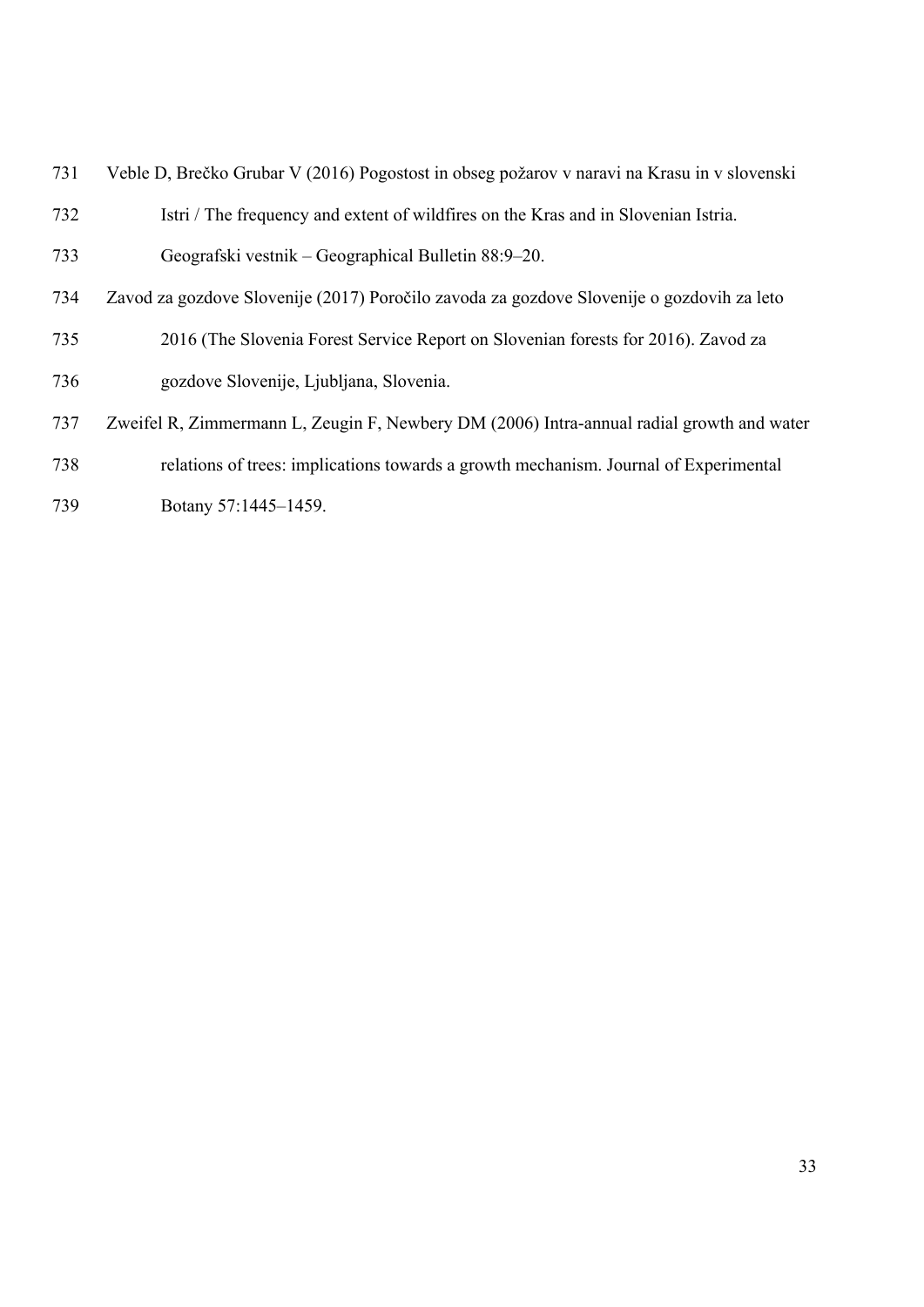742 **Table 1.** Chlorophyll content, net photosynthesis (*A*), stomatal conductance (*g*s), transpiration

743 (*E*), midday- (*Ψ*midday) and predawn water potential (*Ψ*predawn) in the leaves of *Quercus pubescens*.

744 Measurements were taken on 21 June (DOY 172), 18 July (DOY 199), 8 August (DOY 220) and

745 24 August (DOY 236). Means  $\pm$  standard errors are shown,  $n = 18$  for SPAD, A,  $g_s$  and  $E$ ;  $n = 9$ 



|                                                               | <b>DOY 172</b>    | <b>DOY 199</b>    | <b>DOY 220</b>    | <b>DOY 236</b>    |
|---------------------------------------------------------------|-------------------|-------------------|-------------------|-------------------|
| Chlorophyll [SPAD]                                            |                   |                   |                   |                   |
| H-trees                                                       | $37.8 \pm 0.58$   | $38.8 \pm 0.68$   | $37.6 \pm 0.44$   | $39.3 \pm 0.35$   |
| F-trees                                                       | $36.6 \pm 0.31$   | $37.8 \pm 0.41$   | $36.7 \pm 0.44$   | $38.2 \pm 0.23$   |
| A [µmol $CO2 m-2 s-1$ ]                                       |                   |                   |                   |                   |
| H-trees                                                       | $3.94 \pm 0.36$   | $2.73 \pm 0.24$   | $4.49 \pm 0.31$   | $3.64 \pm 0.29$   |
| F-trees                                                       | $3.02 \pm 0.21$   | $10.02 \pm 0.56$  | $5.27 \pm 0.31$   | $2.60 \pm 0.18$   |
| $g_s$ [mol H <sub>2</sub> 0 m <sup>-2</sup> s <sup>-1</sup> ] |                   |                   |                   |                   |
| H-trees                                                       | $0.039 \pm 0.003$ | $0.036 \pm 0.002$ | $0.051 \pm 0.003$ | $0.034 \pm 0.002$ |
| F-trees                                                       | $0.053 \pm 0.004$ | $0.053 \pm 0.003$ | $0.052 \pm 0.003$ | $0.048 \pm 0.003$ |
| E [mmol H <sub>2</sub> O m <sup>-2</sup> s <sup>-1</sup> ]    |                   |                   |                   |                   |
| H-trees                                                       | $1.35 \pm 0.10$   | $1.36 \pm 0.10$   | $1.78 \pm 0.10$   | $1.19 \pm 0.08$   |
| F-trees                                                       | $1.31 \pm 0.08$   | $1.47 \pm 0.07$   | $1.70 \pm 0.10$   | $1.38 \pm 0.08$   |
| $\Psi_{midday}$ [MPa]                                         |                   |                   |                   |                   |
| H-trees                                                       | $-2.55 \pm 0.05$  | $-2.45 \pm 0.03$  | $-1.80 \pm 0.05$  | $-3.13 \pm 0.02$  |
| F-trees                                                       | $-2.16 \pm 0.03$  | $-2.19 \pm 0.07$  | $-2.35 \pm 0.06$  | $-2.84 \pm 0.04$  |
| $\Psi_{predawn}$ [MPa]                                        |                   |                   |                   |                   |
| H-trees                                                       |                   | $-0.96 \pm 0.01$  | $-0.84 \pm 0.01$  | $-1.65 \pm 0.01$  |
| F-trees                                                       |                   | $-0.44 \pm 0.01$  | $-0.45 \pm 0.01$  | $-0.95 \pm 0.02$  |
|                                                               |                   |                   |                   |                   |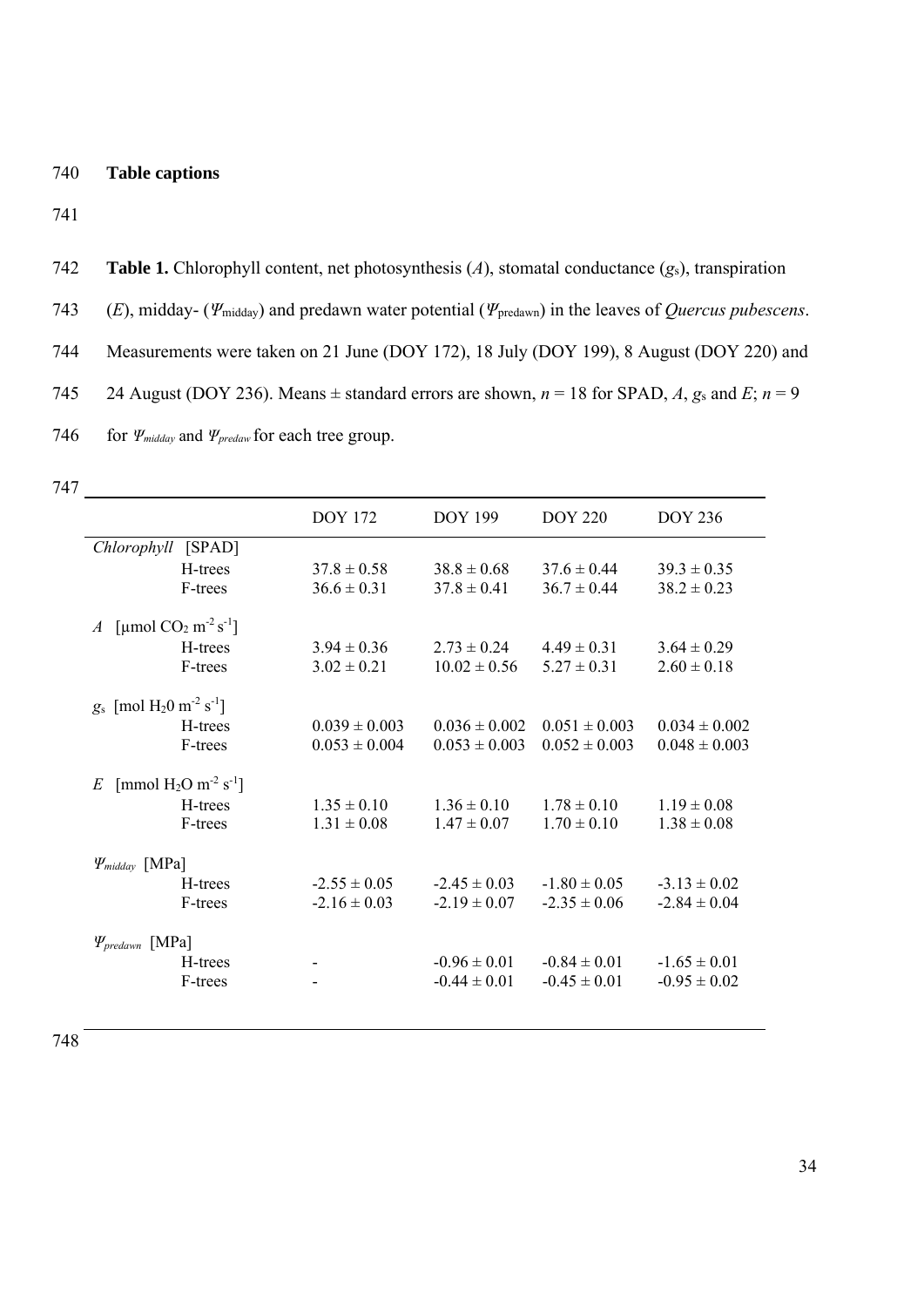749 **Table 2.** Significance of effects, expressed as p-values, of main factors (tree group and day of 750 year-DOY) and their interaction on different leaf parameters. Linear mixed models were used to 751 derive the p-values. Statistically significant effects are bolded. *A*, net photosynthesis; *g*s, stomatal 752 conductance; *E*, transpiration; *Ψ*midday, midday water potential; *Ψ*predawn, predawn water potential.

|                  | ANOVA (p value) |         |                  |  |
|------------------|-----------------|---------|------------------|--|
|                  | Tree group      | Doy     | Tree group x Doy |  |
| Chlorophyll      | 0.234           | 0.016   | 0.840            |  |
| $\overline{A}$   | 0.007           | 0.112   | 0.082            |  |
| g <sub>s</sub>   | 0.064           | 0.450   | 0.356            |  |
| E                | 0.770           | 0.275   | 0.359            |  |
| $\Psi_{midday}$  | < 0.001         | < 0.001 | 0.003            |  |
| $\Psi_{predawn}$ | 0.580           | < 0.001 | 0.006            |  |
|                  |                 |         |                  |  |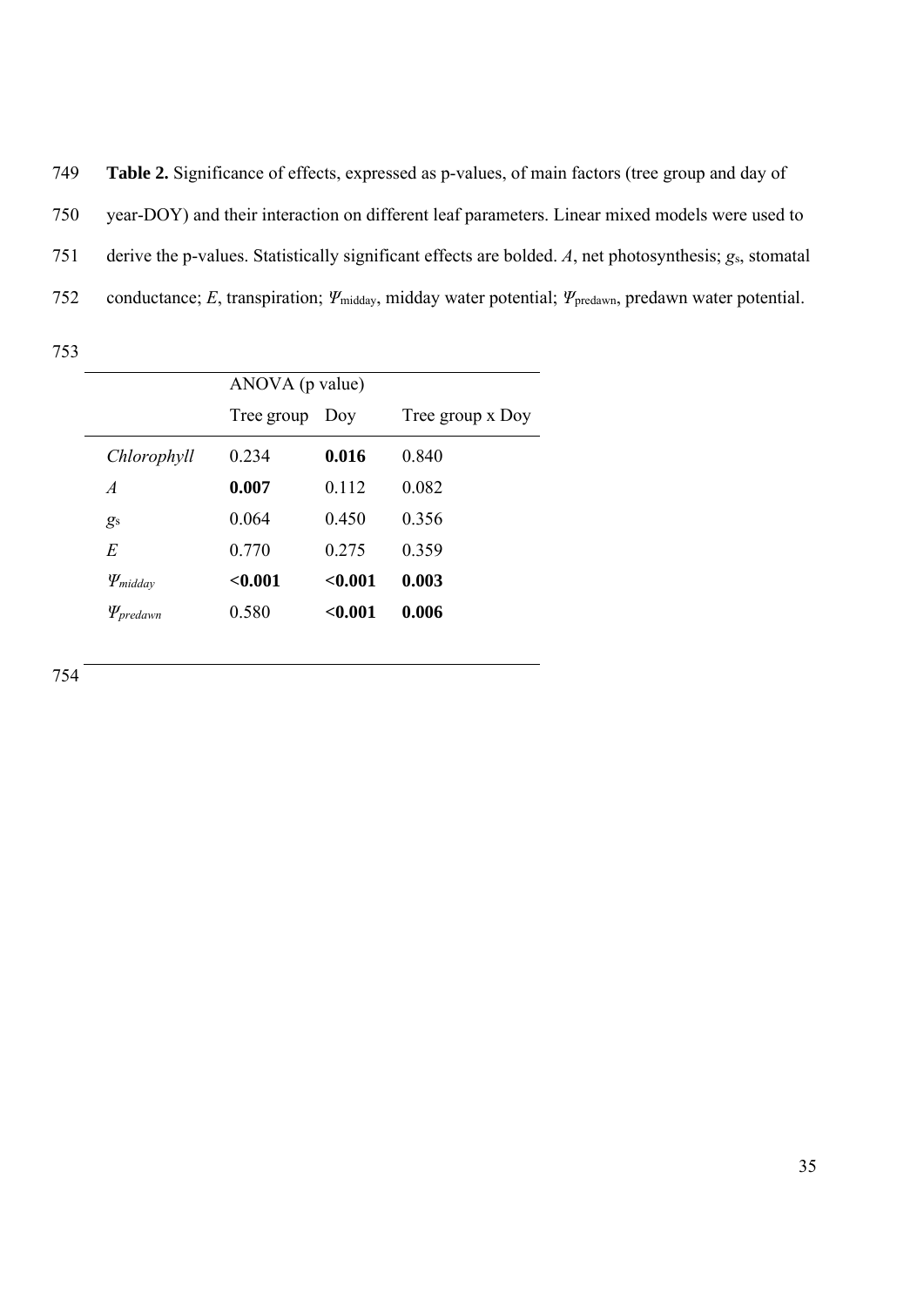755 **Table 3.** Main wood and phloem formation milestones in *Quercus pubescens* in 2017 (*n* = 6 for 756 F-trees and H-trees). Significant effects at 0.05 significance level are in bold. F-trees, fire-757 damaged trees; H-trees, undamaged trees.

758

|                                                     | Day of the year $\pm$ standard deviation |                  |                     |  |
|-----------------------------------------------------|------------------------------------------|------------------|---------------------|--|
| Variable                                            | F-trees                                  | H-trees          | $F$ value (p value) |  |
| Transition from early<br>phloem to late phloem      | $148.5 \pm 9.8$                          | $153.2 \pm 8.7$  | 0.758(0.404)        |  |
| <b>Transition</b> from<br>earlywood to latewood     | $147.8 \pm 5.8$                          | $150.0 \pm 3.3$  | 0.636(0.446)        |  |
| Completely formed<br>earlywood                      | $171.7 \pm 3.3$                          | $166.0 \pm 5.9$  | 4.275(0.0655)       |  |
| End of cell production                              | $212.0 \pm 17.0$                         | $192.0 \pm 2.4$  | 8.152 (0.0171)      |  |
| End of xylem formation                              | $288.0 \pm 7.7$                          | $288.0 \pm 7.7$  | 0(1)                |  |
| Appearance of tyloses in<br>xylem increment of 2016 | $94.7 \pm 6.7$                           | $120.0 \pm 9.1$  | 30.11 (0.0003)      |  |
| Appearance of tyloses in<br>xylem increment of 2017 | $221.3 \pm 20.8$                         | $242.3 \pm 20.8$ | 5.075 (0.0479)      |  |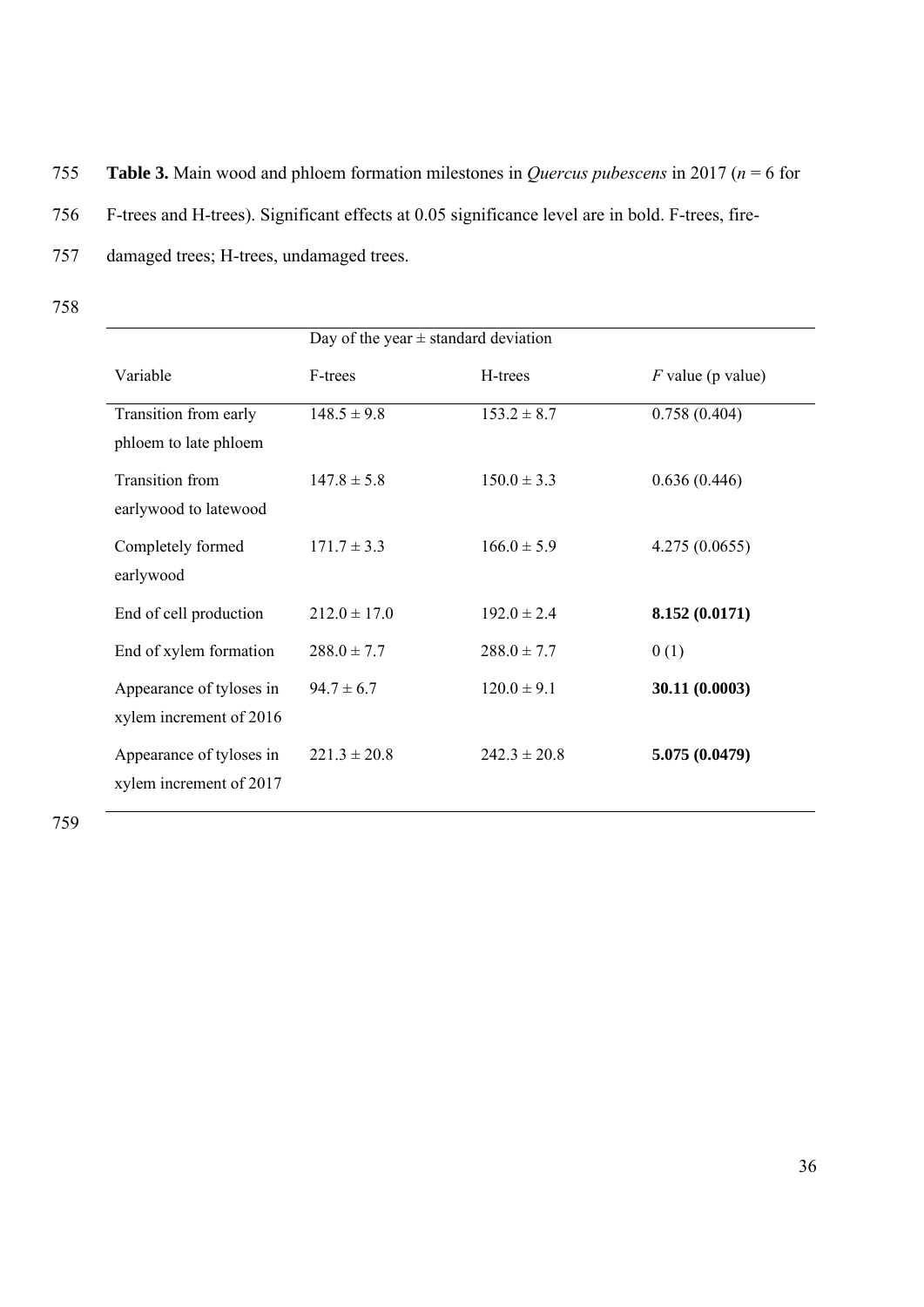760 **Table 4.** ANOVA results of the contribution of main effects (tree group, tree part and year) to the

761 xylem and phloem anatomical features during the 2017 growing season (*n* = 6 for F-trees and H-

762 trees). Significant effects at 0.05 significance level are bolded.

763

|                               | Tree group          | Tree part           | Year                |
|-------------------------------|---------------------|---------------------|---------------------|
| Variable                      | $F$ value (p value) | $F$ value (p value) | $F$ value (p value) |
| Xylem-ring width              | 46.958 (0.000)      | 24.610 (0.000)      | 5.820 (0.005)       |
| Earlywood width               | 28.062 (0.000)      | 36.323 (0.000)      | 5.396 (0.006)       |
| Latewood width                | 162.838 (0.000)     | 52.436 (0.000)      | 18.024 (0.000)      |
| Mean initial earlywood vessel |                     |                     |                     |
| size                          | 1.445(0.230)        | 64.766 (0.000)      | 0.282(0.754)        |
| Mean initial earlywood vessel |                     |                     |                     |
| area                          | 4.137(0.043)        | 126.210 (0.000)     | 0.511(0.601)        |
| Mean earlywood vessel size    | 2.842(0.093)        | 52.249 (0.000)      | 0.808(0.446)        |
| Mean earlywood vessel area    | 3.831(0.051)        | 81.119 (0.000)      | 1.145(0.319)        |
| Vessel density                | 2.598(0.111)        | 29.342 (0.000)      | 3.430 (0.038)       |
| Phloem-ring width             | 4.830 (0.039)       | 9.514(0.001)        | $\sqrt{2}$          |
| Early phloem width            | 0.079(0.781)        | 9.696(0.001)        | /                   |
| Late phloem width             | 27.938 (0.000)      | 12.630 (0.000)      | T                   |
| Mean sieve tube size          | 20.062 (0.000)      | 43.706 (0.000)      | Т                   |
| Mean sieve tube area          | 25.704 (0.000)      | 100.954 (0.000)     |                     |

764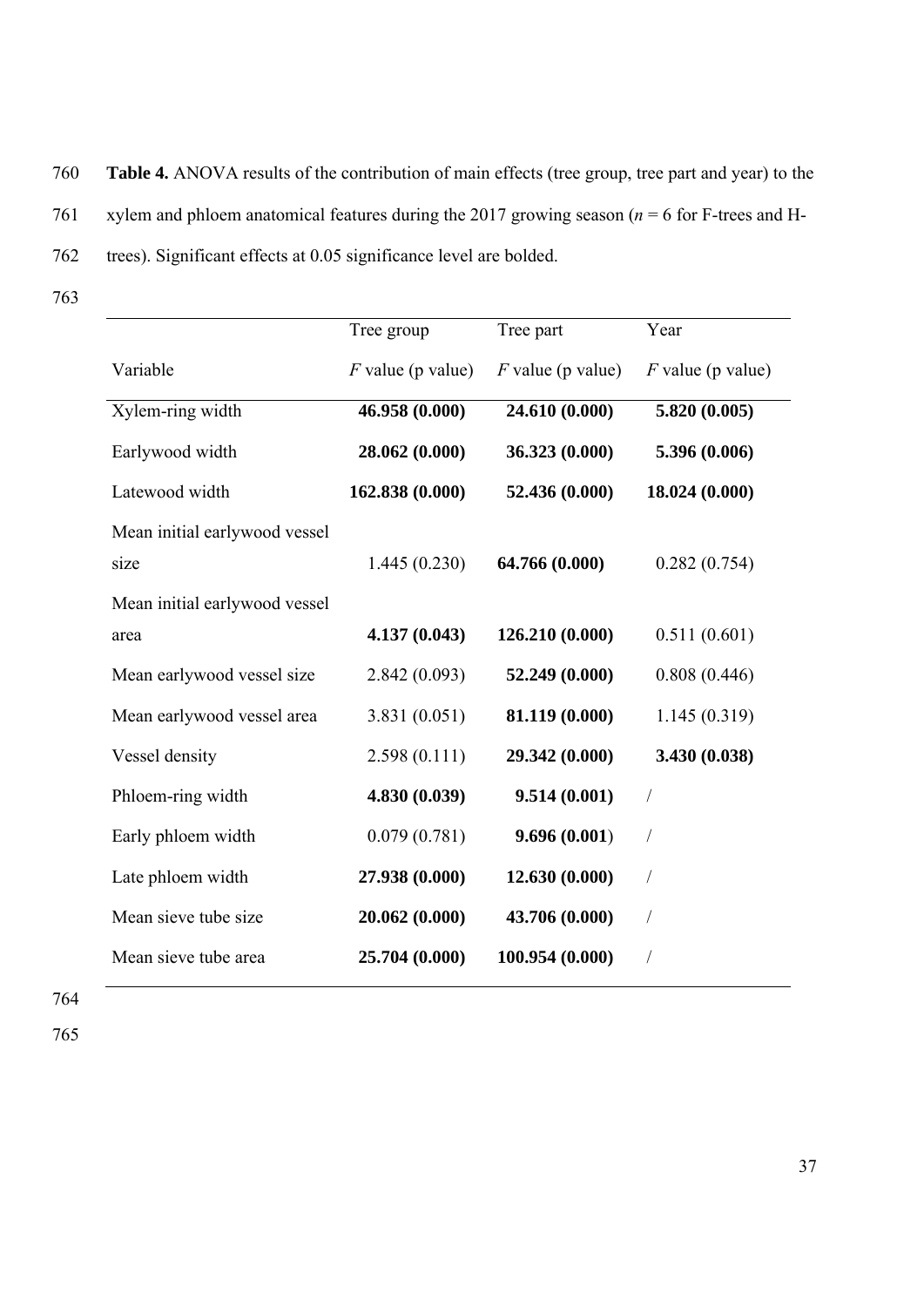### 766 **Figure captions**





768 **Figure 1.** Mean climatic conditions for the period 1992–2017 and conditions in 2017 on the 769 Podgorski Kras experimental site. Mean monthly temperatures: mean (black line), minimum 770 (blue line) and maximum (red line), and amount of monthly precipitation (grey columns), 771 averaged for the period 1992–2017. Mean monthly temperatures: mean (black triangles), 772 minimum (blue triangles) and maximum (red triangles), and amount of monthly precipitation 773 (white columns) in 2017.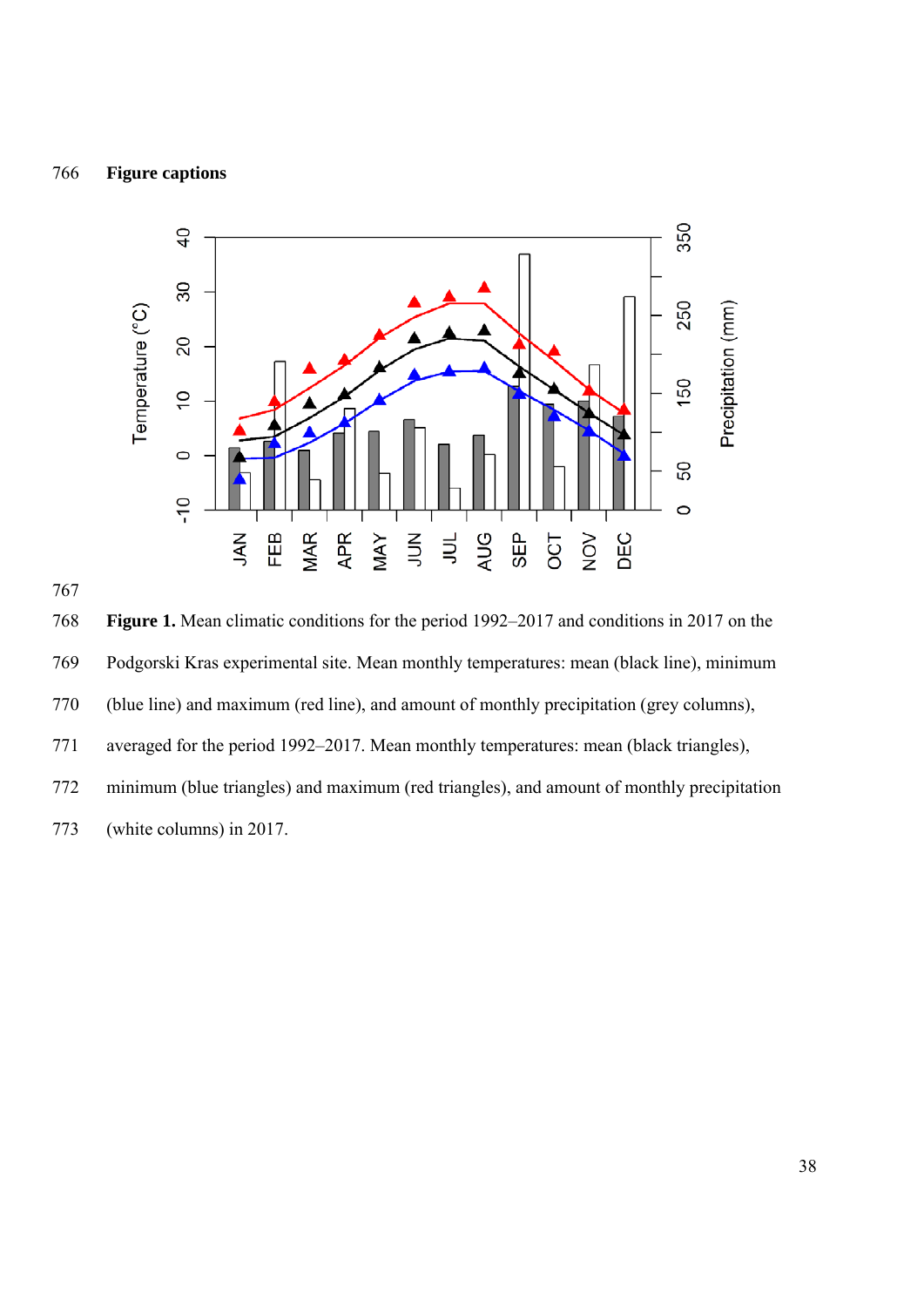

**Figure 2.** Seasonal variation in carbon isotope composition ( $\delta$ <sup>13</sup>C; bold solid lines) in leaves and 776 LAI (thin solid lines) in leaves of H-trees (green) and F-trees (black) of *Quercus pubescens* in 777 2017 ( $n = 6$  for H and F-trees, pooled samples). Points represent means  $\pm$  standard error. BO, bud 778 opening; LU, full leaf unfolding.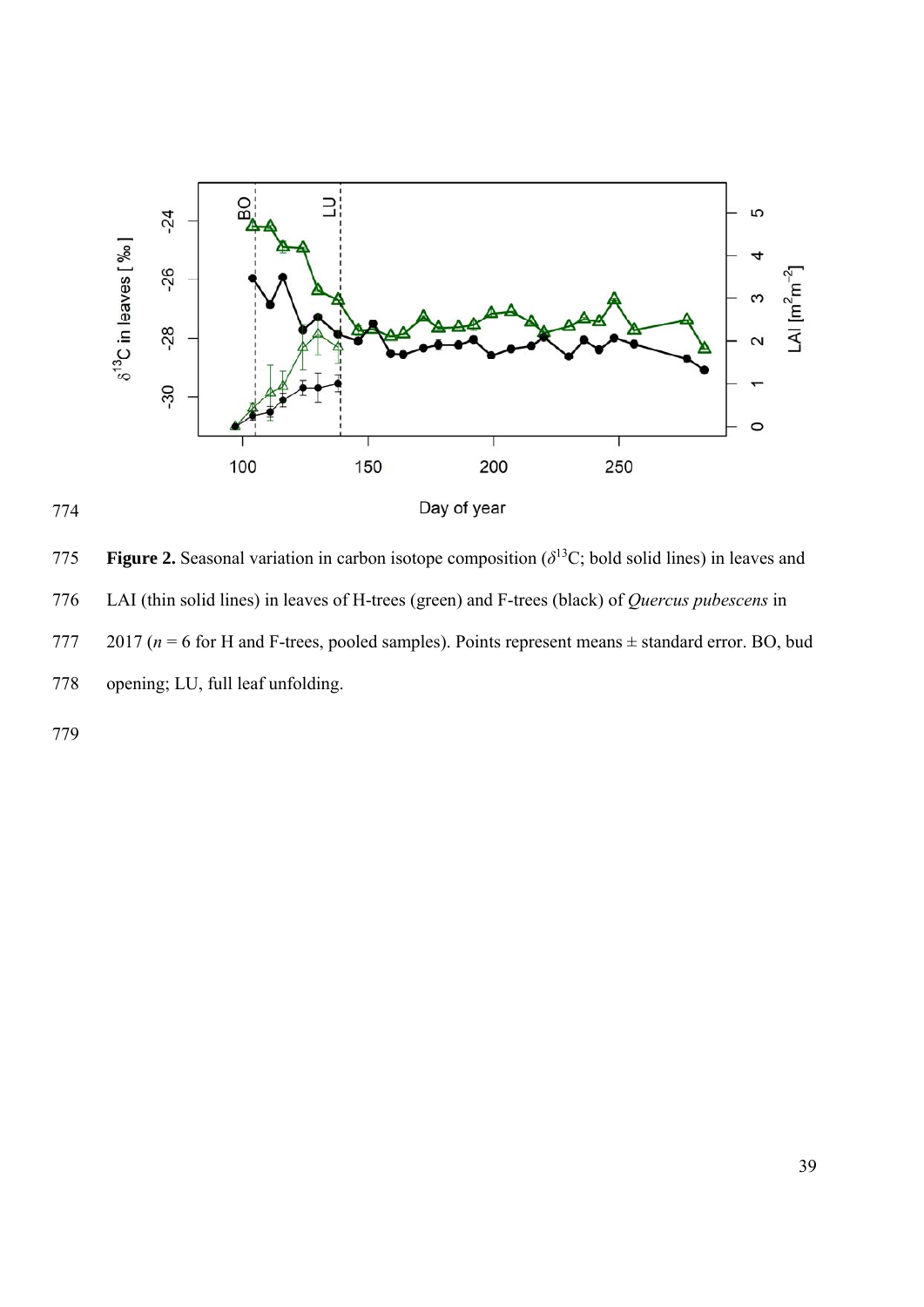

**Figure 3.** Xylem and phloem formation dynamics in H-trees (green) and F-trees (black) of *Quercus pubescens* in 2017. Green triangles (H-trees, *n*= 6) and black dots (F-trees, *n* = 6) 784 represent individual measurements, while green dashed (H-trees) and black solid (F-trees) lines 785 represent fitted Gompertz functions.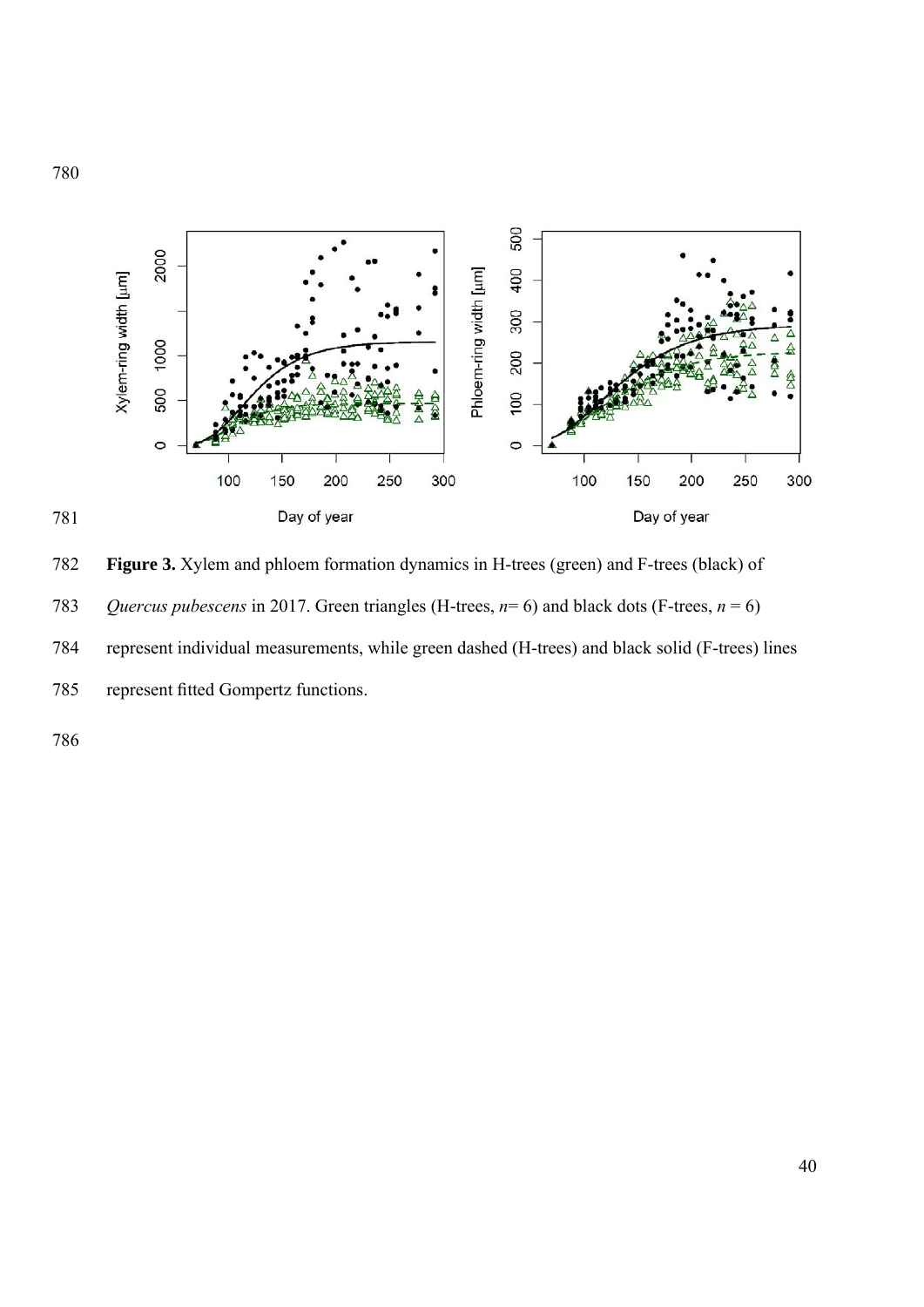



788 **Figure 4.** Xylem anatomy parameters in years 2015–2017 for fire damaged (black) and 789 undamaged trees (green) in different woody parts of the tree. D1.5, sampling at stem 1.5 m above 790 the ground; D3, sampling at stem 3 m above the ground; V3, sampling at branch 3 m from the 791 apex.